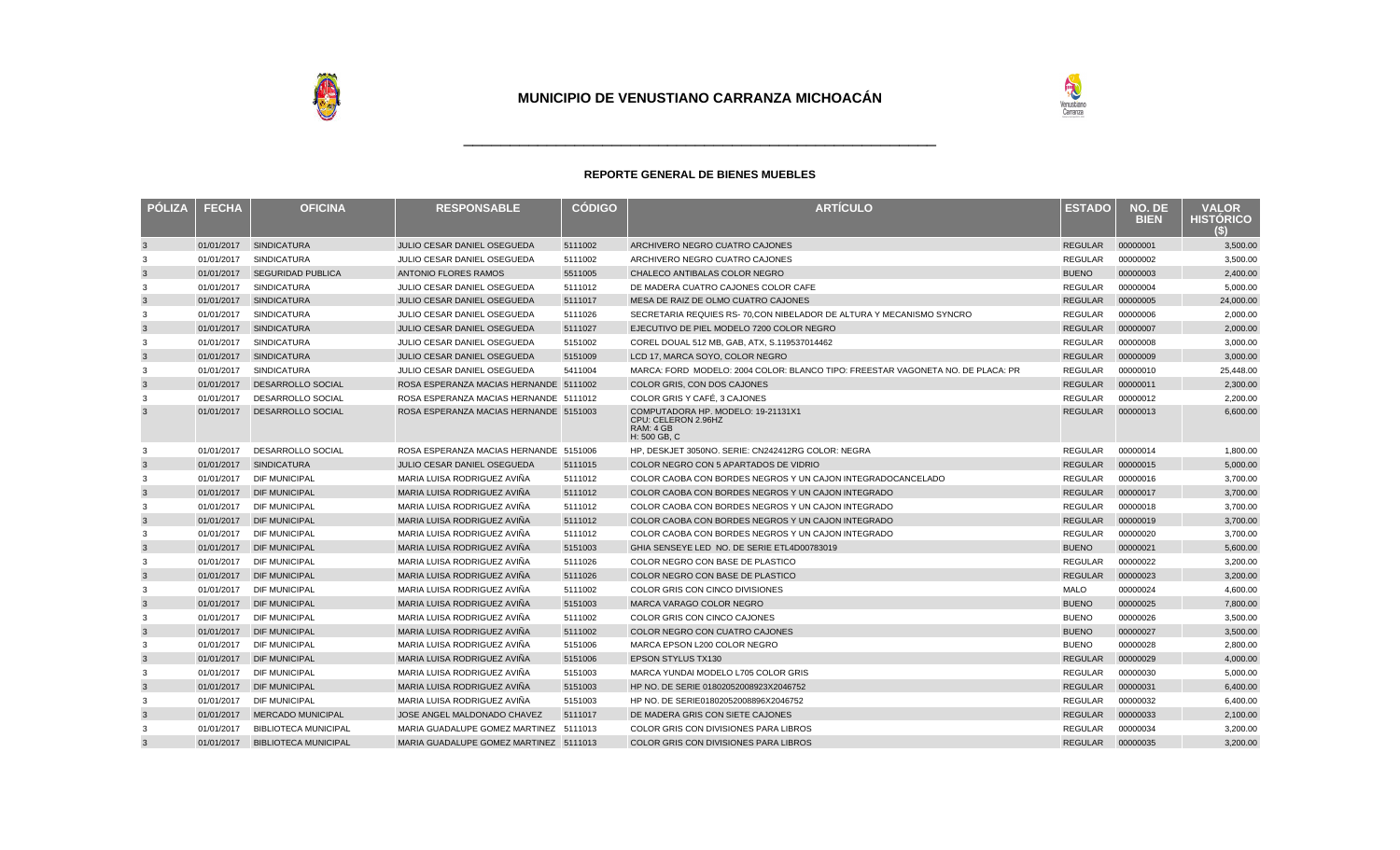

| <b>PÓLIZA</b> | <b>FECHA</b> | <b>OFICINA</b>              | <b>RESPONSABLE</b>                     | <b>CÓDIGO</b> | <b>ARTÍCULO</b>                                 | <b>ESTADO</b>  | NO. DE<br><b>BIEN</b> | <b>VALOR</b><br><b>HISTORICO</b><br>SI |
|---------------|--------------|-----------------------------|----------------------------------------|---------------|-------------------------------------------------|----------------|-----------------------|----------------------------------------|
| 3             | 01/01/2017   | <b>BIBLIOTECA MUNICIPAL</b> | MARIA GUADALUPE GOMEZ MARTINEZ 5111013 |               | COLOR GRIS CON DIVISIONES PARA LIBROS           | REGULAR        | 00000036              | 3,200.00                               |
| $\mathbf{3}$  | 01/01/2017   | <b>BIBLIOTECA MUNICIPAL</b> | MARIA GUADALUPE GOMEZ MARTINEZ 5111013 |               | COLOR AMARILLO CON DIVISIONES PARA LIBROS       | <b>REGULAR</b> | 00000037              | 3,200.00                               |
| 3             | 01/01/2017   | <b>BIBLIOTECA MUNICIPAL</b> | MARIA GUADALUPE GOMEZ MARTINEZ 5111013 |               | COLOR AMARILLO CON DIVISIONES PARA LIBROS       | REGULAR        | 00000038              | 3,200.00                               |
| $\mathbf{3}$  | 01/01/2017   | <b>BIBLIOTECA MUNICIPAL</b> | MARIA GUADALUPE GOMEZ MARTINEZ 5111013 |               | COLOR AMARILLO CON DIVISIONES PARA LIBROS       | <b>REGULAR</b> | 00000039              | 3,200.00                               |
| 3             | 01/01/2017   | <b>BIBLIOTECA MUNICIPAL</b> | MARIA GUADALUPE GOMEZ MARTINEZ 5111013 |               | COLOR NARANJA CON DIVISIONES PARA LIBROS        | REGULAR        | 00000040              | 3,200.00                               |
| $\mathbf{3}$  | 01/01/2017   | <b>BIBLIOTECA MUNICIPAL</b> | MARIA GUADALUPE GOMEZ MARTINEZ 5111013 |               | COLOR NARANJA CON DIVISIONES PARA LIBROS        | <b>REGULAR</b> | 00000041              | 3,200.00                               |
| 3             | 01/01/2017   | <b>BIBLIOTECA MUNICIPAL</b> | MARIA GUADALUPE GOMEZ MARTINEZ 5111013 |               | COLOR NARANJA CON DIVISIONES PARA LIBROS        | REGULAR        | 00000042              | 3,200.00                               |
| $\mathbf{3}$  | 01/01/2017   | <b>BIBLIOTECA MUNICIPAL</b> | MARIA GUADALUPE GOMEZ MARTINEZ 5111013 |               | COLOR NARANJA CON DIVISIONES PARA LIBROS        | <b>REGULAR</b> | 00000043              | 3,200.00                               |
| 3             | 01/01/2017   | <b>BIBLIOTECA MUNICIPAL</b> | MARIA GUADALUPE GOMEZ MARTINEZ 5111013 |               | <b>COLOR NARANJA CON DIVISIONES PARA LIBROS</b> | <b>REGULAR</b> | 00000044              | 3,200.00                               |
| $\mathbf{3}$  | 01/01/2017   | <b>BIBLIOTECA MUNICIPAL</b> | MARIA GUADALUPE GOMEZ MARTINEZ 5111013 |               | COLOR NARANJA CON DIVISIONES PARA LIBROS        | <b>REGULAR</b> | 00000045              | 3,200.00                               |
| 3             | 01/01/2017   | <b>BIBLIOTECA MUNICIPAL</b> | MARIA GUADALUPE GOMEZ MARTINEZ 5111013 |               | <b>COLOR NARANJA CON DIVISIONES PARA LIBROS</b> | <b>REGULAR</b> | 00000046              | 3,200.00                               |
| 3             | 01/01/2017   | <b>BIBLIOTECA MUNICIPAL</b> | MARIA GUADALUPE GOMEZ MARTINEZ 5111013 |               | <b>COLOR NARANJA CON DIVISIONES PARA LIBROS</b> | <b>REGULAR</b> | 00000047              | 3,200.00                               |
| 3             | 01/01/2017   | <b>BIBLIOTECA MUNICIPAL</b> | MARIA GUADALUPE GOMEZ MARTINEZ 5111013 |               | COLOR NARANJA CON DIVISIONES PARA LIBROS        | <b>REGULAR</b> | 00000048              | 3,200.00                               |
| 3             | 01/01/2017   | <b>BIBLIOTECA MUNICIPAL</b> | MARIA GUADALUPE GOMEZ MARTINEZ 5111013 |               | <b>COLOR NARANJA CON DIVISIONES PARA LIBROS</b> | <b>REGULAR</b> | 00000049              | 3,200.00                               |
| 3             | 01/01/2017   | <b>BIBLIOTECA MUNICIPAL</b> | MARIA GUADALUPE GOMEZ MARTINEZ 5111013 |               | COLOR NARANJA CON DIVISIONES PARA LIBROS        | <b>REGULAR</b> | 00000050              | 3,200.00                               |
| 3             | 01/01/2017   | <b>BIBLIOTECA MUNICIPAL</b> | MARIA GUADALUPE GOMEZ MARTINEZ 5111013 |               | COLOR NARANJA CON DIVISIONES PARA LIBROS        | <b>REGULAR</b> | 00000051              | 3,200.00                               |
| 3             | 01/01/2017   | <b>BIBLIOTECA MUNICIPAL</b> | MARIA GUADALUPE GOMEZ MARTINEZ 5111013 |               | COLOR NARANJA CON DIVISIONES PARA LIBROS        | <b>REGULAR</b> | 00000052              | 3,200.00                               |
| $\mathbf{3}$  | 01/01/2017   | <b>BIBLIOTECA MUNICIPAL</b> | MARIA GUADALUPE GOMEZ MARTINEZ 5111013 |               | COLOR NARANJA CON DIVISIONES PARA LIBROS        | <b>REGULAR</b> | 00000053              | 3,200.00                               |
| 3             | 01/01/2017   | <b>BIBLIOTECA MUNICIPAL</b> | MARIA GUADALUPE GOMEZ MARTINEZ 5111013 |               | COLOR NARANJA CON DIVISIONES PARA LIBROS        | REGULAR        | 00000054              | 3,200.00                               |
| $\mathbf{3}$  | 01/01/2017   | <b>BIBLIOTECA MUNICIPAL</b> | MARIA GUADALUPE GOMEZ MARTINEZ 5111013 |               | COLOR NARANJA CON DIVISIONES PARA LIBROS        | REGULAR        | 00000055              | 3,200.00                               |
| 3             | 01/01/2017   | <b>BIBLIOTECA MUNICIPAL</b> | MARIA GUADALUPE GOMEZ MARTINEZ 5111013 |               | COLOR NARANJA CON DIVISIONES PARA LIBROS        | REGULAR        | 00000056              | 3,200.00                               |
| $\mathbf{3}$  | 01/01/2017   | <b>BIBLIOTECA MUNICIPAL</b> | MARIA GUADALUPE GOMEZ MARTINEZ 5111013 |               | COLOR NARANJA CON DIVISIONES PARA LIBROS        | <b>REGULAR</b> | 00000057              | 3,200.00                               |
| 3             | 01/01/2017   | <b>BIBLIOTECA MUNICIPAL</b> | MARIA GUADALUPE GOMEZ MARTINEZ 5111013 |               | COLOR NARANJA CON DIVISIONES PARA LIBROS        | <b>REGULAR</b> | 00000058              | 3,200.00                               |
| $\mathbf{3}$  | 01/01/2017   | <b>BIBLIOTECA MUNICIPAL</b> | MARIA GUADALUPE GOMEZ MARTINEZ 5111013 |               | COLOR NARANJA CON DIVISIONES PARA LIBROS        | <b>REGULAR</b> | 00000059              | 3,200.00                               |
| 3             | 01/01/2017   | <b>BIBLIOTECA MUNICIPAL</b> | MARIA GUADALUPE GOMEZ MARTINEZ 5111013 |               | COLOR NARANJA CON DIVISIONES PARA LIBROS        | REGULAR        | 00000060              | 3,200.00                               |
| $\mathbf{3}$  | 01/01/2017   | <b>BIBLIOTECA MUNICIPAL</b> | MARIA GUADALUPE GOMEZ MARTINEZ 5111013 |               | COLOR NARANJA CON DIVISIONES PARA LIBROS        | <b>REGULAR</b> | 00000061              | 3,200.00                               |
| 3             | 01/01/2017   | <b>BIBLIOTECA MUNICIPAL</b> | MARIA GUADALUPE GOMEZ MARTINEZ 5111013 |               | COLOR NARANJA CON DIVISIONES PARA LIBROS        | REGULAR        | 00000062              | 3,200.00                               |
| $\mathbf{3}$  | 01/01/2017   | <b>BIBLIOTECA MUNICIPAL</b> | MARIA GUADALUPE GOMEZ MARTINEZ 5111013 |               | COLOR NARANJA CON DIVISIONES PARA LIBROS        | <b>REGULAR</b> | 00000063              | 3,200.00                               |
| 3             | 01/01/2017   | <b>BIBLIOTECA MUNICIPAL</b> | MARIA GUADALUPE GOMEZ MARTINEZ 5111013 |               | COLOR NARANJA CON DIVISIONES PARA LIBROS        | <b>REGULAR</b> | 00000064              | 3,200.00                               |
| $\mathbf{3}$  | 01/01/2017   | <b>BIBLIOTECA MUNICIPAL</b> | MARIA GUADALUPE GOMEZ MARTINEZ 5111013 |               | COLOR NARANJA CON DIVISIONES PARA LIBROS        | <b>REGULAR</b> | 00000065              | 3,200.00                               |
| 3             | 01/01/2017   | <b>BIBLIOTECA MUNICIPAL</b> | MARIA GUADALUPE GOMEZ MARTINEZ 5111017 |               | INFANTIL. DE MADERA COLOR CLARO                 | <b>REGULAR</b> | 00000066              | 2,800.00                               |
| $\mathbf{3}$  | 01/01/2017   | <b>BIBLIOTECA MUNICIPAL</b> | MARIA GUADALUPE GOMEZ MARTINEZ 5111017 |               | INFANTIL. DE MADERA COLOR CLARO                 | <b>REGULAR</b> | 00000067              | 2,800.00                               |
| 3             | 01/01/2017   | <b>BIBLIOTECA MUNICIPAL</b> | MARIA GUADALUPE GOMEZ MARTINEZ 5111017 |               | INFANTIL, DE MADERA COLOR CLARO                 | <b>REGULAR</b> | 00000068              | 2,800.00                               |
| 3             | 01/01/2017   | <b>BIBLIOTECA MUNICIPAL</b> | MARIA GUADALUPE GOMEZ MARTINEZ 5111017 |               | INFANTIL. DE MADERA COLOR CLARO                 | <b>REGULAR</b> | 00000069              | 2,800.00                               |
| 3             | 01/01/2017   | <b>BIBLIOTECA MUNICIPAL</b> | MARIA GUADALUPE GOMEZ MARTINEZ 5111017 |               | MESA PARA ADULTO DE MADERA COLOR CLARO          | <b>REGULAR</b> | 00000070              | 3.600.00                               |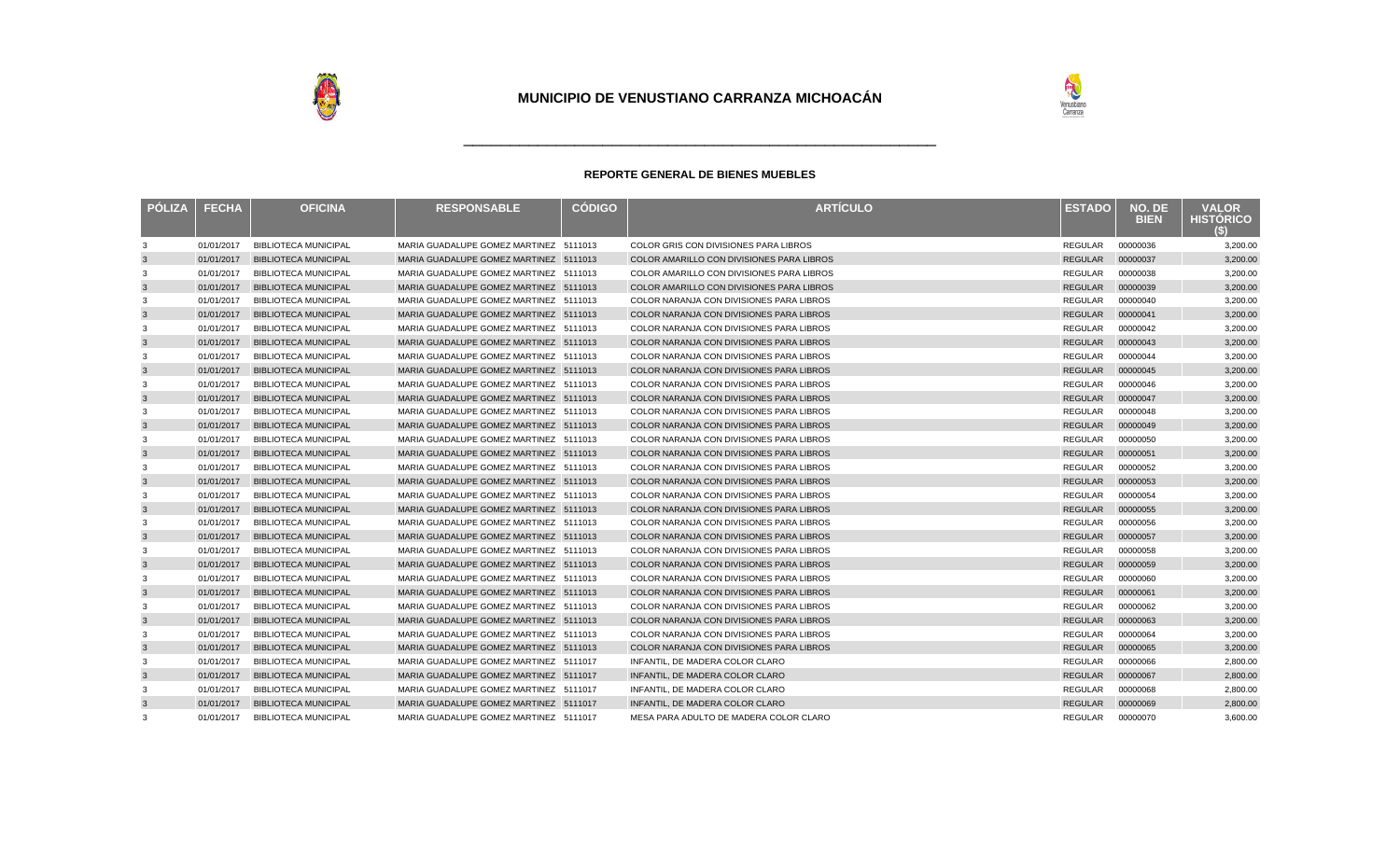

| PÓLIZA       | <b>FECHA</b> | <b>OFICINA</b>              | <b>RESPONSABLE</b>                     | <b>CÓDIGO</b> | <b>ARTÍCULO</b>                        | <b>ESTADO</b>    | NO. DE<br><b>BIEN</b> | <b>VALOR</b><br><b>HISTORICO</b><br>(S) |
|--------------|--------------|-----------------------------|----------------------------------------|---------------|----------------------------------------|------------------|-----------------------|-----------------------------------------|
| $\mathbf{3}$ | 01/01/2017   | <b>BIBLIOTECA MUNICIPAL</b> | MARIA GUADALUPE GOMEZ MARTINEZ 5111017 |               | MESA PARA ADULTO DE MADERA COLOR CLARO | REGULAR          | 00000071              | 3,600.00                                |
| 3            | 01/01/2017   | <b>BIBLIOTECA MUNICIPAL</b> | MARIA GUADALUPE GOMEZ MARTINEZ 5111017 |               | MESA PARA ADULTO DE MADERA COLOR CLARO | REGULAR          | 00000072              | 3,600.00                                |
| $\mathbf{3}$ | 01/01/2017   | <b>BIBLIOTECA MUNICIPAL</b> | MARIA GUADALUPE GOMEZ MARTINEZ 5111017 |               | MESA PARA ADULTO DE MADERA COLOR CLARO | REGULAR          | 00000073              | 3,600.00                                |
| 3            | 01/01/2017   | <b>BIBLIOTECA MUNICIPAL</b> | MARIA GUADALUPE GOMEZ MARTINEZ 5111017 |               | MESA PARA ADULTO DE MADERA COLOR CLARO | REGULAR          | 00000074              | 3,600.00                                |
| $\mathbf{3}$ | 01/01/2017   | <b>BIBLIOTECA MUNICIPAL</b> | MARIA GUADALUPE GOMEZ MARTINEZ 5111017 |               | MESA PARA ADULTO DE MADERA COLOR CLARO | REGULAR          | 00000075              | 3,600.00                                |
| 3            | 01/01/2017   | <b>BIBLIOTECA MUNICIPAL</b> | MARIA GUADALUPE GOMEZ MARTINEZ 5111017 |               | MESA PARA ADULTO DE MADERA COLOR CLARO | REGULAR          | 00000076              | 3,600.00                                |
| $\mathbf{3}$ | 01/01/2017   | <b>BIBLIOTECA MUNICIPAL</b> | MARIA GUADALUPE GOMEZ MARTINEZ 5111017 |               | MESA PARA ADULTO DE MADERA COLOR CLARO | <b>REGULAR</b>   | 00000077              | 3,600.00                                |
| 3            | 01/01/2017   | <b>BIBLIOTECA MUNICIPAL</b> | MARIA GUADALUPE GOMEZ MARTINEZ 5111017 |               | MESA PARA ADULTO DE MADERA COLOR CLARO | <b>REGULAR</b>   | 00000078              | 3,600.00                                |
| $\mathbf{3}$ | 01/01/2017   | <b>BIBLIOTECA MUNICIPAL</b> | MARIA GUADALUPE GOMEZ MARTINEZ 5111017 |               | MESA PARA ADULTO DE MADERA COLOR CLARO | <b>REGULAR</b>   | 00000079              | 3,600.00                                |
| 3            | 01/01/2017   | <b>BIBLIOTECA MUNICIPAL</b> | MARIA GUADALUPE GOMEZ MARTINEZ 5111017 |               | MESA PARA ADULTO DE MADERA COLOR CLARO | <b>REGULAR</b>   | 00000080              | 3,600.00                                |
| $\mathbf{3}$ | 01/01/2017   | <b>BIBLIOTECA MUNICIPAL</b> | MARIA GUADALUPE GOMEZ MARTINEZ 5111017 |               | MESA PARA ADULTO DE MADERA COLOR CLARO | <b>REGULAR</b>   | 00000081              | 3,600.00                                |
| 3            | 01/01/2017   | <b>BIBLIOTECA MUNICIPAL</b> | MARIA GUADALUPE GOMEZ MARTINEZ 5111017 |               | MESA PARA ADULTO DE MADERA COLOR CLARO | <b>REGULAR</b>   | 00000082              | 3,600.00                                |
| 3            | 01/01/2017   | <b>BIBLIOTECA MUNICIPAL</b> | MARIA GUADALUPE GOMEZ MARTINEZ 5111017 |               | <b>DE FORMICA</b>                      | <b>REGULAR</b>   | 00000083              | 4,400.00                                |
| 3            | 01/01/2017   | <b>BIBLIOTECA MUNICIPAL</b> | MARIA GUADALUPE GOMEZ MARTINEZ 5111017 |               | <b>DE FORMICA</b>                      | <b>REGULAR</b>   | 00000084              | 4,400.00                                |
| 3            | 01/01/2017   | <b>BIBLIOTECA MUNICIPAL</b> | MARIA GUADALUPE GOMEZ MARTINEZ 5111017 |               | <b>DE FORMICA</b>                      | <b>REGULAR</b>   | 00000085              | 4,400.00                                |
| 3            | 01/01/2017   | <b>BIBLIOTECA MUNICIPAL</b> | MARIA GUADALUPE GOMEZ MARTINEZ 5111026 |               | <b>COLOR GRIS</b>                      | REGULAR          | 00000086              | 500.00                                  |
| $\mathbf{3}$ | 01/01/2017   | <b>BIBLIOTECA MUNICIPAL</b> | MARIA GUADALUPE GOMEZ MARTINEZ 5111026 |               | <b>COLOR GRIS</b>                      | REGULAR          | 00000087              | 500.00                                  |
| 3            | 01/01/2017   | <b>BIBLIOTECA MUNICIPAL</b> | MARIA GUADALUPE GOMEZ MARTINEZ 5111026 |               | <b>COLOR GRIS</b>                      | REGULAR          | 00000088              | 500.00                                  |
| $\mathbf{3}$ | 01/01/2017   | <b>BIBLIOTECA MUNICIPAL</b> | MARIA GUADALUPE GOMEZ MARTINEZ 5111026 |               | <b>COLOR GRIS</b>                      | REGULAR          | 00000089              | 500.00                                  |
| 3            | 01/01/2017   | <b>BIBLIOTECA MUNICIPAL</b> | MARIA GUADALUPE GOMEZ MARTINEZ 5111026 |               | <b>COLOR GRIS</b>                      | REGULAR          | 00000090              | 500.00                                  |
| $\mathbf{3}$ | 01/01/2017   | <b>BIBLIOTECA MUNICIPAL</b> | MARIA GUADALUPE GOMEZ MARTINEZ 5111026 |               | <b>COLOR GRIS</b>                      | REGULAR          | 00000091              | 500.00                                  |
| 3            | 01/01/2017   | <b>BIBLIOTECA MUNICIPAL</b> | MARIA GUADALUPE GOMEZ MARTINEZ 5111026 |               | <b>COLOR GRIS</b>                      | REGULAR          | 00000092              | 500.00                                  |
| $\mathbf{3}$ | 01/01/2017   | <b>BIBLIOTECA MUNICIPAL</b> | MARIA GUADALUPE GOMEZ MARTINEZ 5111026 |               | <b>COLOR GRIS</b>                      | REGULAR          | 00000093              | 500.00                                  |
| 3            | 01/01/2017   | <b>BIBLIOTECA MUNICIPAL</b> | MARIA GUADALUPE GOMEZ MARTINEZ 5111026 |               | <b>COLOR GRIS</b>                      | <b>REGULAR</b>   | 00000094              | 500.00                                  |
| $\mathbf{3}$ | 01/01/2017   | <b>BIBLIOTECA MUNICIPAL</b> | MARIA GUADALUPE GOMEZ MARTINEZ 5111026 |               | <b>COLOR GRIS</b>                      | <b>REGULAR</b>   | 00000095              | 500.00                                  |
| 3            | 01/01/2017   | <b>BIBLIOTECA MUNICIPAL</b> | MARIA GUADALUPE GOMEZ MARTINEZ 5111026 |               | <b>COLOR GRIS</b>                      | REGULAR          | 00000096              | 500.00                                  |
| $\mathbf{3}$ | 01/01/2017   | <b>BIBLIOTECA MUNICIPAL</b> | MARIA GUADALUPE GOMEZ MARTINEZ 5111026 |               | <b>COLOR GRIS</b>                      | <b>REGULAR</b>   | 00000097              | 500.00                                  |
| 3            | 01/01/2017   | <b>BIBLIOTECA MUNICIPAL</b> | MARIA GUADALUPE GOMEZ MARTINEZ 5111026 |               | <b>COLOR GRIS</b>                      | REGULAR          | 00000098              | 500.00                                  |
| $\mathbf{3}$ | 01/01/2017   | <b>BIBLIOTECA MUNICIPAL</b> | MARIA GUADALUPE GOMEZ MARTINEZ 5111026 |               | <b>COLOR GRIS</b>                      | <b>REGULAR</b>   | 00000099              | 500.00                                  |
| 3            | 01/01/2017   | <b>BIBLIOTECA MUNICIPAL</b> | MARIA GUADALUPE GOMEZ MARTINEZ 5111026 |               | <b>COLOR GRIS</b>                      | <b>REGULAR</b>   | 00000100              | 500.00                                  |
| $\mathbf{3}$ | 01/01/2017   | <b>BIBLIOTECA MUNICIPAL</b> | MARIA GUADALUPE GOMEZ MARTINEZ 5111026 |               | <b>COLOR GRIS</b>                      | REGULAR          | 00000101              | 500.00                                  |
| 3            | 01/01/2017   | <b>BIBLIOTECA MUNICIPAL</b> | MARIA GUADALUPE GOMEZ MARTINEZ 5111026 |               | <b>COLOR GRIS</b>                      | REGULAR          | 00000102              | 500.00                                  |
| $\mathbf{3}$ | 01/01/2017   | <b>BIBLIOTECA MUNICIPAL</b> | MARIA GUADALUPE GOMEZ MARTINEZ 5111026 |               | <b>COLOR GRIS</b>                      | REGULAR          | 00000103              | 500.00                                  |
| 3            | 01/01/2017   | <b>BIBLIOTECA MUNICIPAL</b> | MARIA GUADALUPE GOMEZ MARTINEZ 5111026 |               | <b>COLOR GRIS</b>                      | <b>REGULAR</b>   | 00000104              | 500.00                                  |
| $\mathbf{3}$ | 01/01/2017   | <b>BIBLIOTECA MUNICIPAL</b> | MARIA GUADALUPE GOMEZ MARTINEZ 5111026 |               | <b>COLOR GRIS</b>                      | REGULAR 00000105 |                       | 500.00                                  |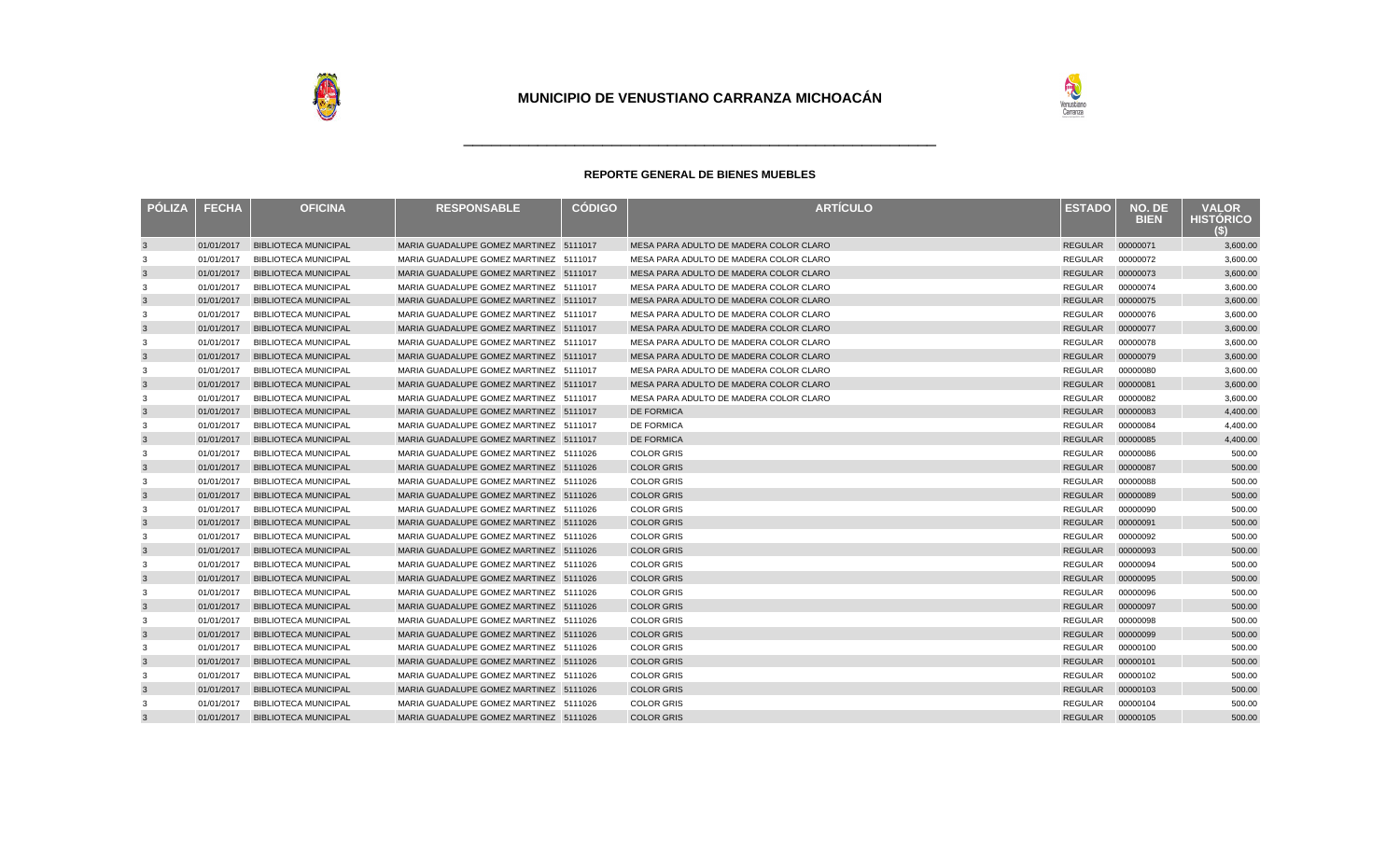

| <b>PÓLIZA</b> | <b>FECHA</b> | <b>OFICINA</b>              | <b>RESPONSABLE</b>                     | <b>CÓDIGO</b> | <b>ARTÍCULO</b>                  | <b>ESTADO</b>  | NO. DE<br><b>BIEN</b> | <b>VALOR</b><br><b>HISTORICO</b> |
|---------------|--------------|-----------------------------|----------------------------------------|---------------|----------------------------------|----------------|-----------------------|----------------------------------|
| 3             | 01/01/2017   | <b>BIBLIOTECA MUNICIPAL</b> | MARIA GUADALUPE GOMEZ MARTINEZ 5111026 |               | <b>COLOR GRIS</b>                | <b>REGULAR</b> | 00000106              | 500.00                           |
| $\mathbf{3}$  | 01/01/2017   | <b>BIBLIOTECA MUNICIPAL</b> | MARIA GUADALUPE GOMEZ MARTINEZ 5111026 |               | INFANTIL, DE MADERA COLOR CLARO  | <b>REGULAR</b> | 00000107              | 350.00                           |
| 3             | 01/01/2017   | <b>BIBLIOTECA MUNICIPAL</b> | MARIA GUADALUPE GOMEZ MARTINEZ 5111026 |               | INFANTIL. DE MADERA COLOR CLARO  | REGULAR        | 00000108              | 350.00                           |
| $\mathbf{3}$  | 01/01/2017   | <b>BIBLIOTECA MUNICIPAL</b> | MARIA GUADALUPE GOMEZ MARTINEZ 5111026 |               | INFANTIL. DE MADERA COLOR CLARO  | <b>REGULAR</b> | 00000109              | 350.00                           |
| 3             | 01/01/2017   | <b>BIBLIOTECA MUNICIPAL</b> | MARIA GUADALUPE GOMEZ MARTINEZ 5111026 |               | INFANTIL. DE MADERA COLOR CLARO  | REGULAR        | 00000110              | 350.00                           |
| $\mathbf{3}$  | 01/01/2017   | <b>BIBLIOTECA MUNICIPAL</b> | MARIA GUADALUPE GOMEZ MARTINEZ 5111026 |               | INFANTIL. DE MADERA COLOR CLARO  | <b>REGULAR</b> | 00000111              | 350.00                           |
| 3             | 01/01/2017   | <b>BIBLIOTECA MUNICIPAL</b> | MARIA GUADALUPE GOMEZ MARTINEZ 5111026 |               | INFANTIL, DE MADERA COLOR CLARO  | REGULAR        | 00000112              | 350.00                           |
| $\mathbf{3}$  | 01/01/2017   | <b>BIBLIOTECA MUNICIPAL</b> | MARIA GUADALUPE GOMEZ MARTINEZ 5111026 |               | INFANTIL. DE MADERA COLOR CLARO  | <b>REGULAR</b> | 00000113              | 350.00                           |
| 3             | 01/01/2017   | <b>BIBLIOTECA MUNICIPAL</b> | MARIA GUADALUPE GOMEZ MARTINEZ 5111026 |               | INFANTIL. DE MADERA COLOR CLARO  | <b>REGULAR</b> | 00000114              | 350.00                           |
| $\mathbf{3}$  | 01/01/2017   | <b>BIBLIOTECA MUNICIPAL</b> | MARIA GUADALUPE GOMEZ MARTINEZ 5111026 |               | INFANTIL, DE MADERA COLOR CLARO  | <b>REGULAR</b> | 00000115              | 350.00                           |
| 3             | 01/01/2017   | <b>BIBLIOTECA MUNICIPAL</b> | MARIA GUADALUPE GOMEZ MARTINEZ 5111026 |               | INFANTIL. DE MADERA COLOR CLARO  | <b>REGULAR</b> | 00000116              | 350.00                           |
| 3             | 01/01/2017   | <b>BIBLIOTECA MUNICIPAL</b> | MARIA GUADALUPE GOMEZ MARTINEZ 5111026 |               | INFANTIL. DE MADERA COLOR CLARO  | <b>REGULAR</b> | 00000117              | 350.00                           |
| 3             | 01/01/2017   | <b>BIBLIOTECA MUNICIPAL</b> | MARIA GUADALUPE GOMEZ MARTINEZ 5111026 |               | INFANTIL. DE MADERA COLOR CLARO  | <b>REGULAR</b> | 00000118              | 350.00                           |
| 3             | 01/01/2017   | <b>BIBLIOTECA MUNICIPAL</b> | MARIA GUADALUPE GOMEZ MARTINEZ 5111026 |               | INFANTIL. DE MADERA COLOR CLARO  | <b>REGULAR</b> | 00000119              | 350.00                           |
| 3             | 01/01/2017   | <b>BIBLIOTECA MUNICIPAL</b> | MARIA GUADALUPE GOMEZ MARTINEZ 5111026 |               | INFANTIL. DE MADERA COLOR CLARO  | <b>REGULAR</b> | 00000120              | 350.00                           |
| 3             | 01/01/2017   | <b>BIBLIOTECA MUNICIPAL</b> | MARIA GUADALUPE GOMEZ MARTINEZ 5111026 |               | INFANTIL. DE MADERA COLOR CLARO  | <b>REGULAR</b> | 00000121              | 350.00                           |
| 3             | 01/01/2017   | <b>BIBLIOTECA MUNICIPAL</b> | MARIA GUADALUPE GOMEZ MARTINEZ 5111026 |               | INFANTIL. DE MADERA COLOR CLARO  | <b>REGULAR</b> | 00000122              | 350.00                           |
| 3             | 01/01/2017   | <b>BIBLIOTECA MUNICIPAL</b> | MARIA GUADALUPE GOMEZ MARTINEZ 5111026 |               | INFANTIL. DE MADERA COLOR CLARO  | <b>REGULAR</b> | 00000123              | 350.00                           |
| 3             | 01/01/2017   | <b>BIBLIOTECA MUNICIPAL</b> | MARIA GUADALUPE GOMEZ MARTINEZ 5111026 |               | INFANTIL, DE MADERA COLOR CLARO  | REGULAR        | 00000124              | 350.00                           |
| $\mathbf{3}$  | 01/01/2017   | <b>BIBLIOTECA MUNICIPAL</b> | MARIA GUADALUPE GOMEZ MARTINEZ 5111026 |               | INFANTIL. DE MADERA COLOR CLARO  | <b>REGULAR</b> | 00000125              | 350.00                           |
| 3             | 01/01/2017   | <b>BIBLIOTECA MUNICIPAL</b> | MARIA GUADALUPE GOMEZ MARTINEZ 5111026 |               | INFANTIL. DE MADERA COLOR CLARO  | <b>REGULAR</b> | 00000126              | 350.00                           |
| $\mathbf{3}$  | 01/01/2017   | <b>BIBLIOTECA MUNICIPAL</b> | MARIA GUADALUPE GOMEZ MARTINEZ 5111026 |               | INFANTIL, DE MADERA COLOR CLARO  | <b>REGULAR</b> | 00000127              | 350.00                           |
| 3             | 01/01/2017   | <b>BIBLIOTECA MUNICIPAL</b> | MARIA GUADALUPE GOMEZ MARTINEZ 5111026 |               | INFANTIL. DE MADERA COLOR CLARO  | <b>REGULAR</b> | 00000128              | 350.00                           |
| $\mathbf{3}$  | 01/01/2017   | <b>BIBLIOTECA MUNICIPAL</b> | MARIA GUADALUPE GOMEZ MARTINEZ 5111026 |               | INFANTIL. DE MADERA COLOR CLARO  | <b>REGULAR</b> | 00000129              | 350.00                           |
| 3             | 01/01/2017   | <b>BIBLIOTECA MUNICIPAL</b> | MARIA GUADALUPE GOMEZ MARTINEZ 5111026 |               | INFANTIL, DE MADERA COLOR CLARO  | <b>REGULAR</b> | 00000130              | 350.00                           |
| $\mathbf{3}$  | 01/01/2017   | <b>BIBLIOTECA MUNICIPAL</b> | MARIA GUADALUPE GOMEZ MARTINEZ 5111026 |               | INFANTIL. DE MADERA COLOR CLARO  | <b>REGULAR</b> | 00000131              | 350.00                           |
| 3             | 01/01/2017   | <b>BIBLIOTECA MUNICIPAL</b> | MARIA GUADALUPE GOMEZ MARTINEZ 5111026 |               | INFANTIL, DE MADERA COLOR CLARO  | REGULAR        | 00000132              | 350.00                           |
| $\mathbf{3}$  | 01/01/2017   | <b>BIBLIOTECA MUNICIPAL</b> | MARIA GUADALUPE GOMEZ MARTINEZ 5111026 |               | INFANTIL. DE MADERA COLOR CLARO  | <b>REGULAR</b> | 00000133              | 350.00                           |
| 3             | 01/01/2017   | <b>BIBLIOTECA MUNICIPAL</b> | MARIA GUADALUPE GOMEZ MARTINEZ 5111026 |               | INFANTIL, DE MADERA COLOR CLARO  | <b>REGULAR</b> | 00000134              | 350.00                           |
| $\mathbf{3}$  | 01/01/2017   | <b>BIBLIOTECA MUNICIPAL</b> | MARIA GUADALUPE GOMEZ MARTINEZ 5111017 |               | CON RUEDAS, COLOR GRIS           | <b>REGULAR</b> | 00000135              | 2,000.00                         |
| 3             | 01/01/2017   | <b>BIBLIOTECA MUNICIPAL</b> | MARIA GUADALUPE GOMEZ MARTINEZ 5111017 |               | CON RUEDAS, COLOR GRIS           | <b>REGULAR</b> | 00000136              | 2,000.00                         |
| $\mathbf{3}$  | 01/01/2017   | <b>BIBLIOTECA MUNICIPAL</b> | MARIA GUADALUPE GOMEZ MARTINEZ 5111017 |               | <b>COLOR GRIS</b>                | <b>REGULAR</b> | 00000137              | 4,000.00                         |
| 3             | 01/01/2017   | <b>BIBLIOTECA MUNICIPAL</b> | MARIA GUADALUPE GOMEZ MARTINEZ 5111038 |               | <b>COLOR CAFE</b>                | REGULAR        | 00000138              | 4,000.00                         |
| $\mathbf{3}$  | 01/01/2017   | <b>BIBLIOTECA MUNICIPAL</b> | MARIA GUADALUPE GOMEZ MARTINEZ 5111017 |               | RODANTE, PARA TRANSPORTAR LIBROS | <b>REGULAR</b> | 00000139              | 4,200.00                         |
| 3             | 01/01/2017   | <b>BIBLIOTECA MUNICIPAL</b> | MARIA GUADALUPE GOMEZ MARTINEZ 5111017 |               | RODANTE, PARA TRANSPORTAR LIBROS | REGULAR        | 00000140              | 4.200.00                         |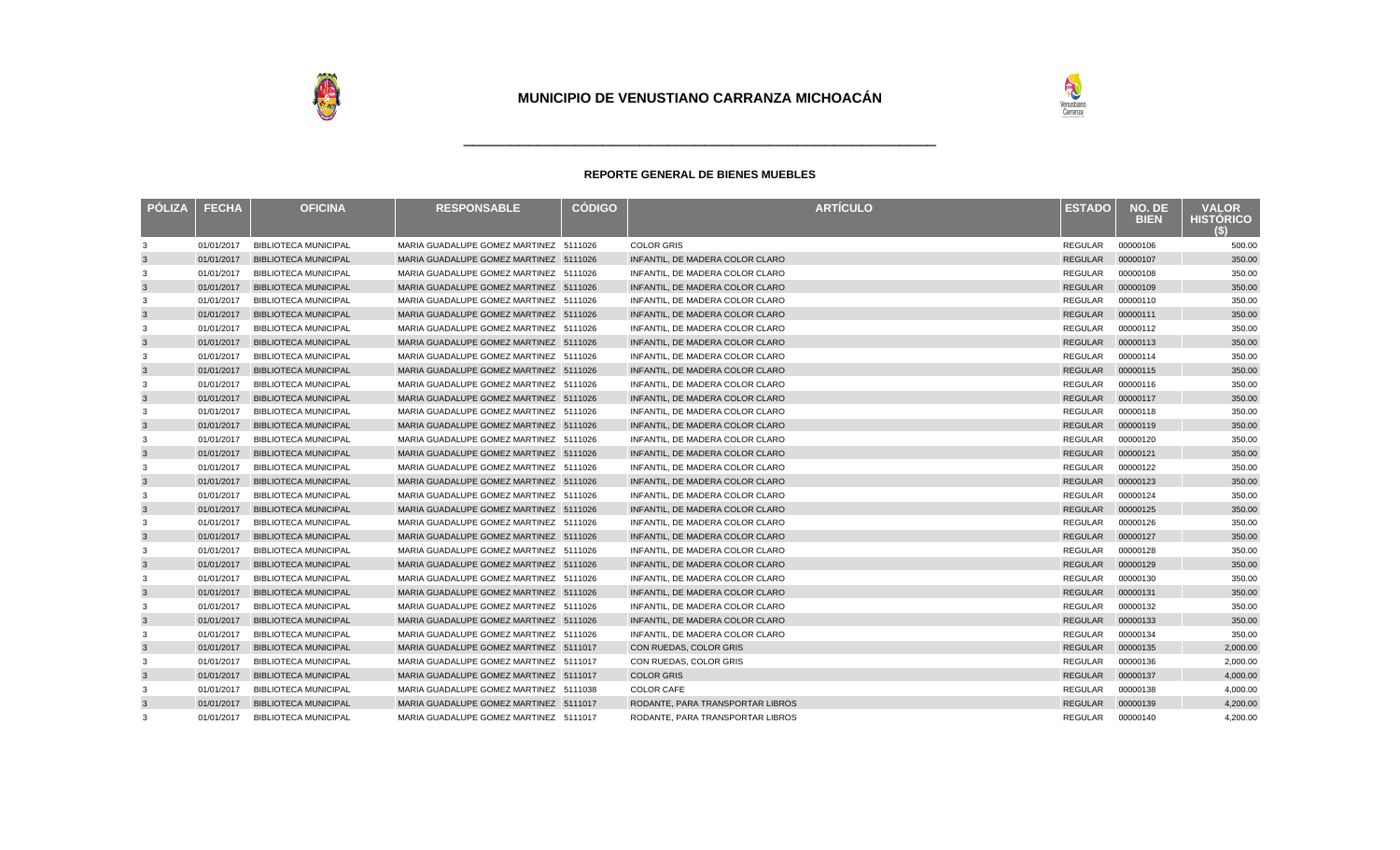

| <b>PÓLIZA</b> | <b>FECHA</b> | <b>OFICINA</b>                                                         | <b>RESPONSABLE</b>                     | <b>CODIGO</b> | <b>ARTÍCULO</b>                                            | <b>ESTADO</b>  | NO. DE<br><b>BIEN</b> | <b>VALOR</b><br><b>HISTORICO</b><br>63) |
|---------------|--------------|------------------------------------------------------------------------|----------------------------------------|---------------|------------------------------------------------------------|----------------|-----------------------|-----------------------------------------|
| $\mathbf{3}$  | 01/01/2017   | <b>FOMENTO ECONOMICO</b>                                               | MONICO AVALOS SANCHEZ                  | 5111012       | MELAMINA, COLOR NEGRO                                      | <b>REGULAR</b> | 00000141              | 5,000.00                                |
| 3             | 01/01/2017   | FOMENTO ECONOMICO                                                      | MONICO AVALOS SANCHEZ                  | 5111026       | CANCELADO                                                  | <b>REGULAR</b> | 00000142              | 0.00                                    |
| 3             | 01/01/2017   | <b>FOMENTO ECONOMICO</b>                                               | <b>MONICO AVALOS SANCHEZ</b>           | 5111026       | <b>SILLA DE VISITANTE</b>                                  | <b>REGULAR</b> | 00000143              | 1,960.00                                |
| 3             | 01/01/2017   | <b>SEGURIDAD PUBLICA</b>                                               | <b>ANTONIO FLORES RAMOS</b>            | 5111012       | DE MADERA                                                  | <b>MALO</b>    | 00000144              | 5,000.00                                |
| $\mathbf{3}$  | 01/01/2017   | <b>SEGURIDAD PUBLICA</b>                                               | <b>ANTONIO FLORES RAMOS</b>            | 5151002       | HP COMPAQ PRO 6300                                         | <b>BUENO</b>   | 00000145              | 3,300.00                                |
| 3             | 01/01/2017   | <b>SEGURIDAD PUBLICA</b>                                               | <b>ANTONIO FLORES RAMOS</b>            | 5151002       | HP COMPAQ PRO 6300                                         | <b>BUENO</b>   | 00000146              | 3,300.00                                |
| 3             | 01/01/2017   | <b>SEGURIDAD PUBLICA</b>                                               | <b>ANTONIO FLORES RAMOS</b>            | 5111013       | PARA RESGUARDO DE ARMAS, METALICO                          | <b>REGULAR</b> | 00000147              | 6,000.00                                |
| 3             | 01/01/2017   | <b>SEGURIDAD PUBLICA</b>                                               | ANTONIO FLORES RAMOS                   | 5111002       | <b>METALICO</b>                                            | <b>REGULAR</b> | 00000148              | 3,500.00                                |
| $\mathbf{3}$  | 01/01/2017   | <b>SEGURIDAD PUBLICA</b>                                               | <b>ANTONIO FLORES RAMOS</b>            | 5111002       | <b>METALICO</b>                                            | <b>REGULAR</b> | 00000149              | 3,500.00                                |
| 3             | 01/01/2017   | <b>SEGURIDAD PUBLICA</b>                                               | <b>ANTONIO FLORES RAMOS</b>            | 5151009       | LCD PRODISPLAY P201 HP                                     | <b>BUENO</b>   | 00000150              | 2,500.00                                |
| 3             | 01/01/2017   | <b>SEGURIDAD PUBLICA</b>                                               | <b>ANTONIO FLORES RAMOS</b>            | 5151009       | <b>LCD PRODISPLAY P201 HP</b>                              | <b>BUENO</b>   | 00000151              | 2,500.00                                |
| 3             | 01/01/2017   | <b>SEGURIDAD PUBLICA</b>                                               | ANTONIO FLORES RAMOS                   | 5231003       | <b>MARCA HIKVISION</b>                                     | <b>BUENO</b>   | 00000152              | 9,600.00                                |
| $\mathbf{3}$  | 01/01/2017   | <b>SEGURIDAD PUBLICA</b>                                               | <b>ANTONIO FLORES RAMOS</b>            | 5231003       | <b>MARCA HIKVISION</b>                                     | <b>BUENO</b>   | 00000153              | 9,600.00                                |
| 3             | 01/01/2017   | <b>SEGURIDAD PUBLICA</b>                                               | ANTONIO FLORES RAMOS                   | 5231003       | <b>MARCA HIKVISION</b>                                     | <b>BUENO</b>   | 00000154              | 9,600.00                                |
| 3             | 01/01/2017   | <b>SEGURIDAD PUBLICA</b>                                               | ANTONIO FLORES RAMOS                   | 5211011       | SMART TV 32 MARCA SAMSUNG                                  | <b>BUENO</b>   | 00000155              | 6,000.00                                |
| 3             | 01/01/2017   | <b>DIF MUNICIPAL</b>                                                   | MARIA LUISA RODRIGUEZ AVIÑA            | 5111026       | FORRO DE PIEL BASE DE METAL                                | <b>BUENO</b>   | 00000156              | 300.00                                  |
| $\mathbf{3}$  | 01/01/2017   | <b>DIF MUNICIPAL</b>                                                   | MARIA LUISA RODRIGUEZ AVIÑA            | 5111026       | FORRO DE PIEL BASE DE METAL                                | <b>BUENO</b>   | 00000157              | 300.00                                  |
| 3             | 01/01/2017   | <b>DIF MUNICIPAL</b>                                                   | MARIA LUISA RODRIGUEZ AVIÑA            | 5111026       | FORRO DE PIEL BASE DE METAL                                | <b>BUENO</b>   | 00000158              | 300.00                                  |
| $\mathbf{3}$  | 01/01/2017   | <b>DIF MUNICIPAL</b>                                                   | MARIA LUISA RODRIGUEZ AVIÑA            | 5111026       | FORRO DE PIEL BASE DE METAL                                | <b>BUENO</b>   | 00000159              | 300.00                                  |
| 3             | 01/01/2017   | <b>DIF MUNICIPAL</b>                                                   | MARIA LUISA RODRIGUEZ AVIÑA            | 5111026       | FORRO DE PIEL BASE DE METAL                                | <b>BUENO</b>   | 00000160              | 300.00                                  |
| $\mathbf{3}$  | 01/01/2017   | <b>DIF MUNICIPAL</b>                                                   | MARIA LUISA RODRIGUEZ AVIÑA            | 5111026       | FORRO DE PIEL BASE DE METAL                                | <b>BUENO</b>   | 00000161              | 300.00                                  |
| 3             | 01/01/2017   | <b>DIF MUNICIPAL</b>                                                   | MARIA LUISA RODRIGUEZ AVIÑA            | 5111026       | FORRO DE PIEL BASE DE METAL                                | <b>BUENO</b>   | 00000162              | 300.00                                  |
| 3             | 01/01/2017   | <b>DIF MUNICIPAL</b>                                                   | MARIA LUISA RODRIGUEZ AVIÑA            | 5111026       | FORRO DE PIEL BASE DE METAL                                | <b>BUENO</b>   | 00000163              | 300.00                                  |
| 3             | 01/01/2017   | <b>DIF MUNICIPAL</b>                                                   | MARIA LUISA RODRIGUEZ AVIÑA            | 5121014       | <b>ESQUINERA COLOR CAFE</b>                                | <b>BUENO</b>   | 00000164              | 6,000.00                                |
| $\mathbf{3}$  | 01/01/2017   | <b>COMUNICACION SOCIAL</b>                                             | <b>LEONARDO MACIAS BARRIOS</b>         | 5111002       | <b>CUATRO CAJONES</b>                                      | <b>REGULAR</b> | 00000165              | 3.500.00                                |
| 3             | 01/01/2017   | <b>COMUNICACION SOCIAL</b>                                             | <b>LEONARDO MACIAS BARRIOS</b>         | 5111026       | <b>GIRATORIA</b>                                           | <b>REGULAR</b> | 00000166              | 2,400.00                                |
| $\mathbf{3}$  | 01/01/2017   | <b>COMUNICACION SOCIAL</b>                                             | <b>LEONARDO MACIAS BARRIOS</b>         | 5111012       | COLOR CAFE CLARO CON GRIS MEDIANO                          | <b>REGULAR</b> | 00000167              | 3,000.00                                |
| 023           | 18/07/2017   | TRANSPARENCIA Y ACCESO A LA JANET MACIAS BARRIOS<br><b>INFORMACION</b> |                                        | 5111012       | GRANDE CON TRES CAJONES Y UNA PUESRTA COLOR CAFE DE MADERA | <b>REGULAR</b> | 00000168              | 7,000.00                                |
| 023           | 18/07/2017   | TRANSPARENCIA Y ACCESO A LA JANET MACIAS BARRIOS<br><b>INFORMACION</b> |                                        | 5151006       | KYICERA FS1370DN                                           | <b>REGULAR</b> | 00000169              | 10,400.00                               |
| 023           | 18/07/2017   | TRANSPARENCIA Y ACCESO A LA JANET MACIAS BARRIOS<br><b>INFORMACION</b> |                                        | 5151003       | <b>HP ESCRITORIO</b>                                       | <b>BUENO</b>   | 00000170              | 6,700.00                                |
| 3             | 01/01/2017   | DESARROLLO SOCIAL                                                      | ROSA ESPERANZA MACIAS HERNANDE 5111001 |               | CON CINCO ENTREPAÑOS                                       | <b>REGULAR</b> | 00000171              | 1,500.00                                |
| 3             | 01/01/2017   | DESARROLLO SOCIAL                                                      | ROSA ESPERANZA MACIAS HERNANDE 5211025 |               | <b>MARCA RADSON</b>                                        | REGULAR        | 00000172              | 4,000.00                                |
| 3             | 01/01/2017   | <b>DESARROLLO SOCIAL</b>                                               | ROSA ESPERANZA MACIAS HERNANDE 5111012 |               | DE METAL CON VARIOS CAJONES                                | <b>MALO</b>    | 00000173              | 5,000.00                                |
| 3             | 01/01/2017   | DESARROLLO SOCIAL                                                      | ROSA ESPERANZA MACIAS HERNANDE 5111002 |               | DOS CAJONES                                                | REGULAR        | 00000174              | 2,000.00                                |
| $\mathbf{3}$  | 01/01/2017   | <b>DESARROLLO SOCIAL</b>                                               | ROSA ESPERANZA MACIAS HERNANDE 5151009 |               | <b>MARCALG</b>                                             | REGULAR        | 00000175              | 2,500.00                                |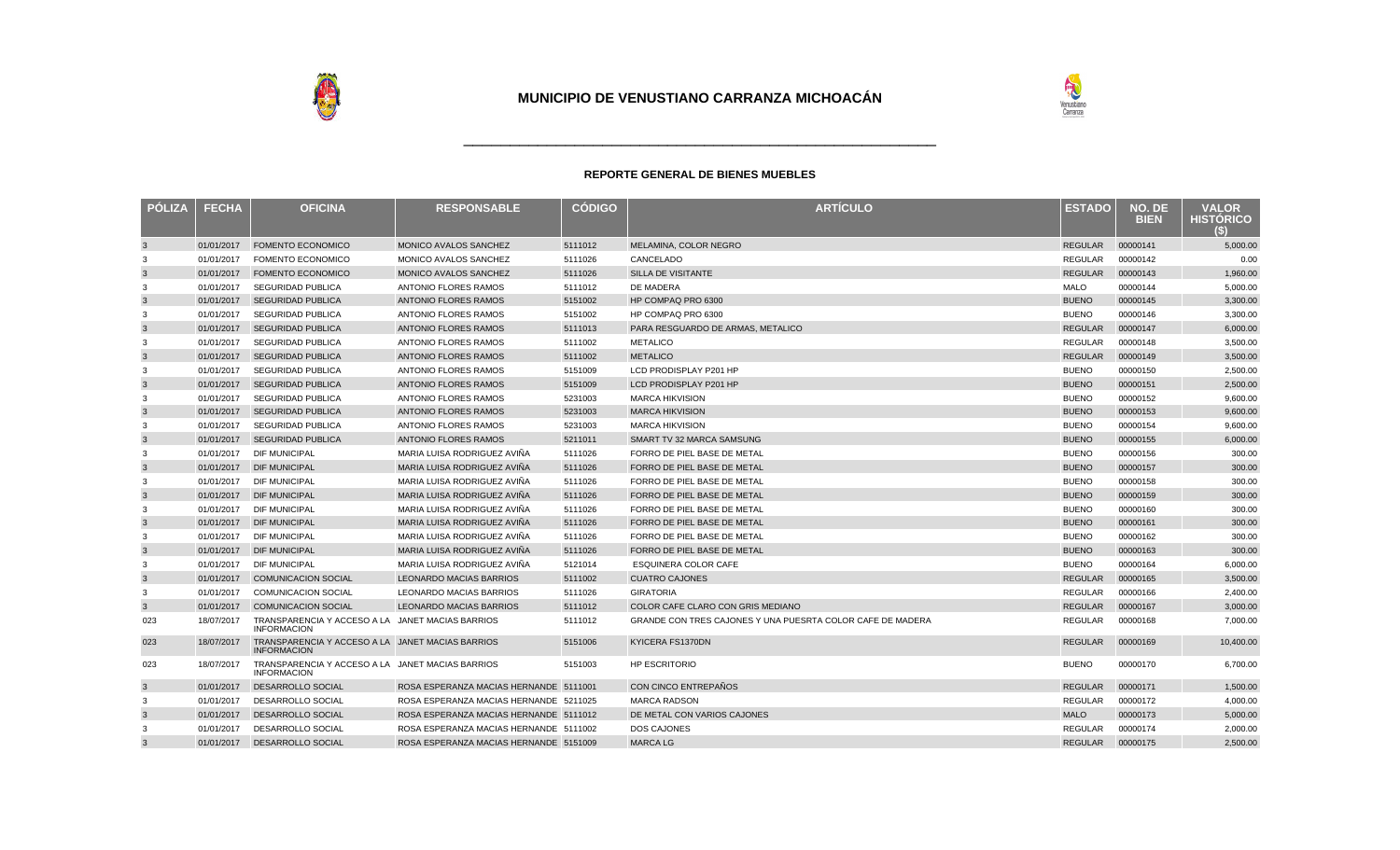

| <b>PÓLIZA</b> | <b>FECHA</b> | <b>OFICINA</b>                                              | <b>RESPONSABLE</b>                     | <b>CODIGO</b> | <b>ARTÍCULO</b>                                      | <b>ESTADO</b>  | NO. DE<br><b>BIEN</b> | <b>VALOR</b><br><b>HISTORICO</b><br>63) |
|---------------|--------------|-------------------------------------------------------------|----------------------------------------|---------------|------------------------------------------------------|----------------|-----------------------|-----------------------------------------|
| 3             | 01/01/2017   | <b>DESARROLLO SOCIAL</b>                                    | ROSA ESPERANZA MACIAS HERNANDE 5151002 |               | MARCA HP PRO                                         | <b>REGULAR</b> | 00000176              | 3,500.00                                |
| 3             | 01/01/2017   | <b>SECRETARIA MUNICIPAL DE</b><br><b>JOVENES Y DEPORTES</b> | <b>HERIBERTO SUAREZ AMEZCUA</b>        | 5111012       | COLOR NEGRO CON DOS CAJONES                          | <b>BUENO</b>   | 00000177              | 5,000.00                                |
| 3             | 01/01/2017   | SECRETARIA MUNICIPAL DE<br>JOVENES Y DEPORTES               | HERIBERTO SUAREZ AMEZCUA               | 5111012       | COLOR NEGRO CON DOS CAJONES                          | <b>BUENO</b>   | 00000178              | 5,000.00                                |
| $\mathbf{3}$  | 01/01/2017   | SISTEMAS DE INFORMACION                                     | <b>JUAN CARLOS CORTES GONZALEZ</b>     | 5111012       | COLOR MADERA CON PORTA TECLADO                       | <b>REGULAR</b> | 00000179              | 5,500.00                                |
| 3             | 01/01/2017   | SISTEMAS DE INFORMACION                                     | JUAN CARLOS CORTES GONZALEZ            | 5151006       | KYOCERA COLOR BLANCO CON NEGRO 1370 DM               | <b>MALO</b>    | 00000180              | 10.400.00                               |
| $\mathbf{3}$  | 01/01/2017   | <b>URBANISMO</b>                                            | ROBERTO CARLOS GUTIERREZ DIAZ          | 5111002       | <b>CUATRO CAJONES COLOR NEGRO</b>                    | <b>REGULAR</b> | 00000181              | 3,500.00                                |
| 3             | 01/01/2017   | <b>URBANISMO</b>                                            | ROBERTO CARLOS GUTIERREZ DIAZ          | 5111002       | <b>CUATRO CAJONES COLOR NEGRO</b>                    | <b>REGULAR</b> | 00000182              | 3,500.00                                |
| $\mathbf{3}$  | 01/01/2017   | <b>URBANISMO</b>                                            | ROBERTO CARLOS GUTIERREZ DIAZ          | 5111017       | DE TRABAJO, MADERA CON BASE DE METAL                 | <b>REGULAR</b> | 00000183              | 5,000.00                                |
| 3             | 01/01/2017   | <b>URBANISMO</b>                                            | ROBERTO CARLOS GUTIERREZ DIAZ          | 5111017       | DE TRABAJO, MADERA CON BASE DE METAL                 | <b>REGULAR</b> | 00000184              | 5,000.00                                |
| $\mathbf{3}$  | 01/01/2017   | <b>URBANISMO</b>                                            | ROBERTO CARLOS GUTIERREZ DIAZ          | 5111012       | SECRETARIAL CUATRO CAJONES FORMICA                   | <b>MALO</b>    | 00000185              | 5,000.00                                |
| 3             | 01/01/2017   | <b>URBANISMO</b>                                            | ROBERTO CARLOS GUTIERREZ DIAZ          | 5111012       | DOS CAJONES COLOR NEGRO                              | <b>BUENO</b>   | 00000186              | 4,200.00                                |
| $\mathbf{3}$  | 01/01/2017   | <b>URBANISMO</b>                                            | ROBERTO CARLOS GUTIERREZ DIAZ          | 5111012       | DOS CAJONES COLOR NEGRO                              | <b>BUENO</b>   | 00000187              | 4,200.00                                |
| 3             | 01/01/2017   | <b>URBANISMO</b>                                            | ROBERTO CARLOS GUTIERREZ DIAZ          | 5111026       | <b>GIRATORIAS COLOR NEGRO</b>                        | <b>MALO</b>    | 00000188              | 2,000.00                                |
| $\mathbf{3}$  | 01/01/2017   | <b>URBANISMO</b>                                            | ROBERTO CARLOS GUTIERREZ DIAZ          | 5111026       | <b>GIRATORIAS COLOR NEGRO</b>                        | <b>MALO</b>    | 00000189              | 2,000.00                                |
| 3             | 01/01/2017   | <b>URBANISMO</b>                                            | ROBERTO CARLOS GUTIERREZ DIAZ          | 5151006       | MARCA EPSON STYLOUS PHOTO T50                        | <b>REGULAR</b> | 00000190              | 4,300.00                                |
| 3             | 01/01/2017   | <b>URBANISMO</b>                                            | ROBERTO CARLOS GUTIERREZ DIAZ          | 5111002       | DE MADERA GRANDE CON CUATRO ENTREPAÑOS Y DOS PUERTAS | <b>REGULAR</b> | 00000191              | 7,500.00                                |
| 3             | 01/01/2017   | <b>BIBLIOTECA MUNICIPAL</b>                                 | MARIA GUADALUPE GOMEZ MARTINEZ 5151003 |               | MARCA SAMSUNG DISPLAY GH17LS                         | <b>REGULAR</b> | 00000192              | 6,000.00                                |
| $\mathbf{3}$  | 01/01/2017   | <b>BIBLIOTECA MUNICIPAL</b>                                 | MARIA GUADALUPE GOMEZ MARTINEZ 5111002 |               | <b>CUATRO CAJONES COLOR NEGRO</b>                    | <b>REGULAR</b> | 00000193              | 3,500.00                                |
| 3             | 01/01/2017   | <b>BIBLIOTECA MUNICIPAL</b>                                 | MARIA GUADALUPE GOMEZ MARTINEZ 5111002 |               | COLOR NEGRO UNA PUERTA                               | <b>MALO</b>    | 00000194              | 2,000.00                                |
| $\mathbf{3}$  | 01/01/2017   | <b>TESORERIA MUNICIPAL</b>                                  | <b>JESUS RIVAS CABRERA</b>             | 5111002       | CUATRO CAJONES FORMAICA COLOR CAFE                   | <b>MALO</b>    | 00000195              | 4,000.00                                |
| 3             | 01/01/2017   | <b>TESORERIA MUNICIPAL</b>                                  | <b>JESUS RIVAS CABRERA</b>             | 5111012       | CON PORTA TECLADO DE 2.30X50CM                       | <b>BUENO</b>   | 00000196              | 4,200.00                                |
| $\mathbf{3}$  | 01/01/2017   | <b>TESORERIA MUNICIPAL</b>                                  | <b>JESUS RIVAS CABRERA</b>             | 5111002       | DIEZ ENTREPAÑOS COLOR CAFE                           | <b>BUENO</b>   | 00000197              | 7,000.00                                |
| 3             | 01/01/2017   | <b>TESORERIA MUNICIPAL</b>                                  | <b>JESUS RIVAS CABRERA</b>             | 5111026       | <b>GIRATORIA COLOR VERDE</b>                         | <b>REGULAR</b> | 00000198              | 2,000.00                                |
| $\mathbf{3}$  | 01/01/2017   | <b>TESORERIA MUNICIPAL</b>                                  | <b>JESUS RIVAS CABRERA</b>             | 5111026       | <b>GIRATORIA COLOR AZUL</b>                          | <b>REGULAR</b> | 00000199              | 2,000.00                                |
| 3             | 01/01/2017   | <b>TESORERIA MUNICIPAL</b>                                  | <b>JESUS RIVAS CABRERA</b>             | 5191033       | SHARP MOD EL-1801V                                   | <b>REGULAR</b> | 00000200              | 3,000.00                                |
| $\mathbf{3}$  | 01/01/2017   | <b>TESORERIA MUNICIPAL</b>                                  | <b>JESUS RIVAS CABRERA</b>             | 5111002       | <b>CUATRO CAJONES COLOR MADERA</b>                   | <b>REGULAR</b> | 00000201              | 4,000.00                                |
| 3             | 01/01/2017   | <b>TESORERIA MUNICIPAL</b>                                  | <b>JESUS RIVAS CABRERA</b>             | 5111012       | DOS CAJONES Y PORTA TECLADO                          | <b>REGULAR</b> | 00000202              | 4,300.00                                |
| $\mathbf{3}$  | 01/01/2017   | <b>TESORERIA MUNICIPAL</b>                                  | <b>JESUS RIVAS CABRERA</b>             | 5111015       | TIPO CLOSET CON CUATRO APARTADOS                     | <b>BUENO</b>   | 00000203              | 7,000.00                                |
| 3             | 01/01/2017   | <b>TESORERIA MUNICIPAL</b>                                  | <b>JESUS RIVAS CABRERA</b>             | 5111015       | TIPO CLOSET CON CUATRO APARTADOS                     | <b>BUENO</b>   | 00000204              | 7,000.00                                |
| $\mathbf{3}$  | 01/01/2017   | <b>TESORERIA MUNICIPAL</b>                                  | <b>JESUS RIVAS CABRERA</b>             | 5111026       | SECRETARIAL COLOR NEGRO GIRATORIA                    | <b>REGULAR</b> | 00000205              | 2,000.00                                |
| 3             | 01/01/2017   | <b>TESORERIA MUNICIPAL</b>                                  | <b>JESUS RIVAS CABRERA</b>             | 5111012       | <b>COLOR MADERA</b>                                  | <b>BUENO</b>   | 00000206              | 4,200.00                                |
| $\mathbf{3}$  | 01/01/2017   | <b>TESORERIA MUNICIPAL</b>                                  | <b>JESUS RIVAS CABRERA</b>             | 5111012       | DOS CAJONES CON PORTA TECLADO COLOR MADERA           | <b>BUENO</b>   | 00000207              | 5,200.00                                |
| 3             | 01/01/2017   | <b>TESORERIA MUNICIPAL</b>                                  | <b>JESUS RIVAS CABRERA</b>             | 5111012       | <b>COLOR MADERA</b>                                  | <b>BUENO</b>   | 00000208              | 4,200.00                                |
| $\mathbf{3}$  | 01/01/2017   | <b>TESORERIA MUNICIPAL</b>                                  | <b>JESUS RIVAS CABRERA</b>             | 5151006       | MULTIFUNCIONAL KYOCERA KM 2810                       | <b>REGULAR</b> | 00000209              | 7,000.00                                |
| 3             | 01/01/2017   | <b>TESORERIA MUNICIPAL</b>                                  | <b>JESUS RIVAS CABRERA</b>             | 5111002       | METAL CUATRO GAVETAS COLOR GRIS                      | <b>BUENO</b>   | 00000210              | 3,500.00                                |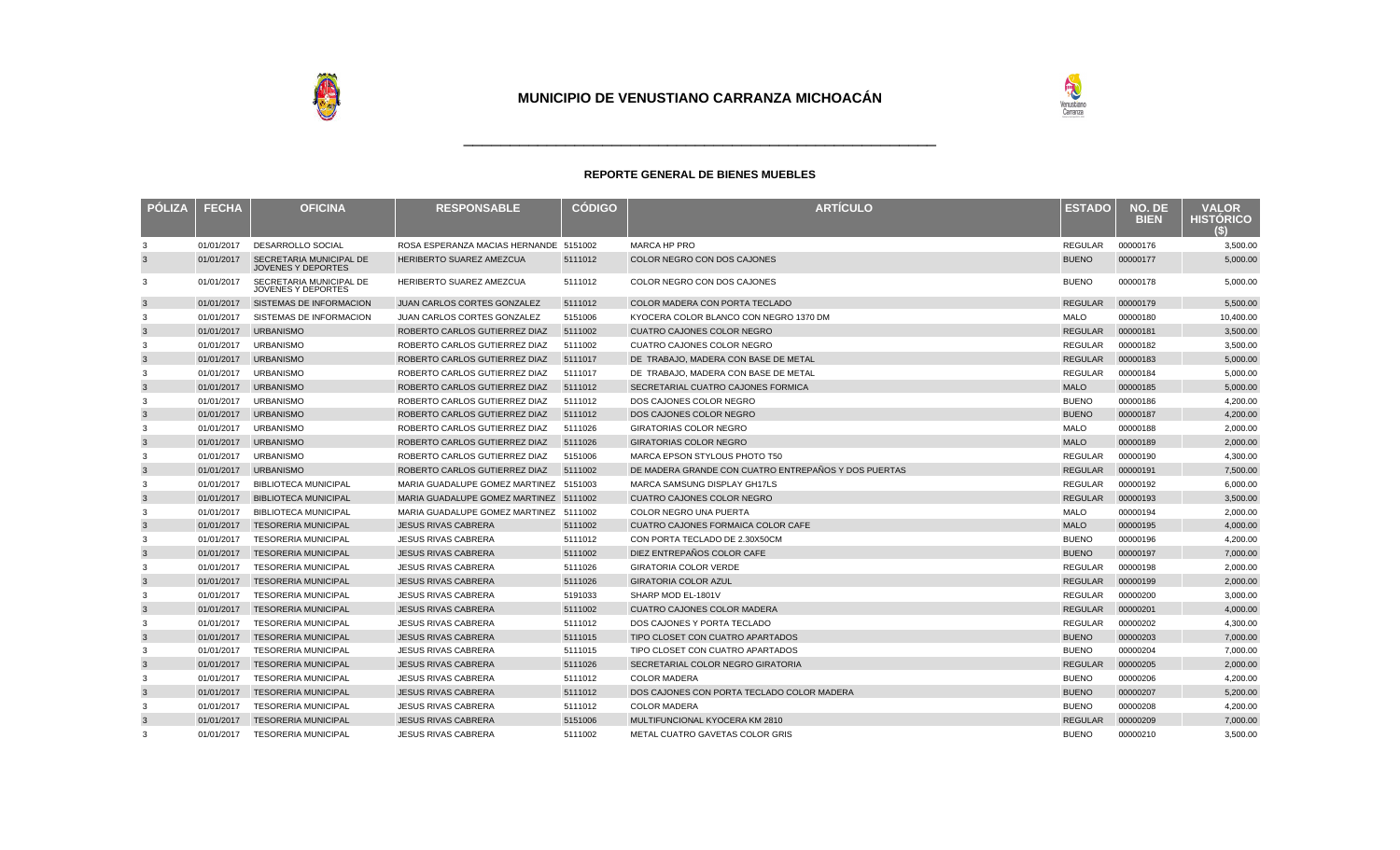

| PÓLIZA       | <b>FECHA</b> | <b>OFICINA</b>                         | <b>RESPONSABLE</b>                     | <b>CÓDIGO</b> | <b>ARTÍCULO</b>                                | <b>ESTADO</b>  | NO. DE<br><b>BIEN</b> | <b>VALOR</b><br><b>HISTORICO</b><br>S) |
|--------------|--------------|----------------------------------------|----------------------------------------|---------------|------------------------------------------------|----------------|-----------------------|----------------------------------------|
| $\mathbf{3}$ | 01/01/2017   | <b>TESORERIA MUNICIPAL</b>             | <b>JESUS RIVAS CABRERA</b>             | 5111012       | CUATRO CAJONES EJECUTIVOS FORMAICA COLOR CAFE  | <b>BUENO</b>   | 00000211              | 6,000.00                               |
| 3            | 01/01/2017   | <b>TESORERIA MUNICIPAL</b>             | <b>JESUS RIVAS CABRERA</b>             | 5111027       | PRESIDENCIAL COLOR NEGRO PIEL                  | <b>BUENO</b>   | 00000212              | 4,000.00                               |
| $\mathbf{3}$ | 01/01/2017   | <b>TESORERIA MUNICIPAL</b>             | <b>JESUS RIVAS CABRERA</b>             | 5111027       | VISITANTE COLOR NEGRO DE PIEL                  | <b>BUENO</b>   | 00000213              | 3,700.00                               |
| 3            | 01/01/2017   | <b>TESORERIA MUNICIPAL</b>             | <b>JESUS RIVAS CABRERA</b>             | 5111027       | VISITANTE COLOR NEGRO DE PIEL                  | <b>BUENO</b>   | 00000214              | 3,700.00                               |
| $\mathbf{3}$ | 01/01/2017   | <b>TESORERIA MUNICIPAL</b>             | <b>JESUS RIVAS CABRERA</b>             | 5111007       | <b>COLOR NEGRO</b>                             | <b>BUENO</b>   | 00000215              | 10,000.00                              |
| 3            | 01/01/2017   | <b>TESORERIA MUNICIPAL</b>             | <b>JESUS RIVAS CABRERA</b>             | 5191031       | MARCA LASKO EN TORRE COLOR GRIS                | <b>BUENO</b>   | 00000216              | 2,300.00                               |
| $\mathbf{3}$ | 01/01/2017   | <b>TESORERIA MUNICIPAL</b>             | <b>JESUS RIVAS CABRERA</b>             | 5111002       | FORMAICA COLOR CAFE TRES PUERTAS Y DOS CAJONES | <b>BUENO</b>   | 00000217              | 4,300.00                               |
| 3            | 01/01/2017   | <b>TESORERIA MUNICIPAL</b>             | <b>JESUS RIVAS CABRERA</b>             | 5151013       | MARCA HP 435 COLOR GRIS                        | <b>BUENO</b>   | 00000218              | 6,200.00                               |
| $\mathbf{3}$ | 01/01/2017   | <b>TESORERIA MUNICIPAL</b>             | <b>JESUS RIVAS CABRERA</b>             | 5151003       | MARCA LENOVO AIO S200Z INTEL CELERON J3060     | <b>BUENO</b>   | 00000219              | 6,100.00                               |
| 3            | 01/01/2017   | <b>TESORERIA MUNICIPAL</b>             | <b>JESUS RIVAS CABRERA</b>             | 5151003       | MARCA LENOVO AIO S200Z INTEL CELERON J3060     | <b>BUENO</b>   | 00000220              | 6,100.00                               |
| $\mathbf{3}$ | 01/01/2017   | <b>TESORERIA MUNICIPAL</b>             | <b>JESUS RIVAS CABRERA</b>             | 5151003       | MARCA LENOVO AIO S200Z INTEL CELERON J3060     | <b>BUENO</b>   | 00000221              | 6,100.00                               |
| 3            | 01/01/2017   | <b>TESORERIA MUNICIPAL</b>             | <b>JESUS RIVAS CABRERA</b>             | 5151003       | MARCA HP ALL IN ONE HP 205 G2                  | <b>BUENO</b>   | 00000222              | 6,600.00                               |
| $\mathbf{3}$ | 01/01/2017   | <b>TESORERIA MUNICIPAL</b>             | <b>JESUS RIVAS CABRERA</b>             | 5151006       | MARCA KYOCERA COLOR NEGRO CON GRIS FS-1020MFP  | <b>BUENO</b>   | 00000223              | 6,000.00                               |
| 3            | 01/01/2017   | <b>TESORERIA MUNICIPAL</b>             | <b>JESUS RIVAS CABRERA</b>             | 5111035       | ROYAL 1600MX                                   | <b>BUENO</b>   | 00000224              | 3,500.00                               |
| $\mathbf{3}$ | 01/01/2017   | DESARROLLO AGROPECUARIO                | MANUEL SALVADOR ALEJO ANGUIANO 5111012 |               | COLOR CAFE CON DOS CAJONES                     | <b>REGULAR</b> | 00000225              | 5,000.00                               |
| 3            | 01/01/2017   | DESARROLLO AGROPECUARIO                | MANUEL SALVADOR ALEJO ANGUIANO 5191038 |               | CUATRO CAJONES COLOR CAFE                      | <b>MALO</b>    | 00000226              | 4,000.00                               |
| $\mathbf{3}$ | 01/01/2017   | DESARROLLO AGROPECUARIO                | MANUEL SALVADOR ALEJO ANGUIANO 5111012 |               | UN CAJON COLOR TINTO CON NEGRO                 | <b>REGULAR</b> | 00000227              | 4,200.00                               |
| 3            | 01/01/2017   | CULTURA, EDUCACIÓN Y<br><b>TURISMO</b> | LUIS MACIAS CASILLAS                   | 5111026       | TIPO VISITA DE METAL FORRADAS COLOR NEGRO      | <b>BUENO</b>   | 00000228              | 600.00                                 |
| 3            | 01/01/2017   | CULTURA, EDUCACIÓN Y<br>TURISMO        | <b>LUIS MACIAS CASILLAS</b>            | 5111026       | TIPO VISITA DE METAL FORRADAS COLOR NEGRO      | <b>BUENO</b>   | 00000229              | 600.00                                 |
| 3            | 01/01/2017   | CULTURA, EDUCACIÓN Y<br><b>TURISMO</b> | LUIS MACIAS CASILLAS                   | 5111026       | TIPO VISITA DE METAL FORRADAS COLOR NEGRO      | <b>BUENO</b>   | 00000230              | 600.00                                 |
| $\mathbf{3}$ | 01/01/2017   | CULTURA, EDUCACIÓN Y<br><b>TURISMO</b> | <b>LUIS MACIAS CASILLAS</b>            | 5111026       | TIPO VISITA DE METAL FORRADAS COLOR NEGRO      | <b>BUENO</b>   | 00000231              | 600.00                                 |
| 3            | 01/01/2017   | CULTURA, EDUCACIÓN Y<br><b>TURISMO</b> | LUIS MACIAS CASILLAS                   | 5111026       | TIPO VISITA DE METAL FORRADAS COLOR NEGRO      | <b>BUENO</b>   | 00000232              | 600.00                                 |
| $\mathbf{3}$ | 01/01/2017   | CULTURA, EDUCACIÓN Y<br><b>TURISMO</b> | LUIS MACIAS CASILLAS                   | 5111026       | TIPO VISITA DE METAL FORRADAS COLOR NEGRO      | <b>BUENO</b>   | 00000233              | 600.00                                 |
| 3            | 01/01/2017   | CULTURA, EDUCACIÓN Y<br><b>TURISMO</b> | LUIS MACIAS CASILLAS                   | 5111026       | TIPO VISITA DE METAL FORRADAS COLOR NEGRO      | <b>BUENO</b>   | 00000234              | 600.00                                 |
| 3            | 01/01/2017   | CULTURA. EDUCACIÓN Y<br><b>TURISMO</b> | LUIS MACIAS CASILLAS                   | 5111026       | TIPO VISITA DE METAL FORRADAS COLOR NEGRO      | <b>BUENO</b>   | 00000235              | 600.00                                 |
| 3            | 01/01/2017   | CULTURA, EDUCACIÓN Y<br><b>TURISMO</b> | LUIS MACIAS CASILLAS                   | 5111026       | TIPO VISITA DE METAL FORRADAS COLOR NEGRO      | <b>BUENO</b>   | 00000236              | 600.00                                 |
| $\mathbf{3}$ | 01/01/2017   | CULTURA, EDUCACIÓN Y<br><b>TURISMO</b> | <b>LUIS MACIAS CASILLAS</b>            | 5111026       | TIPO VISITA DE METAL FORRADAS COLOR NEGRO      | <b>BUENO</b>   | 00000237              | 600.00                                 |
| 3            | 01/01/2017   | CULTURA, EDUCACIÓN Y<br><b>TURISMO</b> | LUIS MACIAS CASILLAS                   | 5111026       | TIPO VISITA DE METAL FORRADAS COLOR NEGRO      | <b>BUENO</b>   | 00000238              | 600.00                                 |
| $\mathbf{3}$ | 01/01/2017   | CULTURA, EDUCACIÓN Y<br><b>TURISMO</b> | <b>LUIS MACIAS CASILLAS</b>            | 5111026       | TIPO VISITA DE METAL FORRADAS COLOR NEGRO      | <b>BUENO</b>   | 00000239              | 600.00                                 |
| 3            | 01/01/2017   | CULTURA, EDUCACIÓN Y<br><b>TURISMO</b> | <b>LUIS MACIAS CASILLAS</b>            | 5111026       | TIPO VISITA DE METAL FORRADAS COLOR NEGRO      | <b>BUENO</b>   | 00000240              | 600.00                                 |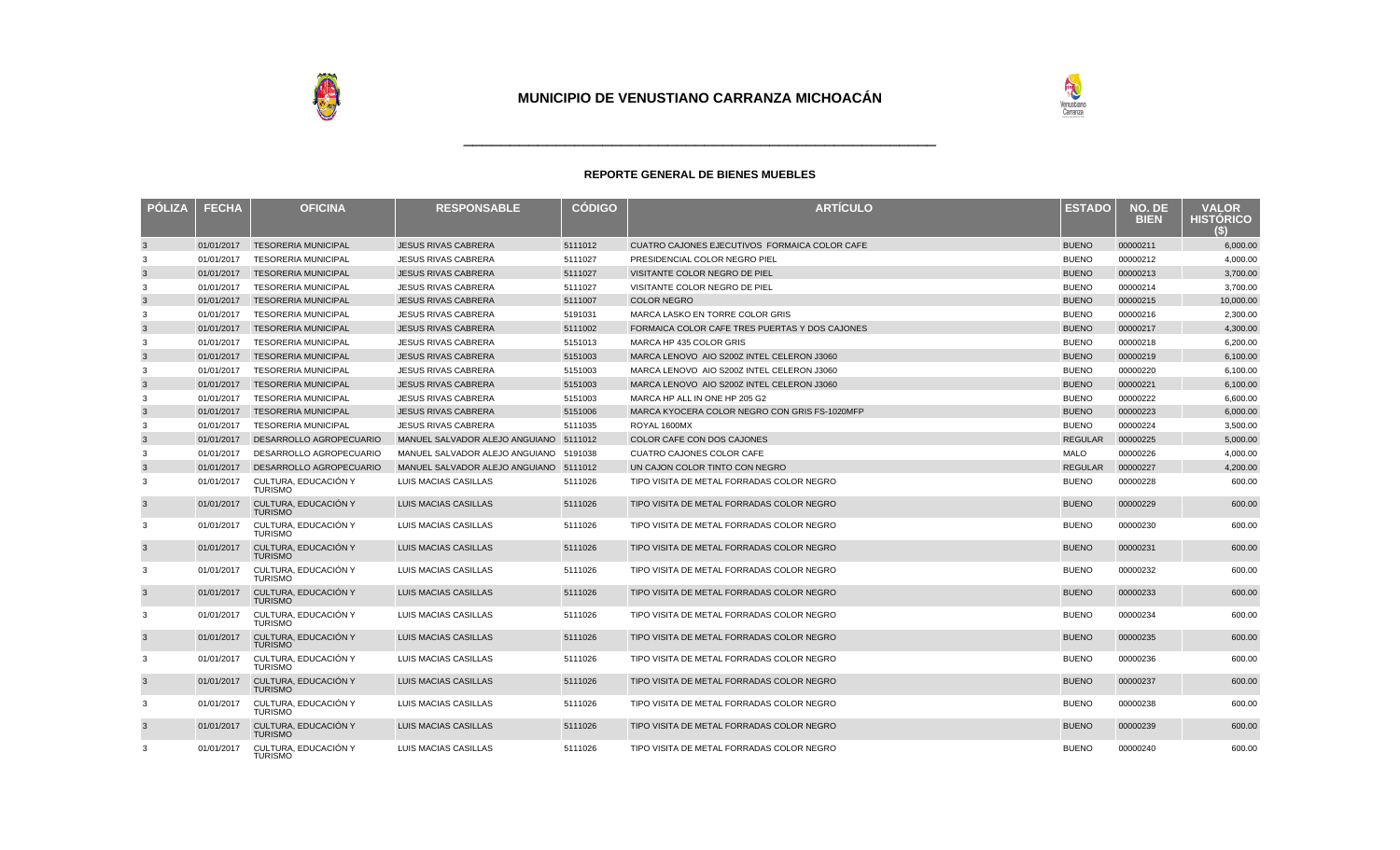|   |            | <b>AND SHA</b>                         |                      |         | MUNICIPIO DE VENUSTIANO CARRANZA MICHOACÁN | Venustiano<br>Carranza |          |        |
|---|------------|----------------------------------------|----------------------|---------|--------------------------------------------|------------------------|----------|--------|
|   | 01/01/2017 | CULTURA. EDUCACIÓN Y<br><b>TURISMO</b> | LUIS MACIAS CASILLAS | 5111026 | TIPO VISITA DE METAL FORRADAS COLOR NEGRO  | <b>BUENO</b>           | 00000245 | 600.00 |
| 3 | 01/01/2017 | CULTURA. EDUCACIÓN Y<br><b>TURISMO</b> | LUIS MACIAS CASILLAS | 5111026 | TIPO VISITA DE METAL FORRADAS COLOR NEGRO  | <b>BUENO</b>           | 00000244 | 600.00 |
|   | 01/01/2017 | CULTURA, EDUCACIÓN Y<br><b>TURISMO</b> | LUIS MACIAS CASILLAS | 5111026 | TIPO VISITA DE METAL FORRADAS COLOR NEGRO  | <b>BUENO</b>           | 00000243 | 600.00 |
| 3 | 01/01/2017 | CULTURA. EDUCACIÓN Y<br><b>TURISMO</b> | LUIS MACIAS CASILLAS | 5111026 | TIPO VISITA DE METAL FORRADAS COLOR NEGRO  | <b>BUENO</b>           | 00000242 | 600.00 |
|   | 01/01/2017 | CULTURA, EDUCACIÓN Y<br><b>TURISMO</b> | LUIS MACIAS CASILLAS | 5111026 | TIPO VISITA DE METAL FORRADAS COLOR NEGRO  | <b>BUENO</b>           | 00000241 | 600.00 |
|   |            |                                        |                      |         |                                            |                        |          |        |



| <b>POLIZA</b> | <b>FECHA</b> | <b>OFICINA</b>                         | <b>RESPONSABLE</b>          | <b>CÓDIGO</b> | <b>ARTÍCULO</b>                           | <b>ESTADO</b> | NO. DE<br><b>BIEN</b> | <b>VALOR</b><br><b>HISTÓRICO</b><br>$\left( 5\right)$ |
|---------------|--------------|----------------------------------------|-----------------------------|---------------|-------------------------------------------|---------------|-----------------------|-------------------------------------------------------|
| 3             | 01/01/2017   | CULTURA. EDUCACIÓN Y<br><b>TURISMO</b> | LUIS MACIAS CASILLAS        | 5111026       | TIPO VISITA DE METAL FORRADAS COLOR NEGRO | <b>BUENO</b>  | 00000246              | 600.00                                                |
|               | 01/01/2017   | CULTURA, EDUCACIÓN Y<br><b>TURISMO</b> | LUIS MACIAS CASILLAS        | 5111026       | TIPO VISITA DE METAL FORRADAS COLOR NEGRO | <b>BUENO</b>  | 00000247              | 600.00                                                |
| 3             | 01/01/2017   | CULTURA. EDUCACIÓN Y<br><b>TURISMO</b> | LUIS MACIAS CASILLAS        | 5111026       | TIPO VISITA DE METAL FORRADAS COLOR NEGRO | <b>BUENO</b>  | 00000248              | 600.00                                                |
|               | 01/01/2017   | CULTURA, EDUCACIÓN Y<br><b>TURISMO</b> | LUIS MACIAS CASILLAS        | 5111026       | TIPO VISITA DE METAL FORRADAS COLOR NEGRO | <b>BUENO</b>  | 00000249              | 600.00                                                |
| 3             | 01/01/2017   | CULTURA, EDUCACIÓN Y<br><b>TURISMO</b> | LUIS MACIAS CASILLAS        | 5111026       | TIPO VISITA DE METAL FORRADAS COLOR NEGRO | <b>BUENO</b>  | 00000250              | 600.00                                                |
|               | 01/01/2017   | CULTURA, EDUCACIÓN Y<br><b>TURISMO</b> | LUIS MACIAS CASILLAS        | 5111026       | TIPO VISITA DE METAL FORRADAS COLOR NEGRO | <b>BUENO</b>  | 00000251              | 600.00                                                |
| 3             | 01/01/2017   | CULTURA, EDUCACIÓN Y<br><b>TURISMO</b> | LUIS MACIAS CASILLAS        | 5111026       | TIPO VISITA DE METAL FORRADAS COLOR NEGRO | <b>BUENO</b>  | 00000252              | 600.00                                                |
| 3             | 01/01/2017   | CULTURA, EDUCACIÓN Y<br><b>TURISMO</b> | LUIS MACIAS CASILLAS        | 5111026       | TIPO VISITA DE METAL FORRADAS COLOR NEGRO | <b>BUENO</b>  | 00000253              | 600.00                                                |
| 3             | 01/01/2017   | CULTURA, EDUCACIÓN Y<br><b>TURISMO</b> | LUIS MACIAS CASILLAS        | 5111026       | TIPO VISITA DE METAL FORRADAS COLOR NEGRO | <b>BUENO</b>  | 00000254              | 600.00                                                |
|               | 01/01/2017   | CULTURA. EDUCACIÓN Y<br><b>TURISMO</b> | <b>LUIS MACIAS CASILLAS</b> | 5111026       | TIPO VISITA DE METAL FORRADAS COLOR NEGRO | <b>BUENO</b>  | 00000255              | 600.00                                                |
| 3             | 01/01/2017   | CULTURA. EDUCACIÓN Y<br><b>TURISMO</b> | LUIS MACIAS CASILLAS        | 5111026       | TIPO VISITA DE METAL FORRADAS COLOR NEGRO | <b>BUENO</b>  | 00000256              | 600.00                                                |
| 3             | 01/01/2017   | CULTURA, EDUCACIÓN Y<br><b>TURISMO</b> | LUIS MACIAS CASILLAS        | 5111026       | COLOR AMARILLO CON LOGO DEL MUNICIPIO     | <b>BUENO</b>  | 00000257              | 650.00                                                |
| 3             | 01/01/2017   | CULTURA, EDUCACIÓN Y<br><b>TURISMO</b> | LUIS MACIAS CASILLAS        | 5111026       | COLOR AMARILLO CON LOGO DEL MUNICIPIO     | <b>BUENO</b>  | 00000258              | 650.00                                                |
|               | 01/01/2017   | CULTURA, EDUCACIÓN Y<br><b>TURISMO</b> | LUIS MACIAS CASILLAS        | 5111026       | COLOR AMARILLO CON LOGO DEL MUNICIPIO     | <b>BUENO</b>  | 00000259              | 650.00                                                |
| 3             | 01/01/2017   | CULTURA, EDUCACIÓN Y<br><b>TURISMO</b> | LUIS MACIAS CASILLAS        | 5111026       | COLOR AMARILLO CON LOGO DEL MUNICIPIO     | <b>BUENO</b>  | 00000260              | 650.00                                                |
| 3             | 01/01/2017   | CULTURA, EDUCACIÓN Y<br><b>TURISMO</b> | LUIS MACIAS CASILLAS        | 5111026       | COLOR AMARILLO CON LOGO DEL MUNICIPIO     | <b>BUENO</b>  | 00000261              | 650.00                                                |
| 3             | 01/01/2017   | CULTURA. EDUCACIÓN Y<br><b>TURISMO</b> | LUIS MACIAS CASILLAS        | 5111026       | COLOR AMARILLO CON LOGO DEL MUNICIPIO     | <b>BUENO</b>  | 00000262              | 650.00                                                |
|               | 01/01/2017   | CULTURA, EDUCACIÓN Y<br><b>TURISMO</b> | LUIS MACIAS CASILLAS        | 5111026       | COLOR AMARILLO CON LOGO DEL MUNICIPIO     | <b>BUENO</b>  | 00000263              | 650.00                                                |
|               | 01/01/2017   | CULTURA, EDUCACIÓN Y<br><b>TURISMO</b> | LUIS MACIAS CASILLAS        | 5111026       | COLOR AMARILLO CON LOGO DEL MUNICIPIO     | <b>BUENO</b>  | 00000264              | 650.00                                                |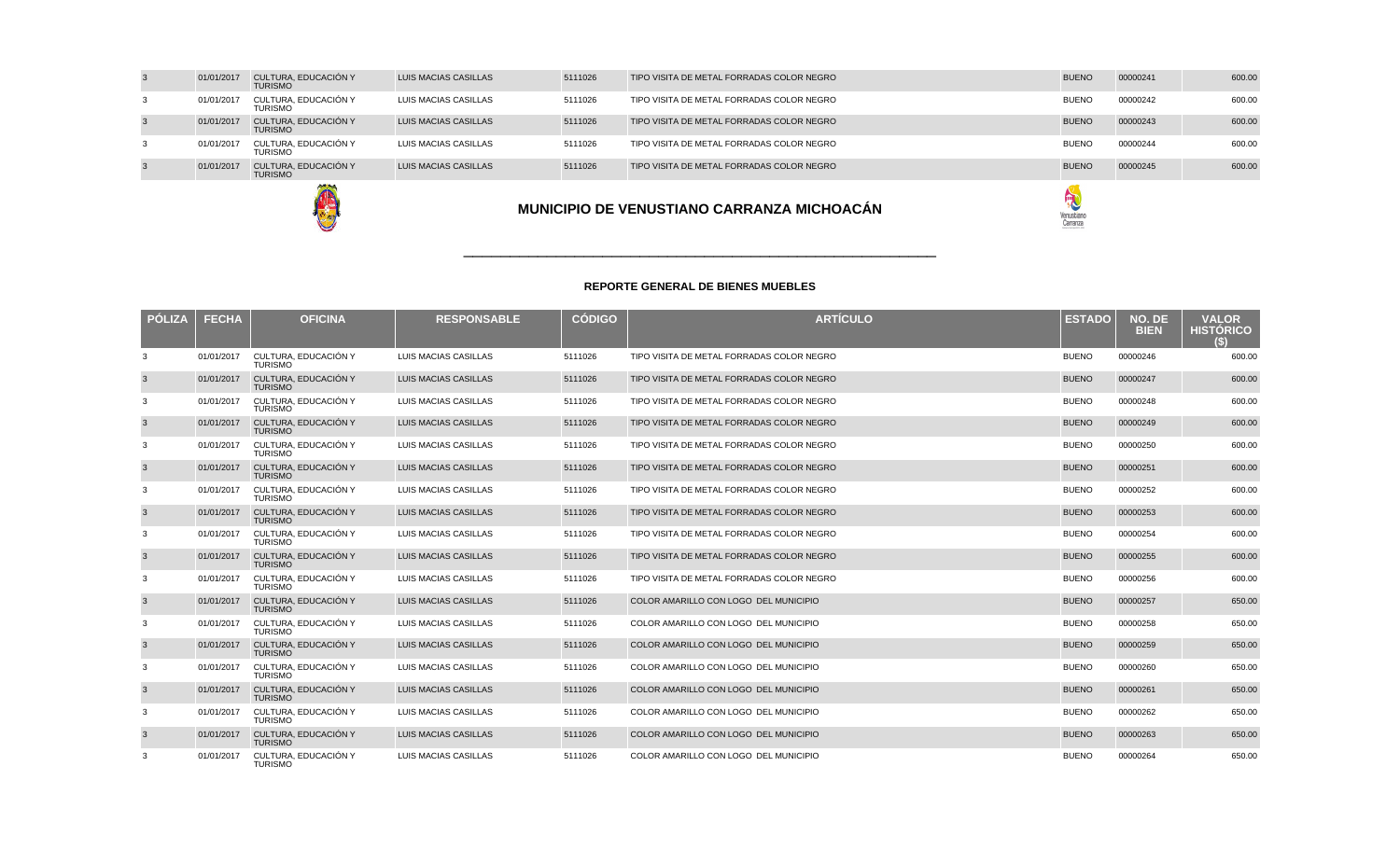| <b>PÓLIZA</b>  | <b>FECHA</b> | <b>OFICINA</b>                         | <b>RESPONSABLE</b>          | <b>CÓDIGO</b> | <b>ARTICULO</b>                       | <b>ESTADO</b> | NO. DE<br><b>BIEN</b> | <b>VALOR</b><br><b>HISTORICO</b><br>(S) |
|----------------|--------------|----------------------------------------|-----------------------------|---------------|---------------------------------------|---------------|-----------------------|-----------------------------------------|
| 3              | 01/01/2017   | CULTURA. EDUCACIÓN Y<br><b>TURISMO</b> | LUIS MACIAS CASILLAS        | 5111026       | COLOR AMARILLO CON LOGO DEL MUNICIPIO | <b>BUENO</b>  | 00000281              | 650.00                                  |
| 3              | 01/01/2017   | CULTURA, EDUCACIÓN Y<br><b>TURISMO</b> | LUIS MACIAS CASILLAS        | 5111026       | COLOR AMARILLO CON LOGO DEL MUNICIPIO | <b>BUENO</b>  | 00000282              | 650.00                                  |
| $\mathbf{3}$   | 01/01/2017   | CULTURA. EDUCACIÓN Y<br><b>TURISMO</b> | <b>LUIS MACIAS CASILLAS</b> | 5111026       | COLOR AMARILLO CON LOGO DEL MUNICIPIO | <b>BUENO</b>  | 00000283              | 650.00                                  |
| 3              | 01/01/2017   | CULTURA. EDUCACIÓN Y<br><b>TURISMO</b> | LUIS MACIAS CASILLAS        | 5111026       | COLOR AMARILLO CON LOGO DEL MUNICIPIO | <b>BUENO</b>  | 00000284              | 650.00                                  |
| $\mathbf{3}$   | 01/01/2017   | CULTURA. EDUCACIÓN Y<br><b>TURISMO</b> | <b>LUIS MACIAS CASILLAS</b> | 5111026       | COLOR AMARILLO CON LOGO DEL MUNICIPIO | <b>BUENO</b>  | 00000285              | 650.00                                  |
| 3              | 01/01/2017   | CULTURA. EDUCACIÓN Y<br><b>TURISMO</b> | LUIS MACIAS CASILLAS        | 5111026       | COLOR AMARILLO CON LOGO DEL MUNICIPIO | <b>BUENO</b>  | 00000286              | 650.00                                  |
| $\overline{3}$ | 01/01/2017   | CULTURA. EDUCACIÓN Y<br><b>TURISMO</b> | <b>LUIS MACIAS CASILLAS</b> | 5111026       | COLOR AMARILLO CON LOGO DEL MUNICIPIO | <b>BUENO</b>  | 00000287              | 650.00                                  |
| 3              | 01/01/2017   | CULTURA, EDUCACIÓN Y<br><b>TURISMO</b> | LUIS MACIAS CASILLAS        | 5111026       | COLOR AMARILLO CON LOGO DEL MUNICIPIO | <b>BUENO</b>  | 00000288              | 650.00                                  |

**VALOR VALOR VALOR** 

\_\_\_\_\_\_\_\_\_\_\_\_\_\_\_\_\_\_\_\_\_\_\_\_\_\_\_\_\_\_\_\_\_\_\_\_\_\_\_\_\_\_\_\_\_\_\_\_\_\_\_

| ı |  |  |  |
|---|--|--|--|
|   |  |  |  |
|   |  |  |  |

|   |            |                                        |                             |         | <b>MUNICIPIO DE VENUSTIANO CARRANZA MICHOACÁN</b> | R<br>Venustiano<br>Carranza |          |        |
|---|------------|----------------------------------------|-----------------------------|---------|---------------------------------------------------|-----------------------------|----------|--------|
| 3 | 01/01/2017 | CULTURA, EDUCACIÓN Y<br><b>TURISMO</b> | LUIS MACIAS CASILLAS        | 5111026 | COLOR AMARILLO CON LOGO DEL MUNICIPIO             | <b>BUENO</b>                | 00000280 | 650.00 |
| 3 | 01/01/2017 | CULTURA, EDUCACIÓN Y<br><b>TURISMO</b> | <b>LUIS MACIAS CASILLAS</b> | 5111026 | COLOR AMARILLO CON LOGO DEL MUNICIPIO             | <b>BUENO</b>                | 00000279 | 650.00 |
| 3 | 01/01/2017 | CULTURA. EDUCACIÓN Y<br><b>TURISMO</b> | LUIS MACIAS CASILLAS        | 5111026 | COLOR AMARILLO CON LOGO DEL MUNICIPIO             | <b>BUENO</b>                | 00000278 | 650.00 |
| 3 | 01/01/2017 | CULTURA, EDUCACIÓN Y<br><b>TURISMO</b> | <b>LUIS MACIAS CASILLAS</b> | 5111026 | COLOR AMARILLO CON LOGO DEL MUNICIPIO             | <b>BUENO</b>                | 00000277 | 650.00 |
| 3 | 01/01/2017 | CULTURA, EDUCACIÓN Y<br><b>TURISMO</b> | LUIS MACIAS CASILLAS        | 5111026 | COLOR AMARILLO CON LOGO DEL MUNICIPIO             | <b>BUENO</b>                | 00000276 | 650.00 |
| 3 | 01/01/2017 | CULTURA, EDUCACIÓN Y<br><b>TURISMO</b> | <b>LUIS MACIAS CASILLAS</b> | 5111026 | COLOR AMARILLO CON LOGO DEL MUNICIPIO             | <b>BUENO</b>                | 00000275 | 650.00 |
| 3 | 01/01/2017 | CULTURA. EDUCACIÓN Y<br><b>TURISMO</b> | LUIS MACIAS CASILLAS        | 5111026 | COLOR AMARILLO CON LOGO DEL MUNICIPIO             | <b>BUENO</b>                | 00000274 | 650.00 |
| 3 | 01/01/2017 | CULTURA, EDUCACIÓN Y<br><b>TURISMO</b> | LUIS MACIAS CASILLAS        | 5111026 | COLOR AMARILLO CON LOGO DEL MUNICIPIO             | <b>BUENO</b>                | 00000273 | 650.00 |
| 3 | 01/01/2017 | CULTURA, EDUCACIÓN Y<br><b>TURISMO</b> | LUIS MACIAS CASILLAS        | 5111026 | COLOR AMARILLO CON LOGO DEL MUNICIPIO             | <b>BUENO</b>                | 00000272 | 650.00 |
| 3 | 01/01/2017 | CULTURA, EDUCACIÓN Y<br><b>TURISMO</b> | LUIS MACIAS CASILLAS        | 5111026 | COLOR AMARILLO CON LOGO DEL MUNICIPIO             | <b>BUENO</b>                | 00000271 | 650.00 |
| 3 | 01/01/2017 | CULTURA, EDUCACIÓN Y<br><b>TURISMO</b> | LUIS MACIAS CASILLAS        | 5111026 | COLOR AMARILLO CON LOGO DEL MUNICIPIO             | <b>BUENO</b>                | 00000270 | 650.00 |
| 3 | 01/01/2017 | CULTURA, EDUCACIÓN Y<br><b>TURISMO</b> | LUIS MACIAS CASILLAS        | 5111026 | COLOR AMARILLO CON LOGO DEL MUNICIPIO             | <b>BUENO</b>                | 00000269 | 650.00 |
| 3 | 01/01/2017 | CULTURA. EDUCACIÓN Y<br><b>TURISMO</b> | LUIS MACIAS CASILLAS        | 5111026 | COLOR AMARILLO CON LOGO DEL MUNICIPIO             | <b>BUENO</b>                | 00000268 | 650.00 |
| 3 | 01/01/2017 | CULTURA. EDUCACIÓN Y<br><b>TURISMO</b> | <b>LUIS MACIAS CASILLAS</b> | 5111026 | COLOR AMARILLO CON LOGO DEL MUNICIPIO             | <b>BUENO</b>                | 00000267 | 650.00 |
| 3 | 01/01/2017 | CULTURA. EDUCACIÓN Y<br><b>TURISMO</b> | LUIS MACIAS CASILLAS        | 5111026 | COLOR AMARILLO CON LOGO DEL MUNICIPIO             | <b>BUENO</b>                | 00000266 | 650.00 |
| 3 | 01/01/2017 | CULTURA, EDUCACIÓN Y<br><b>TURISMO</b> | <b>LUIS MACIAS CASILLAS</b> | 5111026 | COLOR AMARILLO CON LOGO DEL MUNICIPIO             | <b>BUENO</b>                | 00000265 | 650.00 |
|   |            |                                        |                             |         |                                                   |                             |          |        |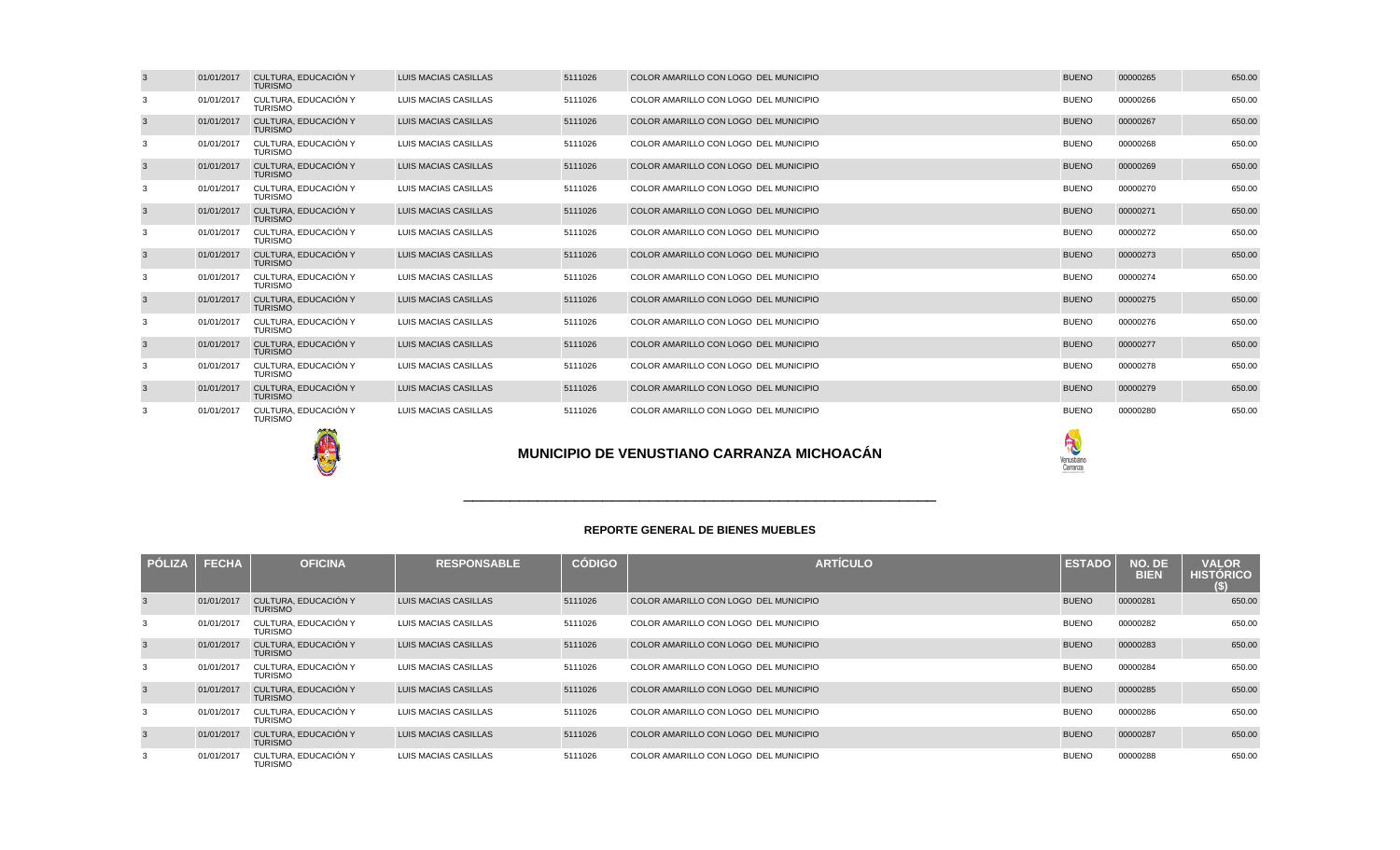|                |            |                                                          |                             |         | <b>MUNICIPIO DE VENUSTIANO CARRANZA MICHOACÁN</b> | 究<br>Venusbiano<br>Carranza |          |        |
|----------------|------------|----------------------------------------------------------|-----------------------------|---------|---------------------------------------------------|-----------------------------|----------|--------|
| $\overline{3}$ | 01/01/2017 | CULTURA, EDUCACIÓN Y<br><b>TURISMO</b>                   | <b>LUIS MACIAS CASILLAS</b> | 5111026 | COLOR AMARILLO CON LOGO DEL MUNICIPIO             | <b>BUENO</b>                | 00000315 | 650.00 |
| 3              | 01/01/2017 | CULTURA, EDUCACIÓN Y<br><b>TURISMO</b>                   | LUIS MACIAS CASILLAS        | 5111026 | COLOR AMARILLO CON LOGO DEL MUNICIPIO             | <b>BUENO</b>                | 00000314 | 650.00 |
| $\overline{3}$ | 01/01/2017 | CULTURA, EDUCACIÓN Y<br><b>TURISMO</b>                   | LUIS MACIAS CASILLAS        | 5111026 | COLOR AMARILLO CON LOGO DEL MUNICIPIO             | <b>BUENO</b>                | 00000313 | 650.00 |
| 3              | 01/01/2017 | CULTURA, EDUCACIÓN Y<br><b>TURISMO</b>                   | LUIS MACIAS CASILLAS        | 5111026 | COLOR AMARILLO CON LOGO DEL MUNICIPIO             | <b>BUENO</b>                | 00000312 | 650.00 |
| $\overline{3}$ | 01/01/2017 | CULTURA, EDUCACIÓN Y<br><b>TURISMO</b>                   | <b>LUIS MACIAS CASILLAS</b> | 5111026 | COLOR AMARILLO CON LOGO DEL MUNICIPIO             | <b>BUENO</b>                | 00000311 | 650.00 |
| 3              | 01/01/2017 | CULTURA, EDUCACIÓN Y<br><b>TURISMO</b>                   | LUIS MACIAS CASILLAS        | 5111026 | COLOR AMARILLO CON LOGO DEL MUNICIPIO             | <b>BUENO</b>                | 00000310 | 650.00 |
| $\overline{3}$ | 01/01/2017 | CULTURA, EDUCACIÓN Y<br><b>TURISMO</b>                   | LUIS MACIAS CASILLAS        | 5111026 | COLOR AMARILLO CON LOGO DEL MUNICIPIO             | <b>BUENO</b>                | 00000309 | 650.00 |
| 3              | 01/01/2017 | CULTURA, EDUCACION Y<br><b>TURISMO</b>                   | LUIS MACIAS CASILLAS        | 5111026 | COLOR AMARILLO CON LOGO DEL MUNICIPIO             | <b>BUENO</b>                | 00000308 | 650.00 |
| $\overline{3}$ | 01/01/2017 | CULTURA. EDUCACIÓN Y<br><b>TURISMO</b>                   | <b>LUIS MACIAS CASILLAS</b> | 5111026 | COLOR AMARILLO CON LOGO DEL MUNICIPIO             | <b>BUENO</b>                | 00000307 | 650.00 |
| 3              | 01/01/2017 | CULTURA, EDUCACIÓN Y<br><b>TURISMO</b>                   | LUIS MACIAS CASILLAS        | 5111026 | COLOR AMARILLO CON LOGO DEL MUNICIPIO             | <b>BUENO</b>                | 00000306 | 650.00 |
| $\mathbf{3}$   | 01/01/2017 | CULTURA, EDUCACIÓN Y<br><b>TURISMO</b>                   | <b>LUIS MACIAS CASILLAS</b> | 5111026 | COLOR AMARILLO CON LOGO DEL MUNICIPIO             | <b>BUENO</b>                | 00000305 | 650.00 |
| 3              | 01/01/2017 | CULTURA, EDUCACIÓN Y<br><b>TURISMO</b>                   | LUIS MACIAS CASILLAS        | 5111026 | COLOR AMARILLO CON LOGO DEL MUNICIPIO             | <b>BUENO</b>                | 00000304 | 650.00 |
| $\overline{3}$ | 01/01/2017 | CULTURA, EDUCACIÓN Y<br><b>TURISMO</b>                   | <b>LUIS MACIAS CASILLAS</b> | 5111026 | COLOR AMARILLO CON LOGO DEL MUNICIPIO             | <b>BUENO</b>                | 00000303 | 650.00 |
| 3              | 01/01/2017 | CULTURA, EDUCACIÓN Y<br><b>TURISMO</b>                   | LUIS MACIAS CASILLAS        | 5111026 | COLOR AMARILLO CON LOGO DEL MUNICIPIO             | <b>BUENO</b>                | 00000302 | 650.00 |
| $\overline{3}$ | 01/01/2017 | CULTURA, EDUCACIÓN Y<br><b>TURISMO</b>                   | <b>LUIS MACIAS CASILLAS</b> | 5111026 | COLOR AMARILLO CON LOGO DEL MUNICIPIO             | <b>BUENO</b>                | 00000301 | 650.00 |
| 3              | 01/01/2017 | CULTURA. EDUCACIÓN Y<br><b>TURISMO</b>                   | LUIS MACIAS CASILLAS        | 5111026 | COLOR AMARILLO CON LOGO DEL MUNICIPIO             | <b>BUENO</b>                | 00000300 | 650.00 |
| $\overline{3}$ | 01/01/2017 | CULTURA, EDUCACIÓN Y<br><b>TURISMO</b>                   | LUIS MACIAS CASILLAS        | 5111026 | COLOR AMARILLO CON LOGO DEL MUNICIPIO             | <b>BUENO</b>                | 00000299 | 650.00 |
| 3              | 01/01/2017 | CULTURA, EDUCACIÓN Y<br><b>TURISMO</b>                   | LUIS MACIAS CASILLAS        | 5111026 | COLOR AMARILLO CON LOGO DEL MUNICIPIO             | <b>BUENO</b>                | 00000298 | 650.00 |
| $\mathbf{3}$   | 01/01/2017 | CULTURA, EDUCACIÓN Y<br><b>TURISMO</b>                   | <b>LUIS MACIAS CASILLAS</b> | 5111026 | COLOR AMARILLO CON LOGO DEL MUNICIPIO             | <b>BUENO</b>                | 00000297 | 650.00 |
| 3              | 01/01/2017 | CULTURA, EDUCACIÓN Y<br><b>TURISMO</b>                   | LUIS MACIAS CASILLAS        | 5111026 | COLOR AMARILLO CON LOGO DEL MUNICIPIO             | <b>BUENO</b>                | 00000296 | 650.00 |
| $\overline{3}$ | 01/01/2017 | <b>TURISMO</b><br>CULTURA, EDUCACIÓN Y<br><b>TURISMO</b> | <b>LUIS MACIAS CASILLAS</b> | 5111026 | COLOR AMARILLO CON LOGO DEL MUNICIPIO             | <b>BUENO</b>                | 00000295 | 650.00 |
| 3              | 01/01/2017 | CULTURA, EDUCACIÓN Y                                     | LUIS MACIAS CASILLAS        | 5111026 | COLOR AMARILLO CON LOGO DEL MUNICIPIO             | <b>BUENO</b>                | 00000294 | 650.00 |
| $\overline{3}$ | 01/01/2017 | CULTURA, EDUCACIÓN Y<br><b>TURISMO</b>                   | <b>LUIS MACIAS CASILLAS</b> | 5111026 | COLOR AMARILLO CON LOGO DEL MUNICIPIO             | <b>BUENO</b>                | 00000293 | 650.00 |
| 3              | 01/01/2017 | CULTURA, EDUCACIÓN Y<br><b>TURISMO</b>                   | LUIS MACIAS CASILLAS        | 5111026 | COLOR AMARILLO CON LOGO DEL MUNICIPIO             | <b>BUENO</b>                | 00000292 | 650.00 |
| $\overline{3}$ | 01/01/2017 | <b>TURISMO</b><br>CULTURA, EDUCACIÓN Y<br><b>TURISMO</b> | LUIS MACIAS CASILLAS        | 5111026 | COLOR AMARILLO CON LOGO DEL MUNICIPIO             | <b>BUENO</b>                | 00000291 | 650.00 |
| 3              | 01/01/2017 | <b>TURISMO</b><br>CULTURA, EDUCACIÓN Y                   | LUIS MACIAS CASILLAS        | 5111026 | COLOR AMARILLO CON LOGO DEL MUNICIPIO             | <b>BUENO</b>                | 00000290 | 650.00 |
| $\overline{3}$ | 01/01/2017 | CULTURA, EDUCACIÓN Y                                     | <b>LUIS MACIAS CASILLAS</b> | 5111026 | COLOR AMARILLO CON LOGO DEL MUNICIPIO             | <b>BUENO</b>                | 00000289 | 650.00 |
|                |            |                                                          |                             |         |                                                   |                             |          |        |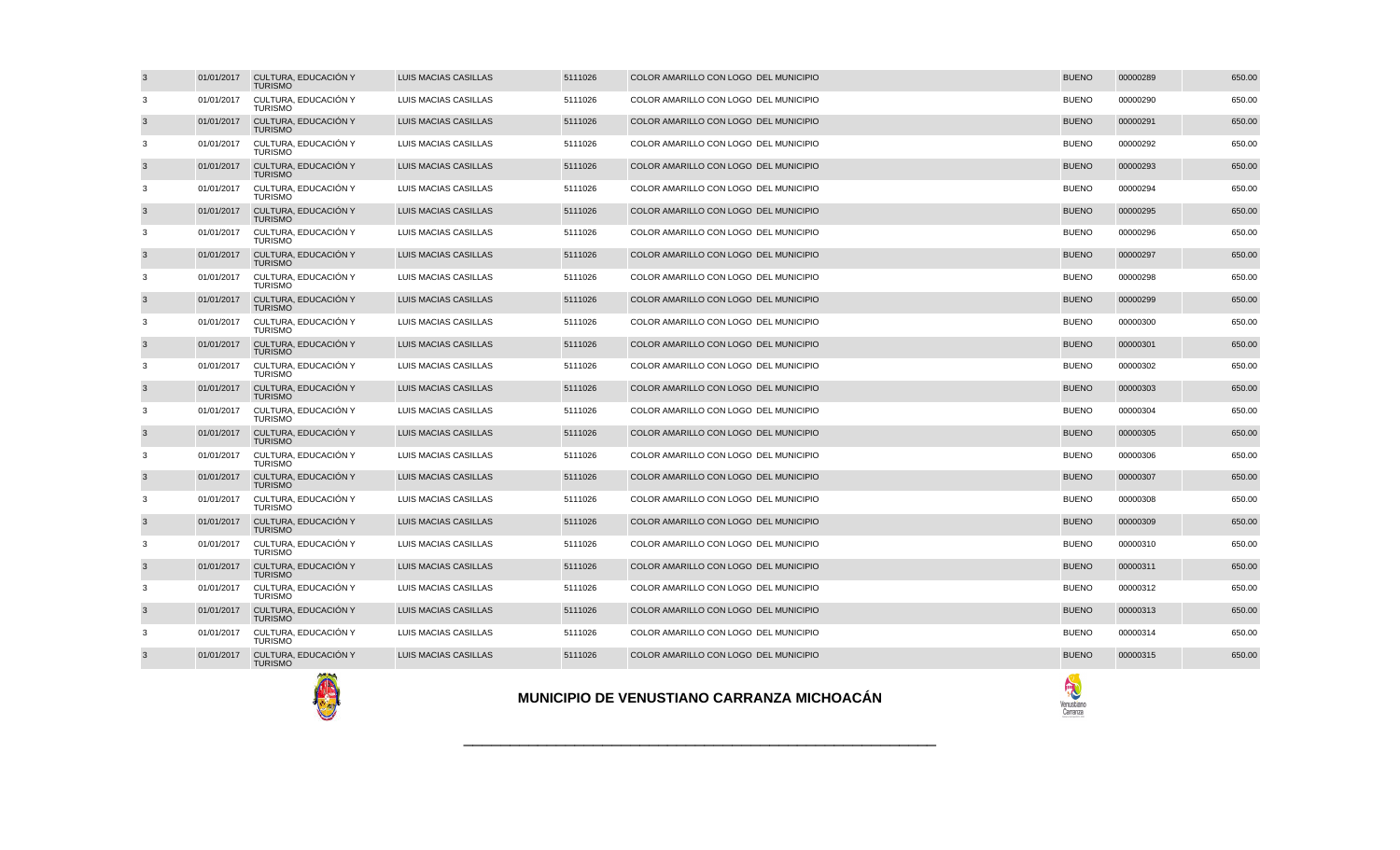| <b>PÓLIZA</b> | <b>FECHA</b> | <b>OFICINA</b>                         | <b>RESPONSABLE</b>          | <b>CÓDIGO</b> | <b>ARTÍCULO</b>                       | <b>ESTADO</b> | NO. DE<br><b>BIEN</b> | <b>VALOR</b><br><b>HISTORICO</b><br>(S) |
|---------------|--------------|----------------------------------------|-----------------------------|---------------|---------------------------------------|---------------|-----------------------|-----------------------------------------|
| 3             | 01/01/2017   | CULTURA, EDUCACIÓN Y<br><b>TURISMO</b> | LUIS MACIAS CASILLAS        | 5111026       | COLOR AMARILLO CON LOGO DEL MUNICIPIO | <b>BUENO</b>  | 00000316              | 650.00                                  |
| $\mathbf{3}$  | 01/01/2017   | CULTURA, EDUCACIÓN Y<br><b>TURISMO</b> | LUIS MACIAS CASILLAS        | 5111026       | COLOR AMARILLO CON LOGO DEL MUNICIPIO | <b>BUENO</b>  | 00000317              | 650.00                                  |
| 3             | 01/01/2017   | CULTURA, EDUCACIÓN Y<br><b>TURISMO</b> | LUIS MACIAS CASILLAS        | 5111026       | COLOR AMARILLO CON LOGO DEL MUNICIPIO | <b>BUENO</b>  | 00000318              | 650.00                                  |
| $\mathbf{3}$  | 01/01/2017   | CULTURA, EDUCACIÓN Y<br><b>TURISMO</b> | LUIS MACIAS CASILLAS        | 5111026       | COLOR AMARILLO CON LOGO DEL MUNICIPIO | <b>BUENO</b>  | 00000319              | 650.00                                  |
| 3             | 01/01/2017   | CULTURA, EDUCACIÓN Y<br><b>TURISMO</b> | LUIS MACIAS CASILLAS        | 5111026       | COLOR AMARILLO CON LOGO DEL MUNICIPIO | <b>BUENO</b>  | 00000320              | 650.00                                  |
| $\mathbf{3}$  | 01/01/2017   | CULTURA, EDUCACIÓN Y<br><b>TURISMO</b> | LUIS MACIAS CASILLAS        | 5111026       | COLOR AMARILLO CON LOGO DEL MUNICIPIO | <b>BUENO</b>  | 00000321              | 650.00                                  |
| 3             | 01/01/2017   | CULTURA, EDUCACIÓN Y<br><b>TURISMO</b> | LUIS MACIAS CASILLAS        | 5111026       | COLOR AMARILLO CON LOGO DEL MUNICIPIO | <b>BUENO</b>  | 00000322              | 650.00                                  |
| $\mathbf{3}$  | 01/01/2017   | CULTURA, EDUCACIÓN Y<br><b>TURISMO</b> | LUIS MACIAS CASILLAS        | 5111026       | COLOR AMARILLO CON LOGO DEL MUNICIPIO | <b>BUENO</b>  | 00000323              | 650.00                                  |
| 3             | 01/01/2017   | CULTURA. EDUCACIÓN Y<br><b>TURISMO</b> | LUIS MACIAS CASILLAS        | 5111026       | COLOR AMARILLO CON LOGO DEL MUNICIPIO | <b>BUENO</b>  | 00000324              | 650.00                                  |
| $\mathbf{3}$  | 01/01/2017   | CULTURA, EDUCACIÓN Y<br><b>TURISMO</b> | LUIS MACIAS CASILLAS        | 5111026       | COLOR AMARILLO CON LOGO DEL MUNICIPIO | <b>BUENO</b>  | 00000325              | 650.00                                  |
| 3             | 01/01/2017   | CULTURA, EDUCACIÓN Y<br><b>TURISMO</b> | LUIS MACIAS CASILLAS        | 5111026       | COLOR AMARILLO CON LOGO DEL MUNICIPIO | <b>BUENO</b>  | 00000326              | 650.00                                  |
| $\mathbf{3}$  | 01/01/2017   | CULTURA, EDUCACIÓN Y<br><b>TURISMO</b> | <b>LUIS MACIAS CASILLAS</b> | 5111026       | COLOR AMARILLO CON LOGO DEL MUNICIPIO | <b>BUENO</b>  | 00000327              | 650.00                                  |
| 3             | 01/01/2017   | CULTURA, EDUCACIÓN Y<br><b>TURISMO</b> | LUIS MACIAS CASILLAS        | 5111026       | COLOR AMARILLO CON LOGO DEL MUNICIPIO | <b>BUENO</b>  | 00000328              | 650.00                                  |
| $\mathbf{3}$  | 01/01/2017   | CULTURA, EDUCACIÓN Y<br><b>TURISMO</b> | LUIS MACIAS CASILLAS        | 5111026       | COLOR AMARILLO CON LOGO DEL MUNICIPIO | <b>BUENO</b>  | 00000329              | 650.00                                  |
| 3             | 01/01/2017   | CULTURA, EDUCACIÓN Y<br><b>TURISMO</b> | LUIS MACIAS CASILLAS        | 5111026       | COLOR AMARILLO CON LOGO DEL MUNICIPIO | <b>BUENO</b>  | 00000330              | 650.00                                  |
| $\mathbf{3}$  | 01/01/2017   | CULTURA, EDUCACIÓN Y<br><b>TURISMO</b> | LUIS MACIAS CASILLAS        | 5111026       | COLOR AMARILLO CON LOGO DEL MUNICIPIO | <b>BUENO</b>  | 00000331              | 650.00                                  |
| 3             | 01/01/2017   | CULTURA, EDUCACIÓN Y<br><b>TURISMO</b> | LUIS MACIAS CASILLAS        | 5111026       | COLOR AMARILLO CON LOGO DEL MUNICIPIO | <b>BUENO</b>  | 00000332              | 650.00                                  |
| $\mathbf{3}$  | 01/01/2017   | CULTURA, EDUCACIÓN Y<br><b>TURISMO</b> | LUIS MACIAS CASILLAS        | 5111026       | COLOR AMARILLO CON LOGO DEL MUNICIPIO | <b>BUENO</b>  | 00000333              | 650.00                                  |
| 3             | 01/01/2017   | CULTURA, EDUCACIÓN Y<br><b>TURISMO</b> | LUIS MACIAS CASILLAS        | 5111026       | COLOR AMARILLO CON LOGO DEL MUNICIPIO | <b>BUENO</b>  | 00000334              | 650.00                                  |
| 3             | 01/01/2017   | CULTURA, EDUCACIÓN Y<br><b>TURISMO</b> | LUIS MACIAS CASILLAS        | 5111026       | COLOR AMARILLO CON LOGO DEL MUNICIPIO | <b>BUENO</b>  | 00000335              | 650.00                                  |
| 3             | 01/01/2017   | CULTURA, EDUCACIÓN Y<br><b>TURISMO</b> | LUIS MACIAS CASILLAS        | 5111026       | COLOR AMARILLO CON LOGO DEL MUNICIPIO | <b>BUENO</b>  | 00000336              | 650.00                                  |
| $\mathbf{3}$  | 01/01/2017   | CULTURA, EDUCACIÓN Y<br><b>TURISMO</b> | LUIS MACIAS CASILLAS        | 5111026       | COLOR AMARILLO CON LOGO DEL MUNICIPIO | <b>BUENO</b>  | 00000337              | 650.00                                  |
| 3             | 01/01/2017   | CULTURA, EDUCACIÓN Y<br><b>TURISMO</b> | LUIS MACIAS CASILLAS        | 5111026       | COLOR AMARILLO CON LOGO DEL MUNICIPIO | <b>BUENO</b>  | 00000338              | 650.00                                  |
| $\mathbf{3}$  | 01/01/2017   | CULTURA, EDUCACIÓN Y<br><b>TURISMO</b> | <b>LUIS MACIAS CASILLAS</b> | 5111026       | COLOR AMARILLO CON LOGO DEL MUNICIPIO | <b>BUENO</b>  | 00000339              | 650.00                                  |
| 3             | 01/01/2017   | CULTURA, EDUCACIÓN Y<br><b>TURISMO</b> | LUIS MACIAS CASILLAS        | 5111026       | COLOR AMARILLO CON LOGO DEL MUNICIPIO | <b>BUENO</b>  | 00000340              | 650.00                                  |
| $\mathbf{3}$  | 01/01/2017   | CULTURA, EDUCACIÓN Y<br><b>TURISMO</b> | LUIS MACIAS CASILLAS        | 5111026       | COLOR AMARILLO CON LOGO DEL MUNICIPIO | <b>BUENO</b>  | 00000341              | 650.00                                  |
| 3             | 01/01/2017   | CULTURA, EDUCACIÓN Y<br><b>TURISMO</b> | LUIS MACIAS CASILLAS        | 5111026       | COLOR AMARILLO CON LOGO DEL MUNICIPIO | <b>BUENO</b>  | 00000342              | 650.00                                  |
| 3             | 01/01/2017   | CULTURA. EDUCACIÓN Y<br><b>TURISMO</b> | <b>LUIS MACIAS CASILLAS</b> | 5111026       | COLOR AMARILLO CON LOGO DEL MUNICIPIO | <b>BUENO</b>  | 00000343              | 650.00                                  |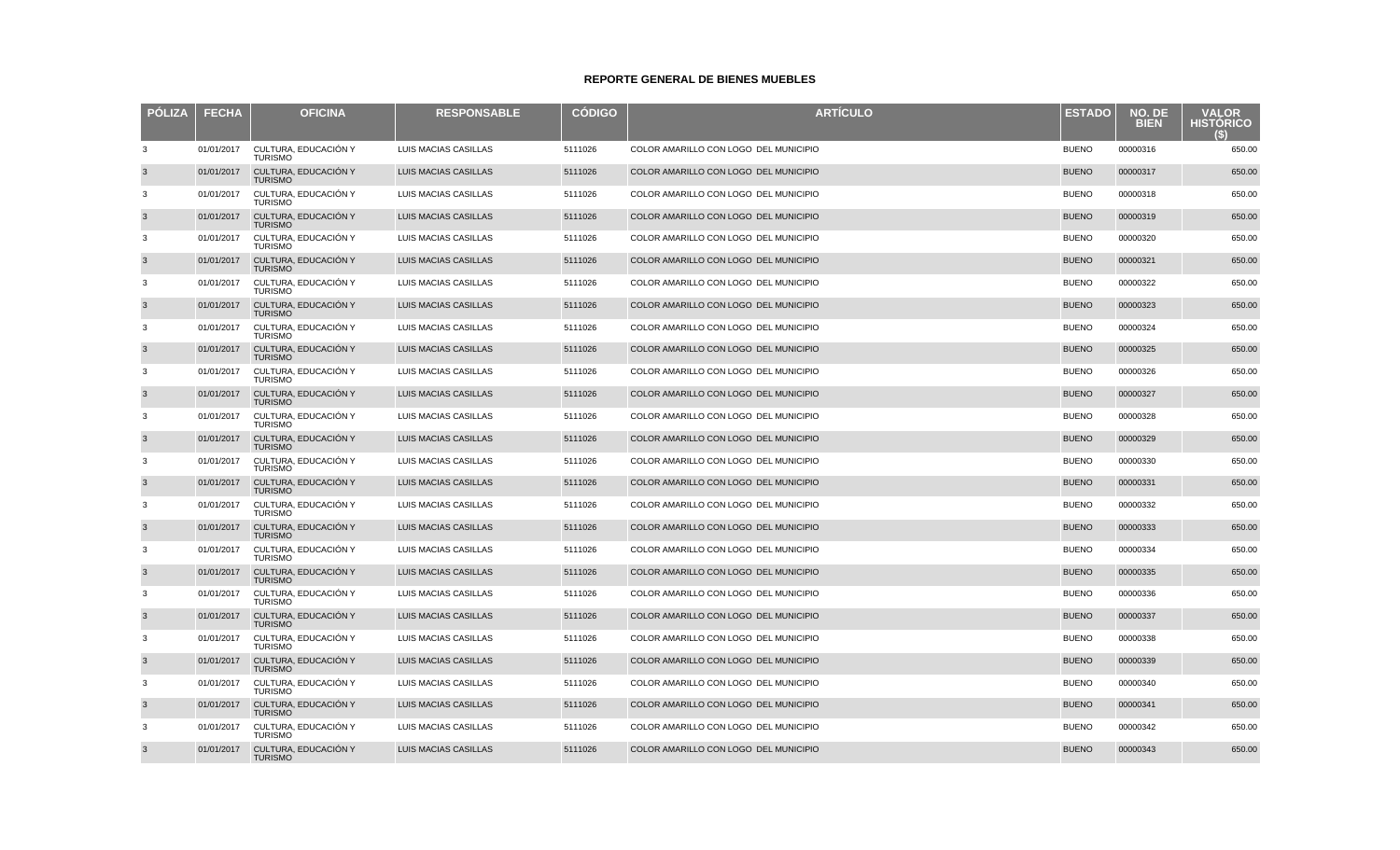|                |            |                                        | R<br>Venustiano<br>Carranza |         |                                       |              |          |        |
|----------------|------------|----------------------------------------|-----------------------------|---------|---------------------------------------|--------------|----------|--------|
| 3              | 01/01/2017 | CULTURA, EDUCACIÓN Y<br><b>TURISMO</b> | LUIS MACIAS CASILLAS        | 5111026 | COLOR AMARILLO CON LOGO DEL MUNICIPIO | <b>BUENO</b> | 00000350 | 650.00 |
| $\mathbf{3}$   | 01/01/2017 | CULTURA, EDUCACIÓN Y<br><b>TURISMO</b> | LUIS MACIAS CASILLAS        | 5111026 | COLOR AMARILLO CON LOGO DEL MUNICIPIO | <b>BUENO</b> | 00000349 | 650.00 |
| 3              | 01/01/2017 | CULTURA, EDUCACIÓN Y<br><b>TURISMO</b> | LUIS MACIAS CASILLAS        | 5111026 | COLOR AMARILLO CON LOGO DEL MUNICIPIO | <b>BUENO</b> | 00000348 | 650.00 |
| $\mathbf{3}$   | 01/01/2017 | CULTURA, EDUCACIÓN Y<br><b>TURISMO</b> | LUIS MACIAS CASILLAS        | 5111026 | COLOR AMARILLO CON LOGO DEL MUNICIPIO | <b>BUENO</b> | 00000347 | 650.00 |
| 3              | 01/01/2017 | CULTURA, EDUCACIÓN Y<br><b>TURISMO</b> | LUIS MACIAS CASILLAS        | 5111026 | COLOR AMARILLO CON LOGO DEL MUNICIPIO | <b>BUENO</b> | 00000346 | 650.00 |
| $\overline{3}$ | 01/01/2017 | CULTURA, EDUCACIÓN Y<br><b>TURISMO</b> | <b>LUIS MACIAS CASILLAS</b> | 5111026 | COLOR AMARILLO CON LOGO DEL MUNICIPIO | <b>BUENO</b> | 00000345 | 650.00 |
| 3              | 01/01/2017 | CULTURA, EDUCACIÓN Y<br><b>TURISMO</b> | LUIS MACIAS CASILLAS        | 5111026 | COLOR AMARILLO CON LOGO DEL MUNICIPIO | <b>BUENO</b> | 00000344 | 650.00 |

| <b>PÓLIZA</b> | <b>FECHA</b> | <b>OFICINA</b>                         | <b>RESPONSABLE</b>          | <b>CÓDIGO</b> | <b>ARTÍCULO</b>                       | <b>ESTADO</b> | <b>NO. DE</b><br><b>BIEN</b> | <b>VALOR</b><br><b>HISTÓRICO</b><br>(\$) |
|---------------|--------------|----------------------------------------|-----------------------------|---------------|---------------------------------------|---------------|------------------------------|------------------------------------------|
| 3             | 01/01/2017   | CULTURA. EDUCACIÓN Y<br><b>TURISMO</b> | <b>LUIS MACIAS CASILLAS</b> | 5111026       | COLOR AMARILLO CON LOGO DEL MUNICIPIO | <b>BUENO</b>  | 00000351                     | 650.00                                   |
| 3             | 01/01/2017   | CULTURA, EDUCACIÓN Y<br><b>TURISMO</b> | LUIS MACIAS CASILLAS        | 5111026       | COLOR AMARILLO CON LOGO DEL MUNICIPIO | <b>BUENO</b>  | 00000352                     | 650.00                                   |
| 3             | 01/01/2017   | CULTURA, EDUCACIÓN Y<br><b>TURISMO</b> | <b>LUIS MACIAS CASILLAS</b> | 5111026       | COLOR AMARILLO CON LOGO DEL MUNICIPIO | <b>BUENO</b>  | 00000353                     | 650.00                                   |
| 3             | 01/01/2017   | CULTURA, EDUCACIÓN Y<br><b>TURISMO</b> | LUIS MACIAS CASILLAS        | 5111026       | COLOR AMARILLO CON LOGO DEL MUNICIPIO | <b>BUENO</b>  | 00000354                     | 650.00                                   |
| 3             | 01/01/2017   | CULTURA, EDUCACIÓN Y<br><b>TURISMO</b> | <b>LUIS MACIAS CASILLAS</b> | 5111026       | COLOR AMARILLO CON LOGO DEL MUNICIPIO | <b>BUENO</b>  | 00000355                     | 650.00                                   |
| 3             | 01/01/2017   | CULTURA, EDUCACIÓN Y<br><b>TURISMO</b> | LUIS MACIAS CASILLAS        | 5111026       | COLOR AMARILLO CON LOGO DEL MUNICIPIO | <b>BUENO</b>  | 00000356                     | 650.00                                   |
| 3             | 01/01/2017   | CULTURA, EDUCACIÓN Y<br><b>TURISMO</b> | <b>LUIS MACIAS CASILLAS</b> | 5111026       | COLOR AMARILLO CON LOGO DEL MUNICIPIO | <b>BUENO</b>  | 00000357                     | 650.00                                   |
| 3             | 01/01/2017   | CULTURA. EDUCACIÓN Y<br><b>TURISMO</b> | LUIS MACIAS CASILLAS        | 5111026       | COLOR AMARILLO CON LOGO DEL MUNICIPIO | <b>BUENO</b>  | 00000358                     | 650.00                                   |
| 3             | 01/01/2017   | CULTURA, EDUCACIÓN Y<br><b>TURISMO</b> | <b>LUIS MACIAS CASILLAS</b> | 5111026       | COLOR AMARILLO CON LOGO DEL MUNICIPIO | <b>BUENO</b>  | 00000359                     | 650.00                                   |
| 3             | 01/01/2017   | CULTURA, EDUCACIÓN Y<br><b>TURISMO</b> | LUIS MACIAS CASILLAS        | 5111026       | COLOR AMARILLO CON LOGO DEL MUNICIPIO | <b>BUENO</b>  | 00000360                     | 650.00                                   |
| 3             | 01/01/2017   | CULTURA, EDUCACIÓN Y<br><b>TURISMO</b> | <b>LUIS MACIAS CASILLAS</b> | 5111026       | COLOR AMARILLO CON LOGO DEL MUNICIPIO | <b>BUENO</b>  | 00000361                     | 650.00                                   |
| 3             | 01/01/2017   | CULTURA. EDUCACIÓN Y<br><b>TURISMO</b> | LUIS MACIAS CASILLAS        | 5111026       | COLOR AMARILLO CON LOGO DEL MUNICIPIO | <b>BUENO</b>  | 00000362                     | 650.00                                   |
| 3             | 01/01/2017   | CULTURA, EDUCACIÓN Y<br><b>TURISMO</b> | LUIS MACIAS CASILLAS        | 5111026       | COLOR AMARILLO CON LOGO DEL MUNICIPIO | <b>BUENO</b>  | 00000363                     | 650.00                                   |
| 3             | 01/01/2017   | CULTURA, EDUCACIÓN Y<br><b>TURISMO</b> | LUIS MACIAS CASILLAS        | 5111026       | COLOR AMARILLO CON LOGO DEL MUNICIPIO | <b>BUENO</b>  | 00000364                     | 650.00                                   |
| 3             | 01/01/2017   | CULTURA, EDUCACIÓN Y<br><b>TURISMO</b> | <b>LUIS MACIAS CASILLAS</b> | 5111026       | COLOR AMARILLO CON LOGO DEL MUNICIPIO | <b>BUENO</b>  | 00000365                     | 650.00                                   |
| 3             | 01/01/2017   | CULTURA, EDUCACIÓN Y<br><b>TURISMO</b> | LUIS MACIAS CASILLAS        | 5111026       | COLOR AMARILLO CON LOGO DEL MUNICIPIO | <b>BUENO</b>  | 00000366                     | 650.00                                   |
| 3             | 01/01/2017   | CULTURA, EDUCACIÓN Y<br><b>TURISMO</b> | <b>LUIS MACIAS CASILLAS</b> | 5111026       | COLOR AMARILLO CON LOGO DEL MUNICIPIO | <b>BUENO</b>  | 00000367                     | 650.00                                   |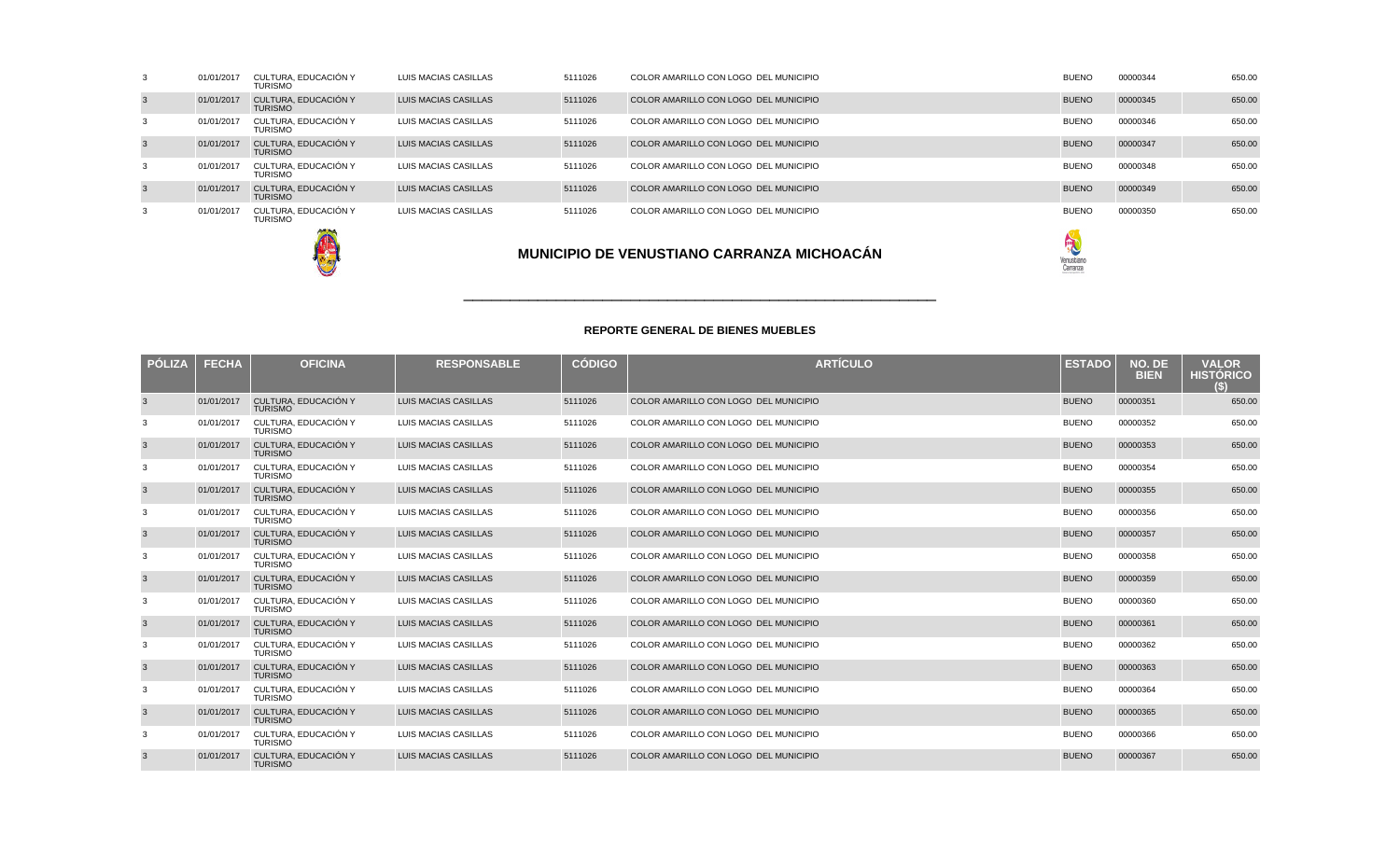|              |              | TURISMO                 |                         |               |                                            |                             |                       |                                         |
|--------------|--------------|-------------------------|-------------------------|---------------|--------------------------------------------|-----------------------------|-----------------------|-----------------------------------------|
| $\mathbf{3}$ | 01/01/2017   | <b>SALUD MUNICIPAL</b>  | ARTURO GUTIERREZ GARCIA | 5111012       | <b>COLOR NEGRO</b>                         | <b>REGULAR</b>              | 00000385              | 4,000.00                                |
|              |              |                         |                         |               | MUNICIPIO DE VENUSTIANO CARRANZA MICHOACÁN | R<br>Venustiano<br>Carranza |                       |                                         |
|              |              |                         |                         |               | <b>REPORTE GENERAL DE BIENES MUEBLES</b>   |                             |                       |                                         |
| PÓLIZA       | <b>FECHA</b> | <b>OFICINA</b>          | <b>RESPONSABLE</b>      | <b>CÓDIGO</b> | <b>ARTÍCULO</b>                            | <b>ESTADO</b>               | NO. DE<br><b>BIEN</b> | <b>VALOR</b><br><b>HISTÓRICO</b><br>(S) |
| 3            | 01/01/2017   | <b>SALUD MUNICIPAL</b>  | ARTURO GUTIERREZ GARCIA | 5151006       | HP DESKJET F4180                           | <b>REGULAR</b>              | 00000386              | 5,000.00                                |
| $\mathbf{3}$ | 01/01/2017   | <b>SALUD MUNICIPAL</b>  | ARTURO GUTIERREZ GARCIA | 5321041       | DOS PELDAÑOS MOVIL                         | <b>REGULAR</b>              | 00000387              | 1.500.00                                |
| 3            | 01/01/2017   | <b>SALUD MUNICIPAL</b>  | ARTURO GUTIERREZ GARCIA | 5321028       | DE MADERA                                  | <b>REGULAR</b>              | 00000388              | 3,600.00                                |
| $\mathbf{3}$ | 01/01/2017   | PROTECCION CIVIL        | NANCY AMEZCUA GOMEZ     | 5321026       | DE REMOLINO PARA MIEMBROS                  | <b>REGULAR</b>              | 00000389              | 68,000.00                               |
| 3            | 01/01/2017   | <b>PROTECCION CIVIL</b> | NANCY AMEZCUA GOMEZ     | 5321027       | <b>CUATRO COMPRESAS</b>                    | <b>REGULAR</b>              | 00000390              | 9,000.00                                |
| $\mathbf{3}$ | 01/01/2017   | PROTECCION CIVIL        | NANCY AMEZCUA GOMEZ     | 5321028       | <b>DE MADERA</b>                           | <b>REGULAR</b>              | 00000391              | 3,600.00                                |
| 3            | 01/01/2017   | PROTECCION CIVIL        | NANCY AMEZCUA GOMEZ     | 5321028       | DE MADERA                                  | <b>REGULAR</b>              | 00000392              | 3,600.00                                |
| 3            | 01/01/2017   | <b>PROTECCION CIVIL</b> | NANCY AMEZCUA GOMEZ     | 5321029       | DE MADERA                                  | REGULAR                     | 00000393              | 5,000.00                                |

A A SAN DISPONSIBILITY OF THE CONTRACT OF THE CONTRACT OF THE CONTRACT OF THE CONTRACT OF THE CONTRACT OF THE CONTRACT OF THE CONTRACT OF THE CONTRACT OF THE CONTRACT OF THE CONTRACT OF THE CONTRACT OF THE CONTRACT OF THE

S And the contract of the contract of the contract of the contract of the contract of the contract of the contract of the contract of the contract of the contract of the contract of the contract of the contract of the cont

S And the contract of the contract of the contract of the contract of the contract of the contract of the contract of the contract of the contract of the contract of the contract of the contract of the contract of the cont

<sup>00000393</sup> 5,000.00

<sup>00000394</sup> 2,700.00

<sup>00000395</sup> 3,400.00

5321029 DE MADERA<br>5311016 EQUIPO TENS

5311016 EQUIPO TENS DOS CANALES<br>5321031 LAMPARA DE INFRARROJOS

LAMPARA DE INFRARROJOS

3

3

01/01/2017 PROTECCION CIVIL NANCY AMEZCUA GOMEZ<br>01/01/2017 PROTECCION CIVIL NANCY AMEZCUA GOMEZ

01/01/2017 PROTECCION CIVIL NANCY AMEZCUA GOMEZ<br>01/01/2017 PROTECCION CIVIL NANCY AMEZCUA GOMEZ

01/01/2017 PROTECCION CIVIL NANCY AMEZCUA GOMEZ

|   |            |                                        | MUNICIPIO DE VENUSTIANO CARRANZA MICHOACÁN |         |                                           |                |          |          |
|---|------------|----------------------------------------|--------------------------------------------|---------|-------------------------------------------|----------------|----------|----------|
| 3 | 01/01/2017 | <b>SALUD MUNICIPAL</b>                 | ARTURO GUTIERREZ GARCIA                    | 5111012 | <b>COLOR NEGRO</b>                        | <b>REGULAR</b> | 00000385 | 4,000.00 |
| 3 | 01/01/2017 | CULTURA. EDUCACIÓN Y<br>TURISMO        | LUIS MACIAS CASILLAS                       | 5131046 | COLOR BEIGE AMARILLO                      | <b>BUENO</b>   | 00000384 | 5,700.00 |
| 3 | 01/01/2017 | CULTURA, EDUCACIÓN Y<br><b>TURISMO</b> | LUIS MACIAS CASILLAS                       | 5111017 | DE METAL PLEGABLE                         | <b>BUENO</b>   | 00000383 | 2,000.00 |
| 3 | 01/01/2017 | CULTURA. EDUCACIÓN Y<br>TURISMO        | LUIS MACIAS CASILLAS                       | 5111017 | DE METAL ENCUBIERTA NEGRO DE COLOR BLANCO | <b>BUENO</b>   | 00000382 | 3,000.00 |
| 3 | 01/01/2017 | CULTURA, EDUCACIÓN Y<br><b>TURISMO</b> | LUIS MACIAS CASILLAS                       | 5111017 | MESA DE MADERA SIN CUBIERTA               | <b>BUENO</b>   | 00000381 | 2,000.00 |
| 3 | 01/01/2017 | CULTURA. EDUCACIÓN Y<br>TURISMO        | LUIS MACIAS CASILLAS                       | 5111026 | COLOR AMARILLO CON LOGO DEL MUNICIPIO     | <b>BUENO</b>   | 00000380 | 650.00   |
| 3 | 01/01/2017 | CULTURA, EDUCACIÓN Y<br><b>TURISMO</b> | LUIS MACIAS CASILLAS                       | 5111026 | COLOR AMARILLO CON LOGO DEL MUNICIPIO     | <b>BUENO</b>   | 00000379 | 650.00   |
| 3 | 01/01/2017 | CULTURA. EDUCACIÓN Y<br>TURISMO        | LUIS MACIAS CASILLAS                       | 5111026 | COLOR AMARILLO CON LOGO DEL MUNICIPIO     | <b>BUENO</b>   | 00000378 | 650.00   |
| 3 | 01/01/2017 | CULTURA, EDUCACIÓN Y<br><b>TURISMO</b> | LUIS MACIAS CASILLAS                       | 5111026 | COLOR AMARILLO CON LOGO DEL MUNICIPIO     | <b>BUENO</b>   | 00000377 | 650.00   |

| 3      | 01/01/2017 | CULTURA. EDUCACIÓN Y<br><b>TURISMO</b> | LUIS MACIAS CASILLAS        | 5111026 | COLOR AMARILLO CON LOGO DEL MUNICIPIO | <b>BUENO</b> | 00000368 | 650.00 |
|--------|------------|----------------------------------------|-----------------------------|---------|---------------------------------------|--------------|----------|--------|
| 3      | 01/01/2017 | CULTURA, EDUCACIÓN Y<br><b>TURISMO</b> | <b>LUIS MACIAS CASILLAS</b> | 5111026 | COLOR AMARILLO CON LOGO DEL MUNICIPIO | <b>BUENO</b> | 00000369 | 650.00 |
| 3      | 01/01/2017 | CULTURA, EDUCACIÓN Y<br><b>TURISMO</b> | LUIS MACIAS CASILLAS        | 5111026 | COLOR AMARILLO CON LOGO DEL MUNICIPIO | <b>BUENO</b> | 00000370 | 650.00 |
| 3      | 01/01/2017 | CULTURA, EDUCACIÓN Y<br><b>TURISMO</b> | LUIS MACIAS CASILLAS        | 5111026 | COLOR AMARILLO CON LOGO DEL MUNICIPIO | <b>BUENO</b> | 00000371 | 650.00 |
| 3      | 01/01/2017 | CULTURA, EDUCACIÓN Y<br><b>TURISMO</b> | LUIS MACIAS CASILLAS        | 5111026 | COLOR AMARILLO CON LOGO DEL MUNICIPIO | <b>BUENO</b> | 00000372 | 650.00 |
| 3      | 01/01/2017 | CULTURA, EDUCACIÓN Y<br><b>TURISMO</b> | LUIS MACIAS CASILLAS        | 5111026 | COLOR AMARILLO CON LOGO DEL MUNICIPIO | <b>BUENO</b> | 00000373 | 650.00 |
| 3      | 01/01/2017 | CULTURA, EDUCACIÓN Y<br><b>TURISMO</b> | LUIS MACIAS CASILLAS        | 5111026 | COLOR AMARILLO CON LOGO DEL MUNICIPIO | <b>BUENO</b> | 00000374 | 650.00 |
| 3      | 01/01/2017 | CULTURA, EDUCACIÓN Y<br><b>TURISMO</b> | <b>LUIS MACIAS CASILLAS</b> | 5111026 | COLOR AMARILLO CON LOGO DEL MUNICIPIO | <b>BUENO</b> | 00000375 | 650.00 |
| 3      | 01/01/2017 | CULTURA, EDUCACIÓN Y<br><b>TURISMO</b> | LUIS MACIAS CASILLAS        | 5111026 | COLOR AMARILLO CON LOGO DEL MUNICIPIO | <b>BUENO</b> | 00000376 | 650.00 |
| 3      | 01/01/2017 | CULTURA, EDUCACIÓN Y<br><b>TURISMO</b> | LUIS MACIAS CASILLAS        | 5111026 | COLOR AMARILLO CON LOGO DEL MUNICIPIO | <b>BUENO</b> | 00000377 | 650.00 |
| 3      | 01/01/2017 | CULTURA, EDUCACIÓN Y<br><b>TURISMO</b> | LUIS MACIAS CASILLAS        | 5111026 | COLOR AMARILLO CON LOGO DEL MUNICIPIO | <b>BUENO</b> | 00000378 | 650.00 |
| 3      | 01/01/2017 | CULTURA, EDUCACIÓN Y<br><b>TURISMO</b> | <b>LUIS MACIAS CASILLAS</b> | 5111026 | COLOR AMARILLO CON LOGO DEL MUNICIPIO | <b>BUENO</b> | 00000379 | 650.00 |
| 3      | 01/01/2017 | CULTURA, EDUCACIÓN Y<br><b>TURISMO</b> | LUIS MACIAS CASILLAS        | 5111026 | COLOR AMARILLO CON LOGO DEL MUNICIPIO | <b>BUENO</b> | 00000380 | 650.00 |
| $\sim$ |            | $04/04/0047$ CULTUDA EDUCACIÓNIV       | 11110 MADIADE               | FAAAOA7 | MECA BE MAREDA CINI CUBIERTA          | <b>DUENO</b> | 00000004 | 20000  |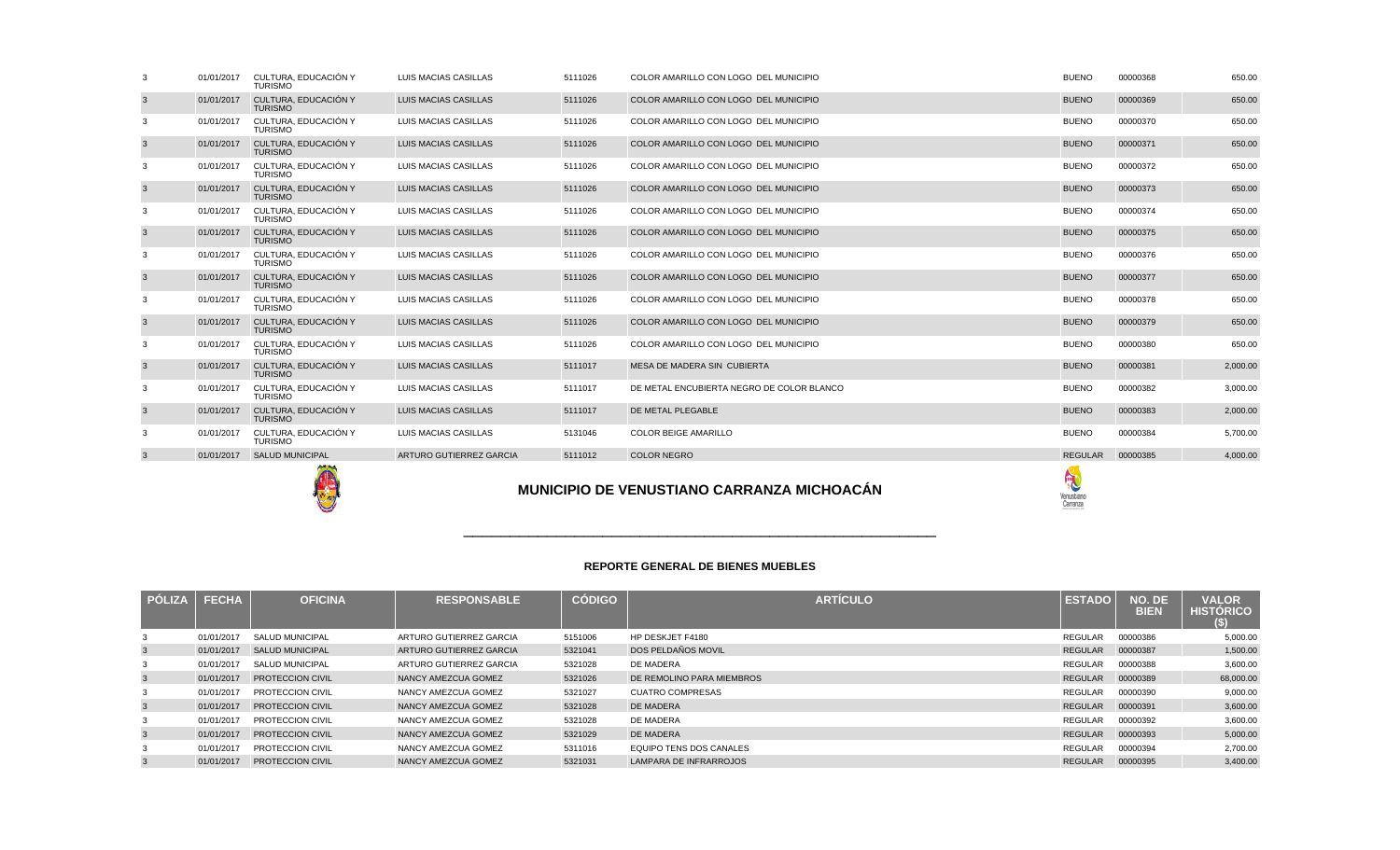|   | 01/01/2017 | <b>PROTECCION CIVIL</b>      | NANCY AMEZCUA GOMEZ            | 5321032 | DE MADERA                                                              | <b>REGULAR</b>       | 00000396 | 2,000.00  |
|---|------------|------------------------------|--------------------------------|---------|------------------------------------------------------------------------|----------------------|----------|-----------|
|   | 01/01/2017 | <b>PROTECCION CIVIL</b>      | NANCY AMEZCUA GOMEZ            | 5321033 | PARA TERAPIA CROMADAS                                                  | <b>REGULAR</b>       | 00000397 | 8,000.00  |
|   | 01/01/2017 | <b>PROTECCION CIVIL</b>      | NANCY AMEZCUA GOMEZ            | 5321034 | PARA REHABILITACION                                                    | REGULAR              | 00000398 | 6,500.00  |
|   | 01/01/2017 | <b>PROTECCION CIVIL</b>      | NANCY AMEZCUA GOMEZ            | 5321035 | PARA TERAPIA                                                           | <b>REGULAR</b>       | 00000399 | 3,000.00  |
|   | 01/01/2017 | <b>PROTECCION CIVIL</b>      | NANCY AMEZCUA GOMEZ            | 5321036 | CON RUEDAS PARA FÁCIL DESPLAZAMIENTO Y BASE SOPORTE DE MANERA DE PINO. | <b>REGULAR</b>       | 00000400 | 4,000.00  |
|   | 01/01/2017 | <b>PROTECCION CIVIL</b>      | NANCY AMEZCUA GOMEZ            | 5321039 | ANTIREFLUJO PARA ADULTO                                                | <b>REGULAR</b>       | 00000401 | 2,000.00  |
|   | 01/01/2017 | <b>PROTECCION CIVIL</b>      | NANCY AMEZCUA GOMEZ            | 5321040 | DE LUZ ELECTRICA                                                       | REGULAR              | 00000402 | 5,200.00  |
|   | 01/01/2017 | <b>PROTECCION CIVIL</b>      | <b>NANCY AMEZCUA GOMEZ</b>     | 5321041 | DOS PELDAÑOS MOVIL                                                     | <b>REGULAR</b>       | 00000403 | 1,500.00  |
|   | 01/01/2017 | <b>PROTECCION CIVIL</b>      | NANCY AMEZCUA GOMEZ            | 5321041 | DOS PELDAÑOS MOVIL                                                     | REGULAR              | 00000404 | 1,500.00  |
|   | 01/01/2017 | <b>PROTECCION CIVIL</b>      | NANCY AMEZCUA GOMEZ            | 5321042 | <b>SILLA FIJA</b>                                                      | <b>REGULAR</b>       | 00000405 | 20,000.00 |
|   | 01/01/2017 | PROTECCION CIVIL             | NANCY AMEZCUA GOMEZ            | 5111026 | <b>GIRATORIA</b>                                                       | REGULAR              | 00000406 | 2,000.00  |
| 3 |            | 01/01/2017 PROTECCION CIVIL  | NANCY AMEZCUA GOMEZ            | 5111012 | <b>COLOR NEGRO</b>                                                     | <b>REGULAR</b>       | 00000407 | 4,000.00  |
|   | 01/01/2017 | APOYO AL MIGRANTE            | MARIANA DE JESÚS MACIAS GONZAL | 5111012 | ESCUADRA DOS CAJONES COLOR NEGRO                                       | <b>BUENO</b>         | 00000408 | 6,000.00  |
| 3 |            | 01/01/2017 APOYO AL MIGRANTE | MARIANA DE JESÚS MACIAS GONZAL | 5111026 | SECRETARIAL DOLFI GIRATORIA COLOR NEGRO                                | <b>REGULAR</b>       | 00000409 | 2,500.00  |
|   | 01/01/2017 | APOYO AL MIGRANTE            | MARIANA DE JESÚS MACIAS GONZAL | 5111026 | <b>TAPIZADA SIN CODERA</b>                                             | <b>BUENO</b>         | 00000410 | 1,500.00  |
| 3 |            | 01/01/2017 APOYO AL MIGRANTE | MARIANA DE JESÚS MACIAS GONZAL | 5111026 | <b>TAPIZADA SIN CODERA</b>                                             | <b>BUENO</b>         | 00000411 | 1,500.00  |
|   | 01/01/2017 | <b>REGIDORES</b>             | ELIZABETH CASILLAS ROA         | 5111012 | COLOR TINTO CON NEGRO                                                  | <b>REGULAR</b>       | 00000412 | 5,000.00  |
|   |            | 01/01/2017 REGIDORES         | <b>ELIZABETH CASILLAS ROA</b>  | 5111026 | SECRETARIAL COLOR NEGRO                                                | <b>REGULAR</b>       | 00000413 | 3,000.00  |
|   | 01/01/2017 | <b>REGIDORES</b>             | ELIZABETH CASILLAS ROA         | 5151006 | HP DESKJET 3050                                                        | <b>REGULAR</b>       | 00000414 | 5,000.00  |
|   |            | 01/01/2017 REGIDORES         | ELIZABETH CASILLAS ROA         | 5151003 | <b>HP COLOR NEGRO</b>                                                  | <b>BUENO</b>         | 00000415 | 7,000.00  |
|   | 01/01/2017 | <b>REGIDORES</b>             | ELIZABETH CASILLAS ROA         | 5111017 | TAMAÑO GRANDE COLOR NEGRO                                              | <b>REGULAR</b>       | 00000416 | 8,000.00  |
|   |            | 01/01/2017 REGIDORES         | ELIZABETH CASILLAS ROA         | 5111026 | <b>COLOR NEGRO</b>                                                     | <b>REGULAR</b>       | 00000417 | 500.00    |
|   | 01/01/2017 | REGIDORES                    | ELIZABETH CASILLAS ROA         | 5111026 | <b>COLOR NEGRO</b>                                                     | REGULAR              | 00000418 | 500.00    |
|   |            | 01/01/2017 REGIDORES         | ELIZABETH CASILLAS ROA         | 5111026 | <b>COLOR NEGRO</b>                                                     | <b>REGULAR</b>       | 00000419 | 500.00    |
|   | 01/01/2017 | <b>REGIDORES</b>             | ELIZABETH CASILLAS ROA         | 5111026 | COLOR NEGRO                                                            | REGULAR              | 00000420 | 500.00    |
|   |            | <b>AND PLAT</b>              |                                |         |                                                                        | <b>START COMPANY</b> |          |           |

# **MUNICIPIO DE VENUSTIANO CARRANZA MICHOACÁN**

A

### **REPORTE GENERAL DE BIENES MUEBLES**

\_\_\_\_\_\_\_\_\_\_\_\_\_\_\_\_\_\_\_\_\_\_\_\_\_\_\_\_\_\_\_\_\_\_\_\_\_\_\_\_\_\_\_\_\_\_\_\_\_\_\_

| <b>PÓLIZA</b> | <b>FECHA</b> | <b>OFICINA</b>        | <b>RESPONSABLE</b>             | <b>CÓDIGO</b> | <b>ARTÍCULO</b>        | <b>ESTADO</b>  | NO. DE<br><b>BIEN</b> | <b>VALOR</b><br><b>HISTORICO</b><br>$\left(5\right)$ |
|---------------|--------------|-----------------------|--------------------------------|---------------|------------------------|----------------|-----------------------|------------------------------------------------------|
| 3             | 01/01/2017   | <b>REGIDORES</b>      | ELIZABETH CASILLAS ROA         | 5111026       | <b>COLOR NEGRO</b>     | <b>REGULAR</b> | 00000421              | 500.00                                               |
|               | 01/01/2017   | <b>REGIDORES</b>      | ELIZABETH CASILLAS ROA         | 5111026       | <b>GIRATORIA</b>       | REGULAR        | 00000422              | 3,000.00                                             |
| $\mathbf{3}$  | 01/01/2017   | <b>REGIDORES</b>      | ELIZABETH CASILLAS ROA         | 5111015       | <b>COLOR NEGRO</b>     | REGULAR        | 00000423              | 7,000.00                                             |
|               | 01/01/2017   | <b>OBRAS PUBLICAS</b> | MARIA GUADALUPE CASTILLO AGUIL | 5151009       | <b>MARCA LG</b>        | REGULAR        | 00000424              | 4,000.00                                             |
| $\mathbf{3}$  | 01/01/2017   | <b>OBRAS PUBLICAS</b> | MARIA GUADALUPE CASTILLO AGUIL | 5151002       | <b>MARCA DELL</b>      | <b>REGULAR</b> | 00000425              | 4,000.00                                             |
| 3             | 01/01/2017   | <b>OBRAS PUBLICAS</b> | MARIA GUADALUPE CASTILLO AGUIL | 5151006       | <b>DCP-J100</b>        | REGULAR        | 00000426              | 6,000.00                                             |
| $\mathbf{3}$  | 01/01/2017   | <b>OBRAS PUBLICAS</b> | MARIA GUADALUPE CASTILLO AGUIL | 5151003       | <b>HP COLOR NEGRO</b>  | <b>BUENO</b>   | 00000427              | 7,000.00                                             |
| 3             | 01/01/2017   | <b>OBRAS PUBLICAS</b> | MARIA GUADALUPE CASTILLO AGUIL | 5151006       | HP B2L57-64001         | REGULAR        | 00000428              | 6,000.00                                             |
| $\mathbf{3}$  | 01/01/2017   | <b>OBRAS PUBLICAS</b> | MARIA GUADALUPE CASTILLO AGUIL | 5151006       | BROTHER MFC-J6920DW    | <b>BUENO</b>   | 00000429              | 7,400.00                                             |
| 3             | 01/01/2017   | OBRAS PUBLICAS        | MARIA GUADALUPE CASTILLO AGUIL | 5111012       | <b>ESCRITORIO</b>      | REGULAR        | 00000430              | 4,000.00                                             |
| $\mathbf{3}$  | 01/01/2017   | <b>OBRAS PUBLICAS</b> | MARIA GUADALUPE CASTILLO AGUIL | 5111012       | <b>ESCRITORIO</b>      | <b>REGULAR</b> | 00000431              | 4,000.00                                             |
| 3             | 01/01/2017   | <b>OBRAS PUBLICAS</b> | MARIA GUADALUPE CASTILLO AGUIL | 5111012       | <b>ESCRITORIO</b>      | REGULAR        | 00000432              | 4,000.00                                             |
| $\mathbf{3}$  | 01/01/2017   | <b>OBRAS PUBLICAS</b> | MARIA GUADALUPE CASTILLO AGUIL | 5111012       | <b>GRANDE</b>          | REGULAR        | 00000433              | 6,500.00                                             |
| 3             | 01/01/2017   | <b>OBRAS PUBLICAS</b> | MARIA GUADALUPE CASTILLO AGUIL | 5111026       | COJINABLES COLOR NEGRO | REGULAR        | 00000434              | 2,000.00                                             |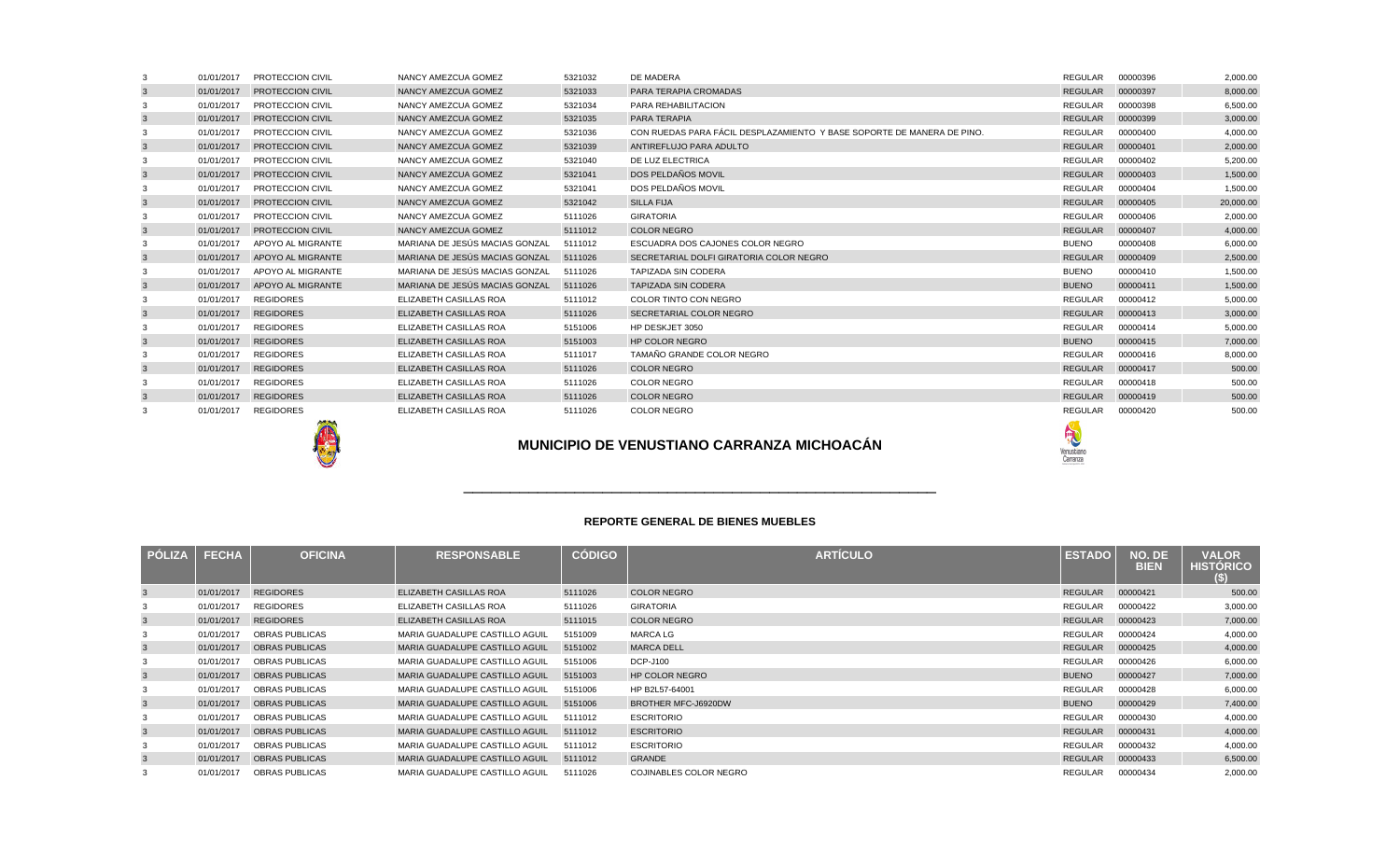| <b>PÓLIZA</b> | <b>FECHA</b> | <b>OFICINA</b>               | <b>RESPONSABLE</b>              | <b>CÓDIGO</b> | ARTÍCULO                                                                        | <b>ESTADO</b>  | NO. DE<br><b>BIEN</b> | <b>VALOR</b><br><b>HISTÓRICO</b><br>(\$) |
|---------------|--------------|------------------------------|---------------------------------|---------------|---------------------------------------------------------------------------------|----------------|-----------------------|------------------------------------------|
|               | 01/01/2017   | <b>DIRECCION JURIDICA</b>    | SAMUEL AVALOS RAMIREZ           | 5151003       | <b>HP COLOR NEGRO</b>                                                           | <b>BUENO</b>   | 00000456              | 6,500.00                                 |
| 3             | 01/01/2017   | <b>DIRECCION JURIDICA</b>    | <b>SAMUEL AVALOS RAMIREZ</b>    | 5111026       | SECRETARIAL COLOR NEGRO                                                         | <b>REGULAR</b> | 00000457              | 2,000.00                                 |
|               | 01/01/2017   | <b>CONTRALORIA MUNICIPAL</b> | <b>GREGORIO MADRIGAL YOGUEZ</b> | 5111002       | <b>COLOR GRIS</b>                                                               | <b>REGULAR</b> | 00000458              | 3,500.00                                 |
| 3             | 01/01/2017   | <b>CONTRALORIA MUNICIPAL</b> | <b>GREGORIO MADRIGAL YOGUEZ</b> | 5111012       | METALICO COLOR CAFE                                                             | <b>REGULAR</b> | 00000459              | 6,300.00                                 |
| 3             | 01/01/2017   | <b>CONTRALORIA MUNICIPAL</b> | <b>GREGORIO MADRIGAL YOGUEZ</b> | 5111026       | SECRETARIAL GIRATORIA DE TELA                                                   | REGULAR        | 00000460              | 2,000.00                                 |
| 3             | 01/01/2017   | CONTRALORIA MUNICIPAL        | <b>GREGORIO MADRIGAL YOGUEZ</b> | 5111002       | <b>FIJO DE MADERA</b>                                                           | <b>REGULAR</b> | 00000461              | 4,500.00                                 |
| 3             | 01/01/2017   | CONTRALORIA MUNICIPAL        | <b>GREGORIO MADRIGAL YOGUEZ</b> | 5111013       | <b>COLOR NEGRO</b>                                                              | REGULAR        | 00000462              | 5,000.00                                 |
| 3             | 01/01/2017   | <b>CONTRALORIA MUNICIPAL</b> | <b>GREGORIO MADRIGAL YOGUEZ</b> | 5111013       | DE MADERA RECTANGULAR                                                           | <b>REGULAR</b> | 00000463              | 4,000.00                                 |
|               | 01/01/2017   | <b>CONTRALORIA MUNICIPAL</b> | <b>GREGORIO MADRIGAL YOGUEZ</b> | 5111012       | COLOR GRIS CON SEIS CAJONCILLOS                                                 | <b>REGULAR</b> | 00000464              | 5,400.00                                 |
| 3             | 01/01/2017   | CONTRALORIA MUNICIPAL        | <b>GREGORIO MADRIGAL YOGUEZ</b> | 5151003       | <b>HP COLOR NEGRO</b>                                                           | <b>BUENO</b>   | 00000465              | 6,000.00                                 |
|               | 01/01/2017   | <b>CONTRALORIA MUNICIPAL</b> | <b>GREGORIO MADRIGAL YOGUEZ</b> | 5111012       | DE MADERA                                                                       | <b>REGULAR</b> | 00000466              | 4,100.00                                 |
| 3             | 01/01/2017   | <b>CONTRALORIA MUNICIPAL</b> | <b>GREGORIO MADRIGAL YOGUEZ</b> | 5151002       | <b>DELL</b>                                                                     | <b>REGULAR</b> | 00000467              | 5,300.00                                 |
|               | 01/01/2017   | <b>CONTRALORIA MUNICIPAL</b> | <b>GREGORIO MADRIGAL YOGUEZ</b> | 5151009       | SAMSUMG                                                                         | <b>REGULAR</b> | 00000468              | 3,500.00                                 |
| 3             | 01/01/2017   | <b>CONTRALORIA MUNICIPAL</b> | <b>GREGORIO MADRIGAL YOGUEZ</b> | 5111026       | ACOJINADA GIRATORIA COLOR NEGRO                                                 | <b>REGULAR</b> | 00000469              | 2,000.00                                 |
|               | 01/01/2017   | CONTRALORIA MUNICIPAL        | <b>GREGORIO MADRIGAL YOGUEZ</b> | 5111026       | <b>GIRATORIA COLOR GRIS</b>                                                     | <b>REGULAR</b> | 00000470              | 2,000.00                                 |
| 01            | 28/11/2018   | <b>PRESIDENCIA</b>           | ING HUGO MEJIA ZEPEDA           | 5411004       | MODELO: 2012 MARCA: NISSAN TIPO: PATHFINDER SENSE COLOR: GRIS OXFORD            | <b>BUENO</b>   | 00000471              | 456,100.00                               |
|               | 01/01/2017   | <b>DIF MUNICIPAL</b>         | MARIA LUISA RODRIGUEZ AVIÑA     | 5411004       | MARCA: FORD TIPO: COMERCIAL COLOR: BLANCO OXFORD / GRIS                         | <b>REGULAR</b> | 00000472              | 163,900.00                               |
|               | 01/01/2017   | <b>PROTECCION CIVIL</b>      | NANCY AMEZCUA GOMEZ             | 5411012       | MARCA: FORD QEUIPADA CON : CAMILLA, EQUIPO DE OXIGENO. SIRENA, RADIO DE COMUNIC | <b>REGULAR</b> | 00000473              | 21,760.00                                |





| 01/01/2017 | <b>OBRAS PUBLICAS</b>      | MARIA GUADALUPE CASTILLO AGUIL | 5111026 | <b>COJINABLES COLOR NEGRO</b>    | <b>REGULAR</b> | 00000435 | 2,000.00  |
|------------|----------------------------|--------------------------------|---------|----------------------------------|----------------|----------|-----------|
| 01/01/2017 | <b>OBRAS PUBLICAS</b>      | MARIA GUADALUPE CASTILLO AGUIL | 5111026 | <b>COJINABLES COLOR NEGRO</b>    | REGULAR        | 00000436 | 2,000.00  |
| 01/01/2017 | <b>OBRAS PUBLICAS</b>      | MARIA GUADALUPE CASTILLO AGUIL | 5111026 | <b>COJINABLES COLOR NEGRO</b>    | <b>REGULAR</b> | 00000437 | 2,000.00  |
| 01/01/2017 | <b>OBRAS PUBLICAS</b>      | MARIA GUADALUPE CASTILLO AGUIL | 5151006 | HP OFFICEJET 7110                | <b>BUENO</b>   | 00000438 | 4,500.00  |
| 01/01/2017 | <b>TESORERIA MUNICIPAL</b> | <b>JESUS RIVAS CABRERA</b>     | 5151020 | MARCA HP DE 6GB PROCESADOR INTEL | <b>BUENO</b>   | 00000439 | 7,000.00  |
| 01/01/2017 | <b>OBRAS PUBLICAS</b>      | MARIA GUADALUPE CASTILLO AGUIL | 5151003 | <b>MARCA SAMSUNG</b>             | <b>REGULAR</b> | 00000440 | 5,000.00  |
| 01/01/2017 | <b>OBRAS PUBLICAS</b>      | MARIA GUADALUPE CASTILLO AGUIL | 5111012 | <b>ESCRITORIO</b>                | <b>REGULAR</b> | 00000441 | 4,500.00  |
| 01/01/2017 | <b>OBRAS PUBLICAS</b>      | MARIA GUADALUPE CASTILLO AGUIL | 5151006 | EPSON L200                       | <b>REGULAR</b> | 00000442 | 5,000.00  |
| 01/01/2017 | <b>OBRAS PUBLICAS</b>      | MARIA GUADALUPE CASTILLO AGUIL | 5111017 | <b>DE TRABAJO</b>                | <b>REGULAR</b> | 00000443 | 5,800.00  |
| 01/01/2017 | <b>SEGURIDAD PUBLICA</b>   | <b>ANTONIO FLORES RAMOS</b>    | 5651008 | RADIOCOMUNICACION MARCA KENWOOD  | <b>MALO</b>    | 00000444 | 4,700.00  |
| 01/01/2017 | <b>SEGURIDAD PUBLICA</b>   | ANTONIO FLORES RAMOS           | 5651008 | RADIOCOMUNICACION MARCA KENWOOD  | <b>MALO</b>    | 00000445 | 4,700.00  |
| 01/01/2017 | <b>SEGURIDAD PUBLICA</b>   | ANTONIO FLORES RAMOS           | 5651008 | RADIOCOMUNICACION MARCA KENWOOD  | <b>MALO</b>    | 00000446 | 4,700.00  |
| 01/01/2017 | <b>SEGURIDAD PUBLICA</b>   | <b>ANTONIO FLORES RAMOS</b>    | 5651008 | RADIOCOMUNICACION MARCA KENWOOD  | <b>MALO</b>    | 00000447 | 4,700.00  |
| 01/01/2017 | <b>SEGURIDAD PUBLICA</b>   | <b>ANTONIO FLORES RAMOS</b>    | 5651008 | RADIOCOMUNICACION MARCA KENWOOD  | MALO           | 00000448 | 4,700.00  |
| 01/01/2017 | <b>SEGURIDAD PUBLICA</b>   | ANTONIO FLORES RAMOS           | 5651008 | RADIOCOMUNICACION MARCA KENWOOD  | <b>MALO</b>    | 00000449 | 4,700.00  |
| 01/01/2017 | <b>SEGURIDAD PUBLICA</b>   | ANTONIO FLORES RAMOS           | 5651008 | RADIOCOMUNICACION MARCA KENWOOD  | MALO           | 00000450 | 4,700.00  |
| 01/01/2017 | <b>SEGURIDAD PUBLICA</b>   | <b>ANTONIO FLORES RAMOS</b>    | 5651008 | RADIO REPETIDORA SM50 MOTOROLA   | <b>MALO</b>    | 00000451 | 5,000.00  |
| 01/01/2017 | <b>SINDICATURA</b>         | JULIO CESAR DANIEL OSEGUEDA    | 5121014 | <b>COLOR NARANJA DE PIEL</b>     | <b>BUENO</b>   | 00000452 | 10,000.00 |
| 01/01/2017 | <b>SINDICATURA</b>         | JULIO CESAR DANIEL OSEGUEDA    | 5121014 | DE TERCIOPELO COLOR CAFE         | <b>MALO</b>    | 00000453 | 25,000.00 |
| 01/01/2017 | <b>SINDICATURA</b>         | JULIO CESAR DANIEL OSEGUEDA    | 5111013 | <b>COLOR NEGRO HORIZONTAL</b>    | <b>REGULAR</b> | 00000454 | 4,000.00  |
| 01/01/2017 | <b>DIRECCION JURIDICA</b>  | SAMUEL AVALOS RAMIREZ          | 5111012 | <b>COLOR TINTO CON NEGRO</b>     | <b>REGULAR</b> | 00000455 | 5,000.00  |
|            |                            |                                |         |                                  |                |          |           |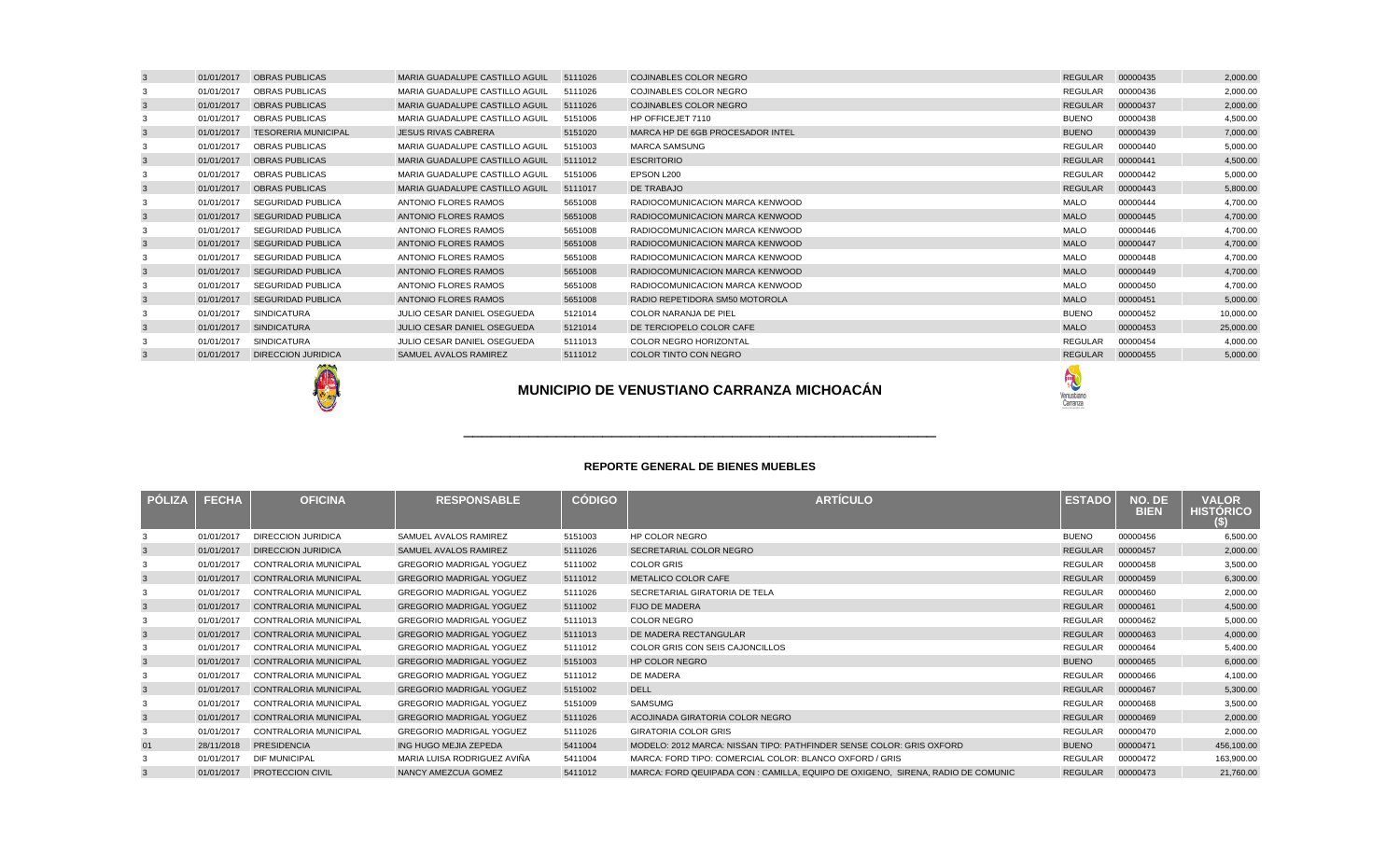| PÓLIZA | <b>FECHA</b> | <b>OFICINA</b>                         | <b>RESPONSABLE</b>          | <b>CÓDIGO</b> | ARTÍCULO                       | <b>ESTADO</b>  | NO. DE<br><b>BIEN</b> | <b>VALOR</b><br><u>HISTÓRICO </u><br>SI |
|--------|--------------|----------------------------------------|-----------------------------|---------------|--------------------------------|----------------|-----------------------|-----------------------------------------|
| 3      | 01/01/2017   | <b>OFICIALIA MAYOR</b>                 | JORGE DEL RIO LOPEZ         | 5671018       | DE TIJERA OCHO PIES            | <b>REGULAR</b> | 00000491              | 3,800.00                                |
|        | 01/01/2017   | <b>OFICIALIA MAYOR</b>                 | JORGE DEL RIO LOPEZ         | 5671018       | DE TIJERA DIEZ PIES            | REGULAR        | 00000492              | 4,000.00                                |
| 3      | 01/01/2017   | <b>OFICIALIA MAYOR</b>                 | JORGE DEL RIO LOPEZ         | 5671018       | DE TIJERA SEIS PIES            | <b>REGULAR</b> | 00000493              | 3,000.00                                |
|        | 01/01/2017   | <b>OFICIALIA MAYOR</b>                 | JORGE DEL RIO LOPEZ         | 5111001       | <b>METALICO SEIS NIVELES</b>   | REGULAR        | 00000494              | 2,000.00                                |
| 3      | 01/01/2017   | <b>OFICIALIA MAYOR</b>                 | JORGE DEL RIO LOPEZ         | 5111002       | <b>METALICO CUATRO CAJONES</b> | <b>REGULAR</b> | 00000495              | 3,500.00                                |
|        | 01/01/2017   | <b>OFICIALIA MAYOR</b>                 | JORGE DEL RIO LOPEZ         | 5671018       | FIBRA DE VIDRIO                | <b>REGULAR</b> | 00000496              | 7,600.00                                |
| 3      | 01/01/2017   | CULTURA. EDUCACIÓN Y<br><b>TURISMO</b> | <b>LUIS MACIAS CASILLAS</b> | 5211016       | MARCA DAEWOO COLOR GRIS        | <b>REGULAR</b> | 00000497              | 5,700.00                                |
| 01     | 28/11/2018   | <b>PRESIDENCIA</b>                     | ING HUGO MEJIA ZEPEDA       | 5211011       | AOC COLOR NEGRO                | REGULAR        | 00000498              | 6,200.00                                |
| 3      | 01/01/2017   | CULTURA. EDUCACIÓN Y<br><b>TURISMO</b> | <b>LUIS MACIAS CASILLAS</b> | 5111026       | SECRETARIAL COLOR NEGRO        | <b>REGULAR</b> | 00000499              | 3,000.00                                |
| 3      | 01/01/2017   | CULTURA. EDUCACIÓN Y<br><b>TURISMO</b> | LUIS MACIAS CASILLAS        | 5111026       | SECRETARIAL COLOR MORADO       | REGULAR        | 00000500              | 3,000.00                                |
| 3      | 01/01/2017   | CULTURA. EDUCACIÓN Y<br><b>TURISMO</b> | <b>LUIS MACIAS CASILLAS</b> | 5211025       | <b>MARCA KRACK</b>             | <b>REGULAR</b> | 00000501              | 4,000.00                                |
| 3      | 01/01/2017   | CULTURA, EDUCACIÓN Y<br><b>TURISMO</b> | LUIS MACIAS CASILLAS        | 5211008       | <b>MARCA YAMAHA</b>            | REGULAR        | 00000502              | 15,800.00                               |
| 3      | 01/01/2017   | CULTURA, EDUCACIÓN Y<br><b>TURISMO</b> | <b>LUIS MACIAS CASILLAS</b> | 5211012       | <b>MARCA BENQ</b>              | <b>REGULAR</b> | 00000503              | 11,400.00                               |
| 3      | 01/01/2017   | CULTURA, EDUCACIÓN Y<br><b>TURISMO</b> | LUIS MACIAS CASILLAS        | 5151019       | <b>MARCA HP</b>                | REGULAR        | 00000504              | 5,800.00                                |
| 3      | 01/01/2017   | CULTURA, EDUCACIÓN Y<br><b>TURISMO</b> | <b>LUIS MACIAS CASILLAS</b> | 5111017       | DE METAL COLOR NEGRO           | REGULAR        | 00000505              | 3,000.00                                |
|        | 01/01/2017   | CULTURA, EDUCACIÓN Y<br><b>TURISMO</b> | LUIS MACIAS CASILLAS        | 5151006       | <b>MARCA HP</b>                | <b>REGULAR</b> | 00000506              | 4,300.00                                |



|   | 01/01/2017 | <b>PROTECCION CIVIL</b>       | NANCY AMEZCUA GOMEZ            | 5411012 | MARCA: FORD TIPO: E150 ECONOLINE VAN   | REGULAR        | 00000474 | 293,250.00 |
|---|------------|-------------------------------|--------------------------------|---------|----------------------------------------|----------------|----------|------------|
|   |            | 01/01/2017 PROTECCION CIVIL   | NANCY AMEZCUA GOMEZ            | 5411012 | MARCA: FORD                            | REGULAR        | 00000475 | 57,653.00  |
|   | 01/01/2017 | OFICIALIA MAYOR               | JORGE DEL RIO LOPEZ            | 5411004 | LUV DOBLE CABINA                       | REGULAR        | 00000476 | 135,000.00 |
|   |            | 01/01/2017 OFICIALIA MAYOR    | JORGE DEL RIO LOPEZ            | 5411003 | <b>DESTINADO PARA ASEO PUBLICO</b>     | REGULAR        | 00000477 | 32,000.00  |
|   | 01/01/2017 | OBRAS PUBLICAS                | MARIA GUADALUPE CASTILLO AGUIL | 5411004 | COLOR AZUL Y BLANCO PICK UP            | REGULAR        | 00000478 | 263,122.00 |
| 3 |            | 01/01/2017    QFICIALIA MAYOR | JORGE DEL RIO LOPEZ            | 5411004 | MARCA: FORD COLOR: BLANCO OXFORD       | <b>REGULAR</b> | 00000479 | 143,800.00 |
|   | 01/01/2017 | OFICIALIA MAYOR               | JORGE DEL RIO LOPEZ            | 5111012 | <b>COLOR MADERA</b>                    | REGULAR        | 00000480 | 5,000.00   |
|   |            | 01/01/2017    QFICIALIA MAYOR | JORGE DEL RIO LOPEZ            | 5151002 | HP RK283AAYCNN7460CDO COLOR NEGRO/GRIS | <b>REGULAR</b> | 00000481 | 3,000.00   |
|   | 01/01/2017 | OFICIALIA MAYOR               | JORGE DEL RIO LOPEZ            | 5151009 | HP A6200LA COLOR NEGRO/GRIS            | REGULAR        | 00000482 | 3,200.00   |
|   |            | 01/01/2017    QFICIALIA MAYOR | JORGE DEL RIO LOPEZ            | 5111026 | EJECUTIVA COLOR NEGRO                  | <b>REGULAR</b> | 00000483 | 3,000.00   |
|   | 01/01/2017 | OFICIALIA MAYOR               | JORGE DEL RIO LOPEZ            | 5111026 | SECRETARIAL COLOR CAFE/NEGRO           | REGULAR        | 00000484 | 2,000.00   |
|   | 01/01/2017 | <b>OFICIALIA MAYOR</b>        | JORGE DEL RIO LOPEZ            | 5111012 | <b>COLOOR MADERA</b>                   | <b>MALO</b>    | 00000485 | 4,000.00   |
|   | 01/01/2017 | OFICIALIA MAYOR               | JORGE DEL RIO LOPEZ            | 5671006 | 7 PULGADAS MARCA TRUPER                | REGULAR        | 00000486 | 5,600.00   |
|   |            | 01/01/2017 OFICIALIA MAYOR    | JORGE DEL RIO LOPEZ            | 5671023 | SOLDADORA                              | REGULAR        | 00000487 | 195,000.00 |
|   | 01/01/2017 | OFICIALIA MAYOR               | JORGE DEL RIO LOPEZ            | 5671010 | PROFESIONAL                            | REGULAR        | 00000488 | 5,669.00   |
|   |            | 01/01/2017  OFICIALIA MAYOR   | JORGE DEL RIO LOPEZ            | 5671020 | <b>MARCA TRUPER</b>                    | REGULAR        | 00000489 | 9,200.00   |
|   | 01/01/2017 | OFICIALIA MAYOR               | JORGE DEL RIO LOPEZ            | 5671018 | EXTENCION DE ALUMINIO 7.3 METROS       | REGULAR        | 00000490 | 3,500.00   |
|   |            |                               |                                |         |                                        |                |          |            |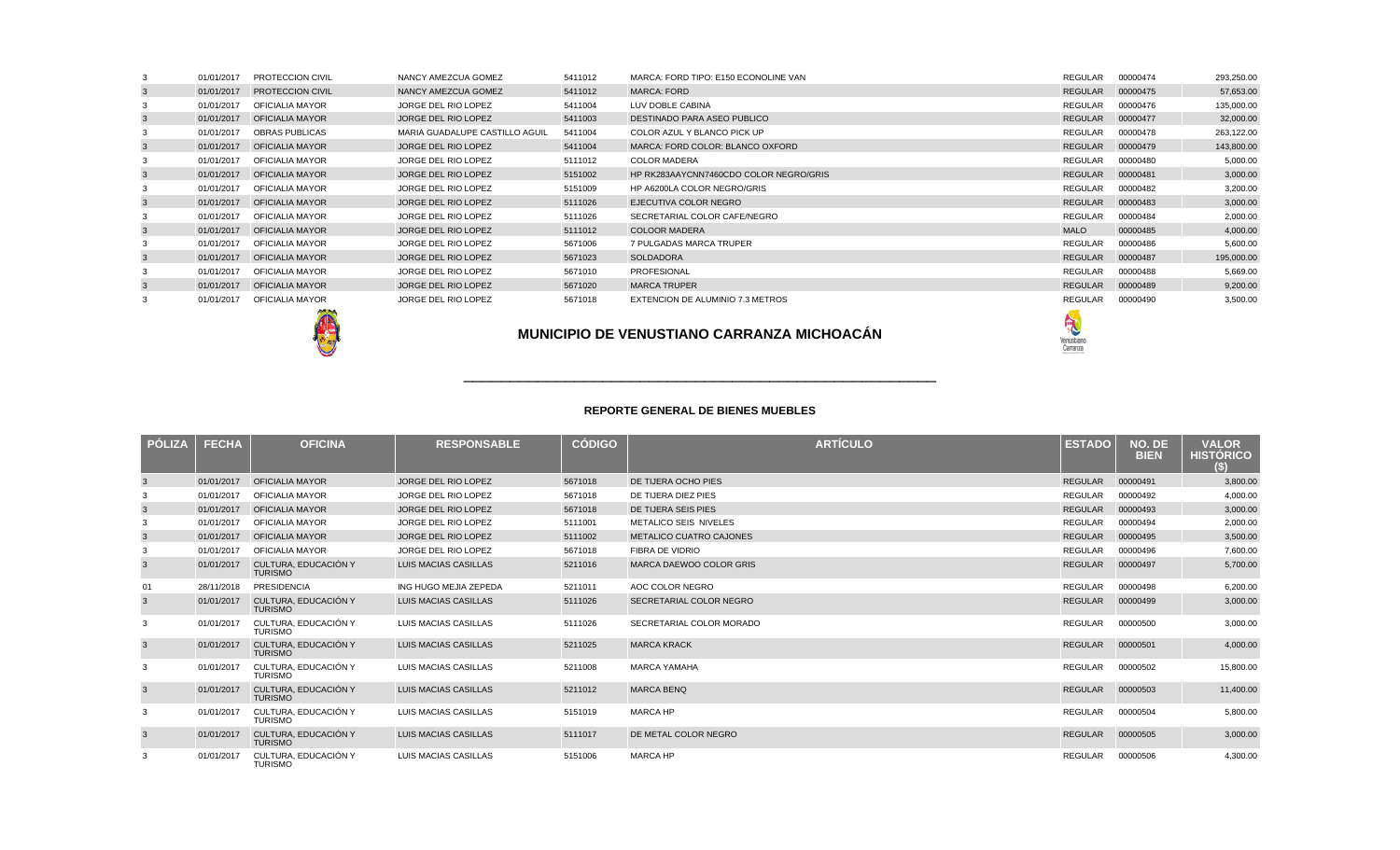| <b>PÓLIZA</b> | <b>FECHA</b> | <b>OFICINA</b>                            | <b>RESPONSABLE</b>             | <b>CÓDIGO</b> | <b>ARTICULO</b>         | <b>ESTADO</b>  | NO. DE<br><b>BIEN</b> | <b>VALOR</b><br><b>HISTORICO</b><br>(S) |
|---------------|--------------|-------------------------------------------|--------------------------------|---------------|-------------------------|----------------|-----------------------|-----------------------------------------|
| -3            | 01/01/2017   | BIBLIOTECA TENENCIA DE LA<br><b>PALMA</b> | ESMERALDA MENDOZA LOPEZ        | 5111013       | METALICO COLOR AMARILLO | <b>REGULAR</b> | 00000526              | 3,200.00                                |
| 3             | 01/01/2017   | BIBLIOTECA TENENCIA DE LA<br><b>PALMA</b> | ESMERALDA MENDOZA LOPEZ        | 5111013       | METALICO COLOR AMARILLO | <b>REGULAR</b> | 00000527              | 3,200.00                                |
| 3             | 01/01/2017   | BIBLIOTECA TENENCIA DE LA<br><b>PALMA</b> | ESMERALDA MENDOZA LOPEZ        | 5111013       | METALICO COLOR AMARILLO | REGULAR        | 00000528              | 3,200.00                                |
| 3             | 01/01/2017   | BIBLIOTECA TENENCIA DE LA<br><b>PALMA</b> | <b>ESMERALDA MENDOZA LOPEZ</b> | 5111013       | METALICO COLOR AMARILLO | <b>REGULAR</b> | 00000529              | 3,200.00                                |
| 3             | 01/01/2017   | BIBLIOTECA TENENCIA DE LA<br><b>PALMA</b> | ESMERALDA MENDOZA LOPEZ        | 5111013       | METALICO COLOR AMARILLO | <b>REGULAR</b> | 00000530              | 3,200.00                                |

# \_\_\_\_\_\_\_\_\_\_\_\_\_\_\_\_\_\_\_\_\_\_\_\_\_\_\_\_\_\_\_\_\_\_\_\_\_\_\_\_\_\_\_\_\_\_\_\_\_\_\_

| 3              | 01/01/2017 | CULTURA, EDUCACIÓN Y<br><b>TURISMO</b>           | <b>LUIS MACIAS CASILLAS</b>                       | 5151002 | <b>MARCA HP</b>          | <b>REGULAR</b> | 00000507 | 3,200.00 |
|----------------|------------|--------------------------------------------------|---------------------------------------------------|---------|--------------------------|----------------|----------|----------|
| 3              | 01/01/2017 | CULTURA. EDUCACIÓN Y<br><b>TURISMO</b>           | LUIS MACIAS CASILLAS                              | 5151009 | <b>MARCA HP</b>          | <b>REGULAR</b> | 00000508 | 3,000.00 |
| 3              | 01/01/2017 | CULTURA, EDUCACIÓN Y<br><b>TURISMO</b>           | LUIS MACIAS CASILLAS                              | 5641002 | <b>CON CONTROLES</b>     | <b>BUENO</b>   | 00000509 | 5,900.00 |
| 3              | 01/01/2017 | CULTURA, EDUCACIÓN Y<br><b>TURISMO</b>           | LUIS MACIAS CASILLAS                              | 5641002 | <b>CON CONTROLES</b>     | <b>BUENO</b>   | 00000510 | 5,900.00 |
| 3              | 01/01/2017 | CULTURA, EDUCACIÓN Y<br><b>TURISMO</b>           | LUIS MACIAS CASILLAS                              | 5641002 | <b>CON CONTROLES</b>     | <b>BUENO</b>   | 00000511 | 5,900.00 |
| 3              | 01/01/2017 | CULTURA. EDUCACIÓN Y<br><b>TURISMO</b>           | LUIS MACIAS CASILLAS                              | 5641002 | <b>CON CONTROLES</b>     | <b>BUENO</b>   | 00000512 | 5.900.00 |
| $\overline{3}$ | 01/01/2017 | CULTURA, EDUCACIÓN Y<br><b>TURISMO</b>           | LUIS MACIAS CASILLAS                              | 5641002 | <b>CON CONTROLES</b>     | <b>BUENO</b>   | 00000513 | 5,900.00 |
| 3              | 01/01/2017 | CULTURA, EDUCACIÓN Y<br><b>TURISMO</b>           | LUIS MACIAS CASILLAS                              | 5151013 | <b>MARCA HP</b>          | <b>REGULAR</b> | 00000514 | 5,800.00 |
| 3              | 01/01/2017 | CULTURA, EDUCACIÓN Y<br><b>TURISMO</b>           | <b>LUIS MACIAS CASILLAS</b>                       | 5111002 | TRES CAJONES COLOR NEGRO | <b>REGULAR</b> | 00000515 | 3,500.00 |
| 3              | 01/01/2017 | <b>BIBLIOTECA TENENCIA DE LA</b><br><b>PALMA</b> | ESMERALDA MENDOZA LOPEZ                           | 5191024 | PORTATIL OLIVERTI        | <b>REGULAR</b> | 00000516 | 2,500.00 |
| 3              | 01/01/2017 | <b>BIBLIOTECA TENENCIA DE LA</b><br><b>PALMA</b> | ESMERALDA MENDOZA LOPEZ                           | 5111036 | <b>CON PORTA TECLADO</b> | <b>REGULAR</b> | 00000517 | 4,000.00 |
| 3              | 01/01/2017 | <b>BIBLIOTECA TENENCIA DE LA</b><br><b>PALMA</b> | ESMERALDA MENDOZA LOPEZ                           | 5111017 | PORTA TARJETEROS         | <b>REGULAR</b> | 00000518 | 3,000.00 |
| 3              | 01/01/2017 | <b>BIBLIOTECA TENENCIA DE LA</b><br><b>PALMA</b> | ESMERALDA MENDOZA LOPEZ                           | 5111026 | <b>DE MADERA</b>         | <b>REGULAR</b> | 00000519 | 350.00   |
| 3              | 01/01/2017 | BIBLIOTECA TENENCIA DE LA<br><b>PALMA</b>        | ESMERALDA MENDOZA LOPEZ                           | 5111026 | DE MADERA                | <b>REGULAR</b> | 00000520 | 350.00   |
| 3              | 01/01/2017 | <b>BIBLIOTECA TENENCIA DE LA</b><br><b>PALMA</b> | <b>ESMERALDA MENDOZA LOPEZ</b>                    | 5111026 | <b>DE MADERA</b>         | <b>REGULAR</b> | 00000521 | 350.00   |
| 3              | 01/01/2017 | <b>BIBLIOTECA TENENCIA DE LA</b><br><b>PALMA</b> | ESMERALDA MENDOZA LOPEZ                           | 5111026 | DE MADERA                | <b>REGULAR</b> | 00000522 | 350.00   |
| 3              | 01/01/2017 | <b>BIBLIOTECA TENENCIA DE LA</b><br><b>PALMA</b> | <b>ESMERALDA MENDOZA LOPEZ</b>                    | 5111026 | <b>DE MADERA</b>         | <b>REGULAR</b> | 00000523 | 350.00   |
| 3              | 01/01/2017 | BIBLIOTECA TENENCIA DE LA<br><b>PALMA</b>        | ESMERALDA MENDOZA LOPEZ                           | 5111026 | DE MADERA                | <b>REGULAR</b> | 00000524 | 350.00   |
| 3              | 01/01/2017 | <b>BIBLIOTECA TENENCIA DE LA</b><br><b>PALMA</b> | ESMERALDA MENDOZA LOPEZ                           | 5111026 | <b>DE MADERA</b>         | REGULAR        | 00000525 | 350.00   |
|                |            |                                                  | <b>MUNICIPIO DE VENUSTIANO CARRANZA MICHOACÁN</b> |         |                          |                |          |          |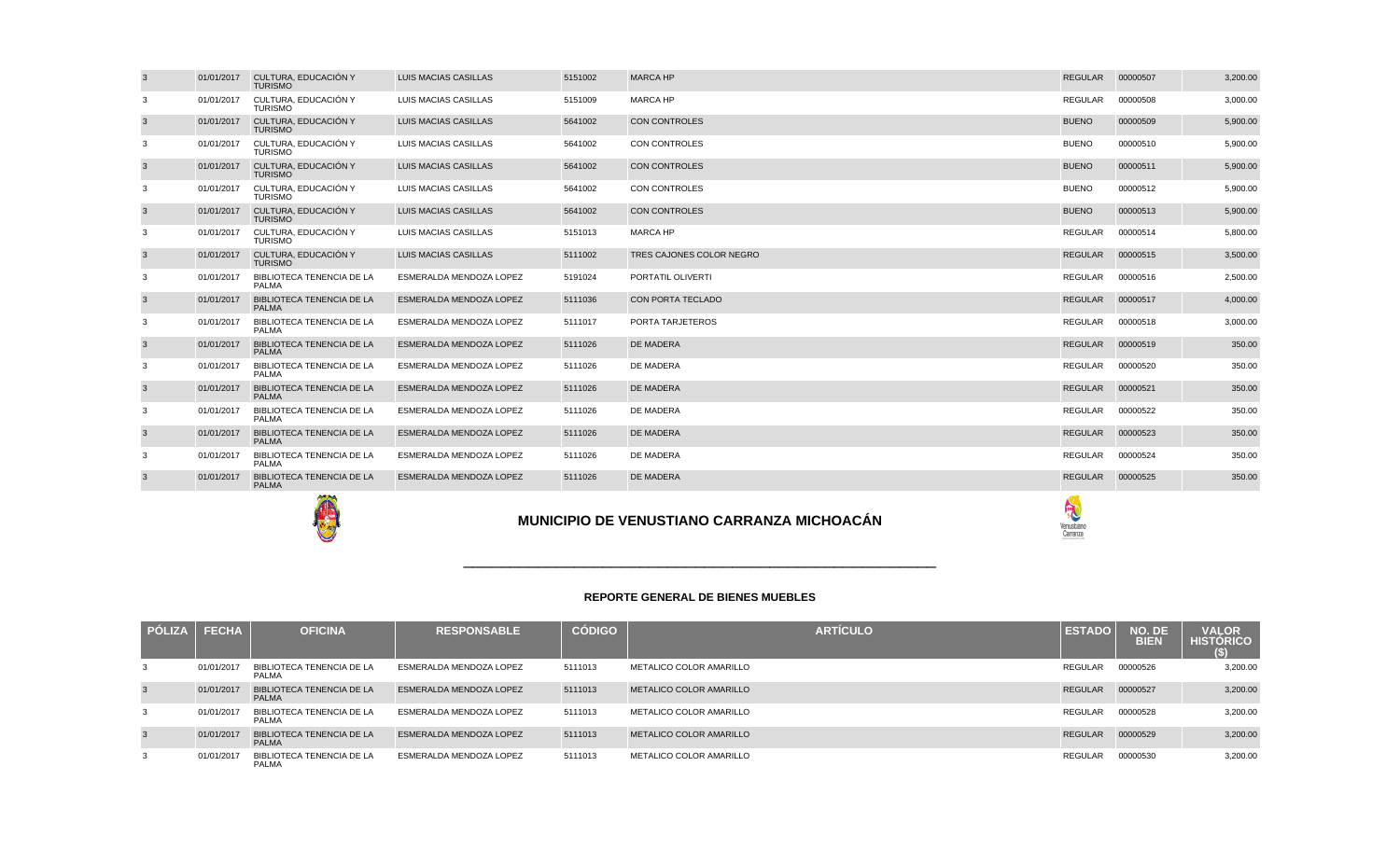

| $\overline{3}$ | 01/01/2017 | <b>BIBLIOTECA TENENCIA DE LA</b><br><b>PALMA</b> | ESMERALDA MENDOZA LOPEZ      | 5111013 | <b>METALICO COLOR AMARILLO</b>                   | <b>REGULAR</b> | 00000531 | 3,200.00  |
|----------------|------------|--------------------------------------------------|------------------------------|---------|--------------------------------------------------|----------------|----------|-----------|
| 3              | 01/01/2017 | BIBLIOTECA TENENCIA DE LA<br><b>PALMA</b>        | ESMERALDA MENDOZA LOPEZ      | 5111013 | METALICO COLOR AMARILLO                          | <b>REGULAR</b> | 00000532 | 3,200.00  |
| $\mathbf{3}$   | 01/01/2017 | <b>BIBLIOTECA TENENCIA DE LA</b><br><b>PALMA</b> | ESMERALDA MENDOZA LOPEZ      | 5111013 | METALICO COLOR AMARILLO                          | <b>REGULAR</b> | 00000533 | 3,200.00  |
| 3              | 01/01/2017 | BIBLIOTECA TENENCIA DE LA<br><b>PALMA</b>        | ESMERALDA MENDOZA LOPEZ      | 5111013 | METALICO COLOR AMARILLO                          | <b>REGULAR</b> | 00000534 | 3,200.00  |
| $\mathbf{3}$   | 01/01/2017 | <b>BIBLIOTECA TENENCIA DE LA</b><br><b>PALMA</b> | ESMERALDA MENDOZA LOPEZ      | 5111013 | METALICO COLOR AMARILLO                          | <b>REGULAR</b> | 00000535 | 3,200.00  |
| $\mathbf{3}$   | 01/01/2017 | BIBLIOTECA TENENCIA DE LA<br><b>PALMA</b>        | ESMERALDA MENDOZA LOPEZ      | 5111013 | METALICO COLOR AMARILLO                          | <b>REGULAR</b> | 00000536 | 3,200.00  |
| $\overline{3}$ | 01/01/2017 | <b>BIBLIOTECA TENENCIA DE LA</b><br><b>PALMA</b> | ESMERALDA MENDOZA LOPEZ      | 5111013 | <b>METALICO COLOR GRIS</b>                       | <b>REGULAR</b> | 00000537 | 3,200.00  |
| 3              | 01/01/2017 | BIBLIOTECA TENENCIA DE LA<br><b>PALMA</b>        | ESMERALDA MENDOZA LOPEZ      | 5111013 | METALICO COLOR GRIS                              | <b>REGULAR</b> | 00000538 | 3,200.00  |
| $\mathbf{3}$   | 01/01/2017 | <b>BIBLIOTECA TENENCIA DE LA</b><br><b>PALMA</b> | ESMERALDA MENDOZA LOPEZ      | 5111013 | <b>METALICO COLOR GRIS</b>                       | <b>REGULAR</b> | 00000539 | 3,200.00  |
| 3              | 01/01/2017 | BIBLIOTECA TENENCIA DE LA<br><b>PALMA</b>        | ESMERALDA MENDOZA LOPEZ      | 5111013 | METALICO COLOR GRIS CLARO                        | REGULAR        | 00000540 | 3,200.00  |
| $\mathbf{3}$   | 01/01/2017 | <b>BIBLIOTECA TENENCIA DE LA</b><br><b>PALMA</b> | ESMERALDA MENDOZA LOPEZ      | 5111017 | <b>INFANTIL DE MADERA</b>                        | <b>REGULAR</b> | 00000541 | 2,800.00  |
| 3              | 01/01/2017 | BIBLIOTECA TENENCIA DE LA<br><b>PALMA</b>        | ESMERALDA MENDOZA LOPEZ      | 5111017 | INFANTIL DE MADERA                               | <b>REGULAR</b> | 00000542 | 2,800.00  |
| $\mathbf{3}$   | 01/01/2017 | <b>BIBLIOTECA TENENCIA DE LA</b><br><b>PALMA</b> | ESMERALDA MENDOZA LOPEZ      | 5111017 | <b>INFANTIL DE MADERA</b>                        | <b>REGULAR</b> | 00000543 | 2,800.00  |
| 3              | 01/01/2017 | BIBLIOTECA TENENCIA DE LA<br><b>PALMA</b>        | ESMERALDA MENDOZA LOPEZ      | 5111017 | PARA ADULTO DE MADERA                            | <b>REGULAR</b> | 00000544 | 3,600.00  |
| $\mathbf{3}$   | 01/01/2017 | <b>BIBLIOTECA TENENCIA DE LA</b><br><b>PALMA</b> | ESMERALDA MENDOZA LOPEZ      | 5111017 | PARA ADULTO DE MADERA                            | <b>REGULAR</b> | 00000545 | 3,600.00  |
| 3              | 01/01/2017 | BIBLIOTECA TENENCIA DE LA<br><b>PALMA</b>        | ESMERALDA MENDOZA LOPEZ      | 5111017 | PARA ADULTO DE MADERA                            | <b>REGULAR</b> | 00000546 | 3,600.00  |
| $\mathbf{3}$   | 01/01/2017 | <b>BIBLIOTECA TENENCIA DE LA</b><br><b>PALMA</b> | ESMERALDA MENDOZA LOPEZ      | 5111012 | <b>DE MADERA</b>                                 | <b>BUENO</b>   | 00000547 | 4,000.00  |
| 3              | 01/01/2017 | BIBLIOTECA TENENCIA DE LA<br><b>PALMA</b>        | ESMERALDA MENDOZA LOPEZ      | 5111017 | DE MADERA                                        | <b>MALO</b>    | 00000548 | 2,000.00  |
| $\mathbf{3}$   | 01/01/2017 | <b>BIBLIOTECA TENENCIA DE LA</b><br><b>PALMA</b> | ESMERALDA MENDOZA LOPEZ      | 5111017 | DE MADERA                                        | <b>MALO</b>    | 00000549 | 2,000.00  |
| 3              | 01/01/2017 | JEFATURA DE TENENCIA LA<br><b>PALMA</b>          | LUIS FERNANDO SANCHEZ ARROYO | 5111002 | CUATRO CAJONES COLOR ROJO                        | <b>REGULAR</b> | 00000550 | 3,500.00  |
| $\mathbf{3}$   | 01/01/2017 | JEFATURA DE TENENCIA LA<br><b>PALMA</b>          | LUIS FERNANDO SANCHEZ ARROYO | 5111012 | DOS CAJONES COLOR ROJO                           | <b>REGULAR</b> | 00000551 | 5,000.00  |
| 3              | 01/01/2017 | JEFATURA DE TENENCIA LA<br><b>PALMA</b>          | LUIS FERNANDO SANCHEZ ARROYO | 5111012 | DE MADERA CON CINCO CAJONES DE MADERA COLOR CAFE | <b>REGULAR</b> | 00000552 | 6,000.00  |
| $\overline{3}$ | 01/01/2017 | <b>BIBLIOTECA TENENCIA DE LA</b><br><b>PALMA</b> | ESMERALDA MENDOZA LOPEZ      | 5111017 | DE MADERA                                        | <b>REGULAR</b> | 00000553 | 3,000.00  |
| 3              | 01/01/2017 | <b>GESTORIA MUNICIPAL</b>                        | SALVADOR BUENROSTRO DEL RIO  | 5151003 | MARCA HP MODELO TSA442832W8PRD                   | <b>BUENO</b>   | 00000554 | 6,000.00  |
| 3              | 01/01/2017 | <b>GESTORIA MUNICIPAL</b>                        | SALVADOR BUENROSTRO DEL RIO  | 5111012 | <b>COLOR TITNTO</b>                              | <b>REGULAR</b> | 00000555 | 5,500.00  |
| 01             | 28/11/2018 | PRESIDENCIA                                      | ING HUGO MEJIA ZEPEDA        | 5151003 | HP W7NTTHCD7BCCFHB3HRPRVMF3F                     | <b>BUENO</b>   | 00000558 | 6,500.00  |
| 01             | 28/11/2018 | <b>PRESIDENCIA</b>                               | ING HUGO MEJIA ZEPEDA        | 5111012 | EN FORMA DE L COLOR CAFE CON NEGRO Y DOA CAJONES | <b>REGULAR</b> | 00000559 | 6,000.00  |
| 01             | 28/11/2018 | <b>PRESIDENCIA</b>                               | ING HUGO MEJIA ZEPEDA        | 5111042 | DOS CAJONES COLOR NEGRO                          | <b>BUENO</b>   | 00000560 | 3,000.00  |
| 01             | 28/11/2018 | <b>PRESIDENCIA</b>                               | ING HUGO MEJIA ZEPEDA        | 5111002 | <b>DE MADERA</b>                                 | <b>MALO</b>    | 00000561 | 4,000.00  |
| 01             | 28/11/2018 | PRESIDENCIA                                      | ING HUGO MEJIA ZEPEDA        | 5111017 | PARA REUNIONES DE CABILDO DE MADERA              | <b>BUENO</b>   | 00000562 | 21,600.00 |
|                |            |                                                  |                              |         |                                                  |                |          |           |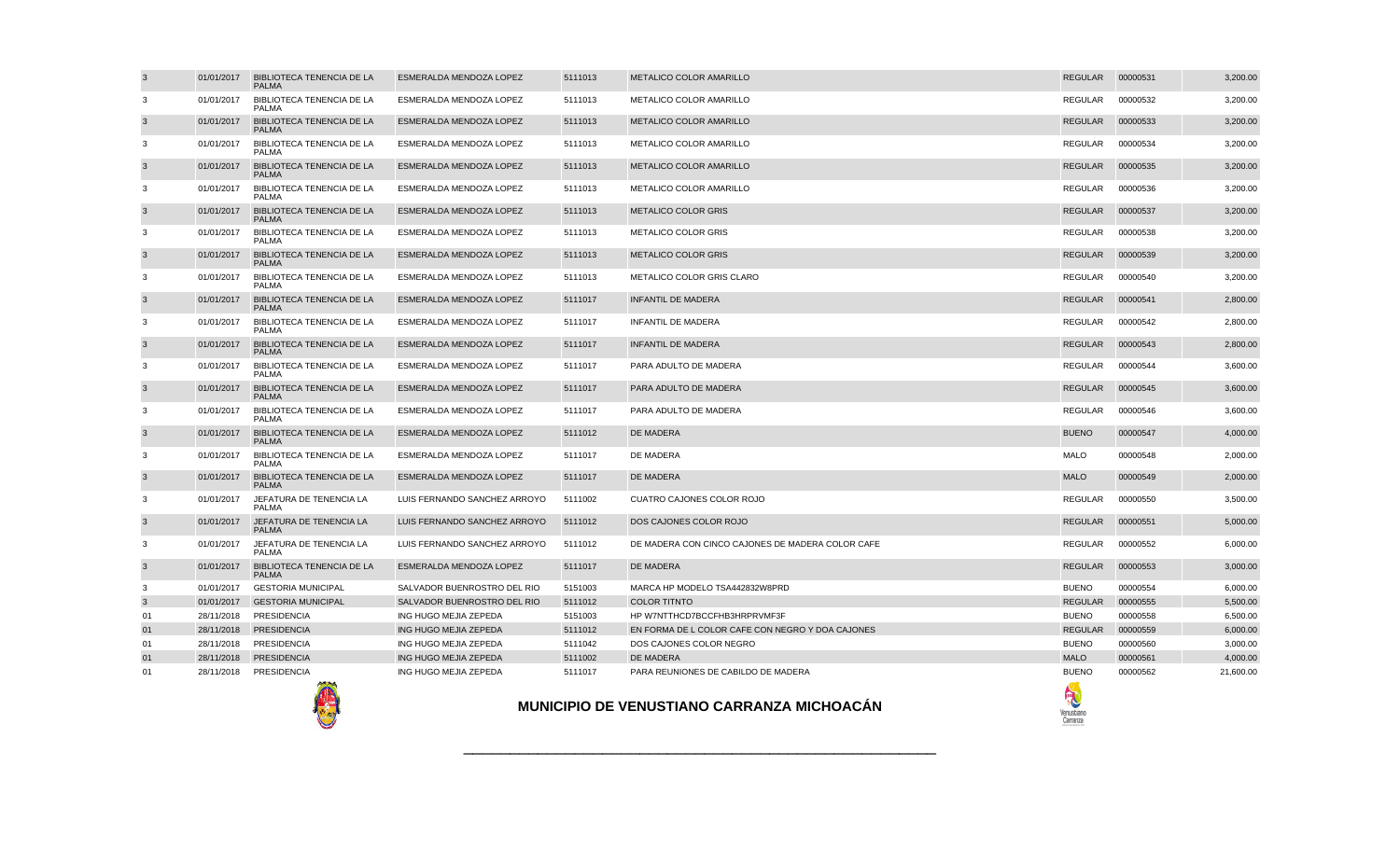| <b>POLIZA</b>  | <b>FECHA</b> | <b>OFICINA</b>                               | <b>RESPONSABLE</b>                    | <b>CODIGO</b> | <b>ARTÍCULO</b>                                        | <b>ESTADO</b>  | NO. DE<br><b>BIEN</b> | <b>VALOR</b><br><b>HISTORICO</b><br>(S)) |
|----------------|--------------|----------------------------------------------|---------------------------------------|---------------|--------------------------------------------------------|----------------|-----------------------|------------------------------------------|
| 01             | 28/11/2018   | <b>PRESIDENCIA</b>                           | ING HUGO MEJIA ZEPEDA                 | 5111026       | PARA REUNIONES DE CABILDO, COLOR NEGRO                 | <b>BUENO</b>   | 00000563              | 3,500.00                                 |
| 01             | 28/11/2018   | PRESIDENCIA                                  | ING HUGO MEJIA ZEPEDA                 | 5111026       | PARA REUNIONES DE CABILDO, COLOR NEGRO                 | <b>BUENO</b>   | 00000564              | 3.500.00                                 |
| 01             | 28/11/2018   | <b>PRESIDENCIA</b>                           | ING HUGO MEJIA ZEPEDA                 | 5111026       | PARA REUNIONES DE CABILDO, COLOR NEGRO                 | <b>BUENO</b>   | 00000565              | 3,500.00                                 |
| 01             | 28/11/2018   | <b>PRESIDENCIA</b>                           | ING HUGO MEJIA ZEPEDA                 | 5111026       | PARA REUNIONES DE CABILDO, COLOR NEGRO                 | <b>BUENO</b>   | 00000566              | 3,500.00                                 |
| 01             | 28/11/2018   | <b>PRESIDENCIA</b>                           | ING HUGO MEJIA ZEPEDA                 | 5111026       | PARA REUNIONES DE CABILDO, COLOR NEGRO                 | <b>BUENO</b>   | 00000567              | 3,500.00                                 |
| 01             | 28/11/2018   | <b>PRESIDENCIA</b>                           | ING HUGO MEJIA ZEPEDA                 | 5111026       | PARA REUNIONES DE CABILDO, COLOR NEGRO                 | <b>BUENO</b>   | 00000568              | 3,500.00                                 |
| 01             | 28/11/2018   | <b>PRESIDENCIA</b>                           | ING HUGO MEJIA ZEPEDA                 | 5111026       | PARA REUNIONES DE CABILDO, COLOR NEGRO                 | <b>BUENO</b>   | 00000569              | 3,500.00                                 |
| 01             | 28/11/2018   | <b>PRESIDENCIA</b>                           | ING HUGO MEJIA ZEPEDA                 | 5111026       | PARA REUNIONES DE CABILDO, COLOR NEGRO                 | <b>BUENO</b>   | 00000570              | 3,500.00                                 |
| 01             | 28/11/2018   | <b>PRESIDENCIA</b>                           | ING HUGO MEJIA ZEPEDA                 | 5111026       | PARA REUNIONES DE CABILDO, COLOR NEGRO                 | <b>BUENO</b>   | 00000571              | 3,500.00                                 |
| 01             | 28/11/2018   | <b>PRESIDENCIA</b>                           | ING HUGO MEJIA ZEPEDA                 | 5111026       | PARA REUNIONES DE CABILDO, COLOR NEGRO                 | <b>BUENO</b>   | 00000572              | 3,500.00                                 |
| 01             | 28/11/2018   | <b>PRESIDENCIA</b>                           | ING HUGO MEJIA ZEPEDA                 | 5111012       | DE MADERA COLOR CAFE OBSCURO                           | <b>BUENO</b>   | 00000573              | 15,000.00                                |
| 01             | 28/11/2018   | <b>PRESIDENCIA</b>                           | ING HUGO MEJIA ZEPEDA                 | 5111026       | EJECUTIVA DE PIEL COLOR CAFE                           | <b>BUENO</b>   | 00000574              | 5,900.00                                 |
| 01             | 28/11/2018   | <b>PRESIDENCIA</b>                           | ING HUGO MEJIA ZEPEDA                 | 5111026       | <b>PARA VISITANTE DE PIEL COLOR CAFE</b>               | <b>BUENO</b>   | 00000575              | 4,500.00                                 |
| 01             | 28/11/2018   | PRESIDENCIA                                  | ING HUGO MEJIA ZEPEDA                 | 5111026       | PARA VISITANTE DE PIEL COLOR CAFE                      | <b>BUENO</b>   | 00000576              | 4,500.00                                 |
| 01             | 28/11/2018   | <b>PRESIDENCIA</b>                           | ING HUGO MEJIA ZEPEDA                 | 5191018       | <b>MARCA WHIRLPOOL COLOR GRIS</b>                      | <b>BUENO</b>   | 00000577              | 6,300.00                                 |
| 3              | 01/01/2017   | <b>SECRETARIA DEL</b><br>AYUNTAMIENTO        | <b>JUAN RAMON CERVANTES BELMONTE</b>  | 5111012       | <b>COLOR TINTO CON NEGRO</b>                           | <b>REGULAR</b> | 00000585              | 5.000.00                                 |
| $\overline{3}$ | 01/01/2017   | <b>SECRETARIA DEL</b><br>AYUNTAMIENTO        | JUAN RAMON CERVANTES BELMONTE 5111012 |               | <b>COLOR CAFE DE MADERA</b>                            | <b>BUENO</b>   | 00000586              | 6,000.00                                 |
| 3              | 01/01/2017   | <b>SECRETARIA DEL</b><br>AYUNTAMIENTO        | JUAN RAMON CERVANTES BELMONTE 5111013 |               | COLOR NEGRO CON PUERTAS DE VIDRIO                      | <b>BUENO</b>   | 00000587              | 7,000.00                                 |
| 3              | 01/01/2017   | <b>SECRETARIA DEL</b><br>AYUNTAMIENTO        | JUAN RAMON CERVANTES BELMONTE 5111013 |               | COLOR NEGRO CON PUERTAS DE VIDRIO                      | <b>BUENO</b>   | 00000588              | 7,000.00                                 |
| 3              | 01/01/2017   | <b>SECRETARIA DEL</b><br><b>AYUNTAMIENTO</b> | JUAN RAMON CERVANTES BELMONTE 5111002 |               | TIPO CLOSET DE MADERA                                  | <b>REGULAR</b> | 00000589              | 17,000.00                                |
| $\mathbf{3}$   | 01/01/2017   | <b>SECRETARIA DEL</b><br>AYUNTAMIENTO        | JUAN RAMON CERVANTES BELMONTE 5111026 |               | EJECUTIVA DE PIEL COLOR NEGRO                          | <b>REGULAR</b> | 00000590              | 5,100.00                                 |
| 3              | 01/01/2017   | <b>SINDICATURA</b>                           | JULIO CESAR DANIEL OSEGUEDA           | 5111026       | VISITANTE DE TELA COLOR NEGRO                          | <b>MALO</b>    | 00000591              | 500.00                                   |
| 3              | 01/01/2017   | <b>SECRETARIA DEL</b><br><b>AYUNTAMIENTO</b> | JUAN RAMON CERVANTES BELMONTE 5111002 |               | HORIZONTAL DE MADERA COLOR TINTO CON CAJONES Y PUERTAS | <b>REGULAR</b> | 00000592              | 7,000.00                                 |
| 3              | 01/01/2017   | <b>SECRETARIA DEL</b><br>AYUNTAMIENTO        | JUAN RAMON CERVANTES BELMONTE 5151003 |               | ALL IN ONE HP                                          | <b>BUENO</b>   | 00000593              | 6,600.00                                 |
| 01             | 28/11/2018   | <b>PRESIDENCIA</b>                           | ING HUGO MEJIA ZEPEDA                 | 5131007       | BANDERA DE MEXICO CON ASTA                             | <b>BUENO</b>   | 00000594              | 2,970.00                                 |
| 01             | 28/11/2018   | PRESIDENCIA                                  | ING HUGO MEJIA ZEPEDA                 | 5131015       | <b>IMAGENES DEL MUNICIPIO</b>                          | <b>BUENO</b>   | 00000595              | 1,500.00                                 |
| 01             | 28/11/2018   | <b>PRESIDENCIA</b>                           | ING HUGO MEJIA ZEPEDA                 | 5131015       | <b>IMAGENES DEL MUNICIPIO</b>                          | <b>BUENO</b>   | 00000596              | 1,500.00                                 |
| 01             | 28/11/2018   | <b>PRESIDENCIA</b>                           | ING HUGO MEJIA ZEPEDA                 | 5131015       | <b>IMAGENES DEL MUNICIPIO</b>                          | <b>BUENO</b>   | 00000597              | 1,500.00                                 |
| 01             | 28/11/2018   | <b>PRESIDENCIA</b>                           | ING HUGO MEJIA ZEPEDA                 | 5131015       | <b>IMAGENES DEL MUNICIPIO</b>                          | <b>BUENO</b>   | 00000598              | 1,500.00                                 |
| 01             | 28/11/2018   | <b>PRESIDENCIA</b>                           | ING HUGO MEJIA ZEPEDA                 | 5131015       | <b>IMAGENES DEL MUNICIPIO</b>                          | <b>BUENO</b>   | 00000599              | 1,500.00                                 |
| 01             | 28/11/2018   | <b>PRESIDENCIA</b>                           | ING HUGO MEJIA ZEPEDA                 | 5131013       | <b>CUADRO EX PRESIDENTE MUNICIPAL</b>                  | <b>BUENO</b>   | 00000600              | 200.00                                   |
| 01             | 28/11/2018   | <b>PRESIDENCIA</b>                           | ING HUGO MEJIA ZEPEDA                 | 5131013       | <b>CUADRO EX PRESIDENTE MUNICIPAL</b>                  | <b>BUENO</b>   | 00000601              | 200.00                                   |
| 01             | 28/11/2018   | <b>PRESIDENCIA</b>                           | ING HUGO MEJIA ZEPEDA                 | 5131013       | <b>CUADRO EX PRESIDENTE MUNICIPAL</b>                  | <b>BUENO</b>   | 00000602              | 200.00                                   |
| 01             | 28/11/2018   | <b>PRESIDENCIA</b>                           | ING HUGO MEJIA ZEPEDA                 | 5131013       | <b>CUADRO EX PRESIDENTE MUNICIPAL</b>                  | <b>BUENO</b>   | 00000603              | 200.00                                   |
| 01             | 28/11/2018   | <b>PRESIDENCIA</b>                           | ING HUGO MEJIA ZEPEDA                 | 5131013       | <b>CUADRO EX PRESIDENTE MUNICIPAL</b>                  | <b>BUENO</b>   | 00000604              | 200.00                                   |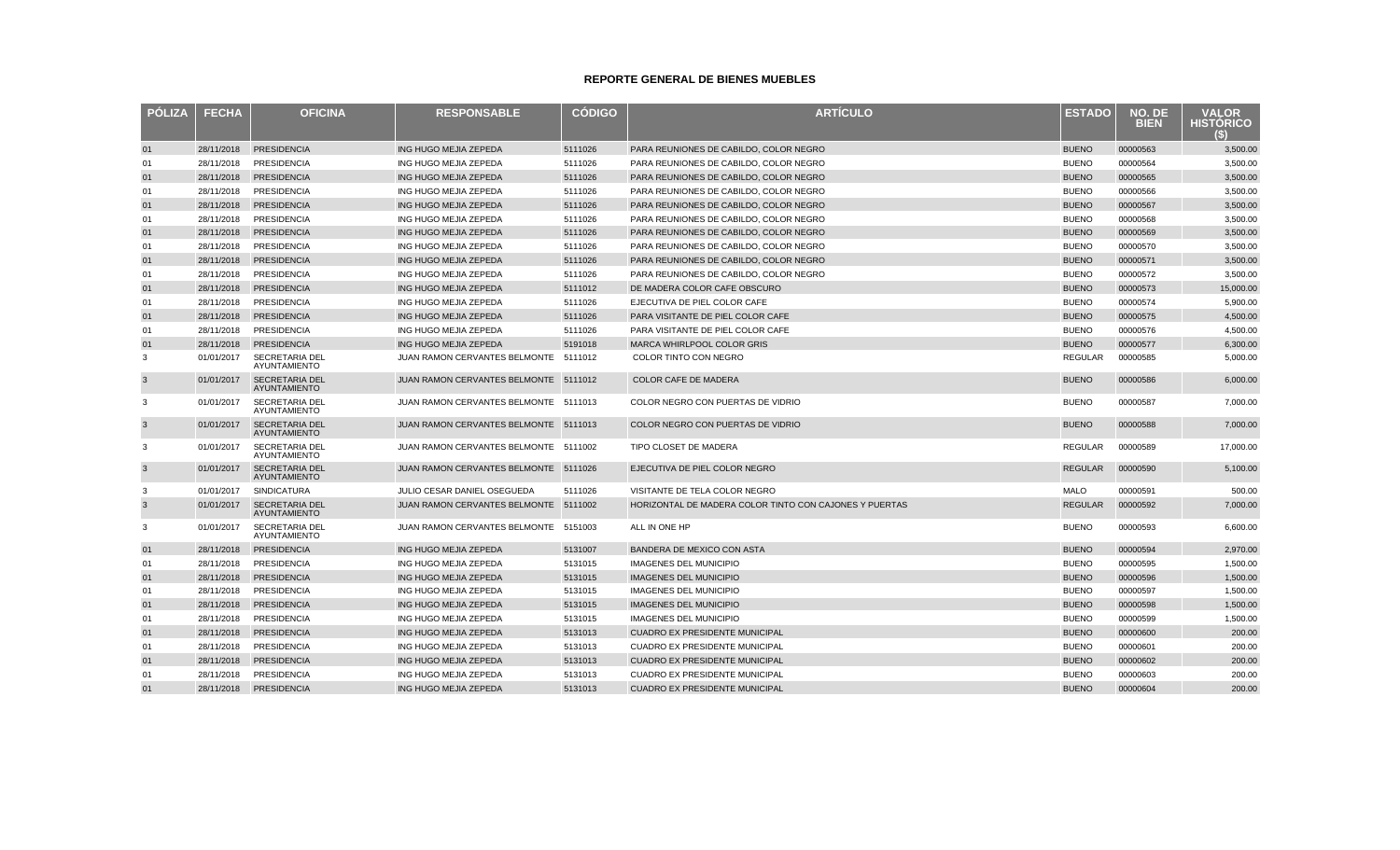

| <b>PÓLIZA</b> | <b>FECHA</b> | <b>OFICINA</b>             | <b>RESPONSABLE</b>         | <b>CÓDIGO</b> | <b>ARTÍCULO</b>                       | <b>ESTADO</b>  | NO. DE<br><b>BIEN</b> | <b>VALOR</b><br><b>HISTORICO</b><br>(S) |
|---------------|--------------|----------------------------|----------------------------|---------------|---------------------------------------|----------------|-----------------------|-----------------------------------------|
| 01            | 28/11/2018   | PRESIDENCIA                | ING HUGO MEJIA ZEPEDA      | 5131013       | <b>CUADRO EX PRESIDENTE MUNICIPAL</b> | <b>BUENO</b>   | 00000605              | 200.00                                  |
| 01            | 28/11/2018   | <b>PRESIDENCIA</b>         | ING HUGO MEJIA ZEPEDA      | 5131013       | <b>CUADRO EX PRESIDENTE MUNICIPAL</b> | <b>BUENO</b>   | 00000606              | 200.00                                  |
| 01            | 28/11/2018   | <b>PRESIDENCIA</b>         | ING HUGO MEJIA ZEPEDA      | 5131013       | <b>CUADRO EX PRESIDENTE MUNICIPAL</b> | <b>BUENO</b>   | 00000607              | 200.00                                  |
| 01            | 28/11/2018   | <b>PRESIDENCIA</b>         | ING HUGO MEJIA ZEPEDA      | 5131013       | <b>CUADRO EX PRESIDENTE MUNICIPAL</b> | <b>BUENO</b>   | 00000608              | 200.00                                  |
| 01            | 28/11/2018   | PRESIDENCIA                | ING HUGO MEJIA ZEPEDA      | 5131013       | <b>CUADRO EX PRESIDENTE MUNICIPAL</b> | <b>BUENO</b>   | 00000609              | 200.00                                  |
| 01            | 28/11/2018   | <b>PRESIDENCIA</b>         | ING HUGO MEJIA ZEPEDA      | 5131013       | <b>CUADRO EX PRESIDENTE MUNICIPAL</b> | <b>BUENO</b>   | 00000610              | 200.00                                  |
| 01            | 28/11/2018   | <b>PRESIDENCIA</b>         | ING HUGO MEJIA ZEPEDA      | 5131013       | CUADRO EX PRESIDENTE MUNICIPAL        | <b>BUENO</b>   | 00000611              | 200.00                                  |
| 01            | 28/11/2018   | <b>PRESIDENCIA</b>         | ING HUGO MEJIA ZEPEDA      | 5131013       | <b>CUADRO EX PRESIDENTE MUNICIPAL</b> | <b>BUENO</b>   | 00000612              | 200.00                                  |
| 01            | 28/11/2018   | <b>PRESIDENCIA</b>         | ING HUGO MEJIA ZEPEDA      | 5131013       | <b>CUADRO EX PRESIDENTE MUNICIPAL</b> | <b>BUENO</b>   | 00000613              | 200.00                                  |
| 01            | 28/11/2018   | <b>PRESIDENCIA</b>         | ING HUGO MEJIA ZEPEDA      | 5131013       | <b>CUADRO EX PRESIDENTE MUNICIPAL</b> | <b>BUENO</b>   | 00000614              | 200.00                                  |
| 01            | 28/11/2018   | <b>PRESIDENCIA</b>         | ING HUGO MEJIA ZEPEDA      | 5131013       | <b>CUADRO EX PRESIDENTE MUNICIPAL</b> | <b>BUENO</b>   | 00000615              | 200.00                                  |
| 01            | 28/11/2018   | <b>PRESIDENCIA</b>         | ING HUGO MEJIA ZEPEDA      | 5131013       | <b>CUADRO EX PRESIDENTE MUNICIPAL</b> | <b>BUENO</b>   | 00000616              | 200.00                                  |
| 01            | 28/11/2018   | PRESIDENCIA                | ING HUGO MEJIA ZEPEDA      | 5131013       | <b>CUADRO EX PRESIDENTE MUNICIPAL</b> | <b>BUENO</b>   | 00000617              | 200.00                                  |
| 01            | 28/11/2018   | <b>PRESIDENCIA</b>         | ING HUGO MEJIA ZEPEDA      | 5131013       | <b>CUADRO EX PRESIDENTE MUNICIPAL</b> | <b>BUENO</b>   | 00000618              | 200.00                                  |
| 01            | 28/11/2018   | PRESIDENCIA                | ING HUGO MEJIA ZEPEDA      | 5131013       | <b>CUADRO EX PRESIDENTE MUNICIPAL</b> | <b>BUENO</b>   | 00000619              | 200.00                                  |
| 01            | 28/11/2018   | <b>PRESIDENCIA</b>         | ING HUGO MEJIA ZEPEDA      | 5131013       | <b>CUADRO EX PRESIDENTE MUNICIPAL</b> | <b>BUENO</b>   | 00000620              | 200.00                                  |
| 01            | 28/11/2018   | PRESIDENCIA                | ING HUGO MEJIA ZEPEDA      | 5131013       | <b>CUADRO EX PRESIDENTE MUNICIPAL</b> | <b>BUENO</b>   | 00000621              | 200.00                                  |
| 01            | 28/11/2018   | <b>PRESIDENCIA</b>         | ING HUGO MEJIA ZEPEDA      | 5131013       | <b>CUADRO EX PRESIDENTE MUNICIPAL</b> | <b>BUENO</b>   | 00000622              | 200.00                                  |
| 01            | 28/11/2018   | <b>PRESIDENCIA</b>         | ING HUGO MEJIA ZEPEDA      | 5131013       | <b>CUADRO EX PRESIDENTE MUNICIPAL</b> | <b>BUENO</b>   | 00000623              | 200.00                                  |
| 01            | 28/11/2018   | <b>PRESIDENCIA</b>         | ING HUGO MEJIA ZEPEDA      | 5131013       | <b>CUADRO EX PRESIDENTE MUNICIPAL</b> | <b>BUENO</b>   | 00000624              | 200.00                                  |
| 01            | 28/11/2018   | PRESIDENCIA                | ING HUGO MEJIA ZEPEDA      | 5131013       | <b>DECRETO DEL MUNICIPIO</b>          | <b>BUENO</b>   | 00000625              | 400.00                                  |
| 01            | 28/11/2018   | <b>PRESIDENCIA</b>         | ING HUGO MEJIA ZEPEDA      | 5111026       | DE ESPERA CON CUATRO PIEZAS           | <b>REGULAR</b> | 00000626              | 800.00                                  |
| 01            | 28/11/2018   | <b>PRESIDENCIA</b>         | ING HUGO MEJIA ZEPEDA      | 5131015       | CUADRO CON IMAGEN DEL MUNICIPIO       | <b>BUENO</b>   | 00000627              | 1,500.00                                |
| 3             | 01/01/2017   | <b>TESORERIA MUNICIPAL</b> | <b>JESUS RIVAS CABRERA</b> | 5111023       | RELOJ DE MADERA CON MELODIA           | <b>REGULAR</b> | 00000628              | 3,500.00                                |
| 3             | 01/01/2017   | <b>TESORERIA MUNICIPAL</b> | <b>JESUS RIVAS CABRERA</b> | 5151006       | SAMSUNG M2020W                        | <b>BUENO</b>   | 00000629              | 1,300.00                                |
| 3             | 01/01/2017   | <b>TESORERIA MUNICIPAL</b> | <b>JESUS RIVAS CABRERA</b> | 5151006       | SAMSUNG M2020W                        | <b>BUENO</b>   | 00000630              | 1,300.00                                |
| 3             | 01/01/2017   | <b>TESORERIA MUNICIPAL</b> | <b>JESUS RIVAS CABRERA</b> | 5151006       | SAMSUNG M2020W                        | <b>BUENO</b>   | 00000631              | 1,300.00                                |
| 3             | 01/01/2017   | <b>TESORERIA MUNICIPAL</b> | <b>JESUS RIVAS CABRERA</b> | 5151006       | SAMSUNG M2020W                        | <b>BUENO</b>   | 00000632              | 1,300.00                                |
| 3             | 01/01/2017   | <b>TESORERIA MUNICIPAL</b> | <b>JESUS RIVAS CABRERA</b> | 5151006       | SAMSUNG M2020W                        | <b>BUENO</b>   | 00000633              | 1,300.00                                |
| 3             | 01/01/2017   | <b>TESORERIA MUNICIPAL</b> | <b>JESUS RIVAS CABRERA</b> | 5151006       | SAMSUNG M2020W                        | <b>BUENO</b>   | 00000634              | 1,300.00                                |
| 3             | 01/01/2017   | <b>TESORERIA MUNICIPAL</b> | <b>JESUS RIVAS CABRERA</b> | 5111013       | <b>COLOR NEGRO</b>                    | <b>BUENO</b>   | 00000635              | 5,000.00                                |
| 3             | 01/01/2017   | <b>TESORERIA MUNICIPAL</b> | <b>JESUS RIVAS CABRERA</b> | 5111013       | <b>COLOR NEGRO</b>                    | <b>BUENO</b>   | 00000636              | 5,000.00                                |
| 3             | 01/01/2017   | <b>SALUD MUNICIPAL</b>     | ARTURO GUTIERREZ GARCIA    | 5111026       | ACOJINABLE DE TELA COLOR NEGRO        | <b>REGULAR</b> | 00000637              | 590.00                                  |
| 3             | 01/01/2017   | <b>SALUD MUNICIPAL</b>     | ARTURO GUTIERREZ GARCIA    | 5111026       | ACOJINABLE DE TELA COLOR NEGRO        | <b>REGULAR</b> | 00000638              | 590.00                                  |
| 3             | 01/01/2017   | <b>SALUD MUNICIPAL</b>     | ARTURO GUTIERREZ GARCIA    | 5111026       | ACOJINABLE DE TELA COLOR NEGRO        | <b>REGULAR</b> | 00000639              | 590.00                                  |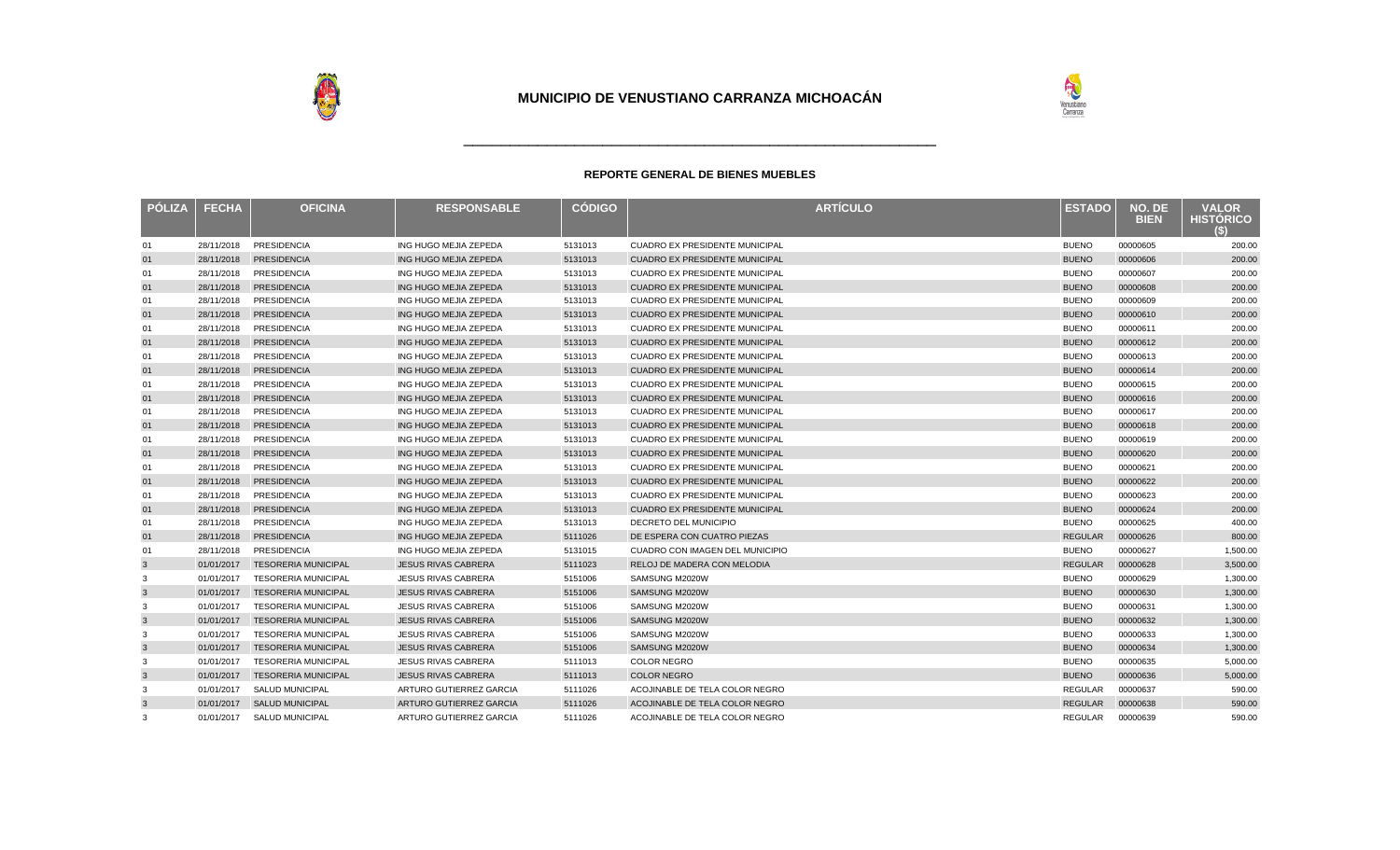

| <b>PÓLIZA</b> | <b>FECHA</b> | <b>OFICINA</b>                                                         | <b>RESPONSABLE</b>                    | <b>CODIGO</b> | <b>ARTÍCULO</b>                                      | <b>ESTADO</b>  | NO. DE<br><b>BIEN</b> | <b>VALOR</b><br><b>HISTORICO</b> |
|---------------|--------------|------------------------------------------------------------------------|---------------------------------------|---------------|------------------------------------------------------|----------------|-----------------------|----------------------------------|
| $\mathbf{3}$  | 01/01/2017   | <b>SALUD MUNICIPAL</b>                                                 | ARTURO GUTIERREZ GARCIA               | 5111026       | ACOJINABLE DE TELA COLOR NEGRO                       | <b>REGULAR</b> | 00000640              | 590.00                           |
| 3             | 01/01/2017   | <b>SALUD MUNICIPAL</b>                                                 | ARTURO GUTIERREZ GARCIA               | 5111017       | DE MADERA                                            | REGULAR        | 00000641              | 500.00                           |
| $\mathbf{3}$  | 01/01/2017   | <b>SALUD MUNICIPAL</b>                                                 | ARTURO GUTIERREZ GARCIA               | 5111017       | DE MADERA                                            | <b>REGULAR</b> | 00000642              | 500.00                           |
| 3             | 01/01/2017   | TRANSPARENCIA Y ACCESO A LA JANET MACIAS BARRIOS<br><b>INFORMACION</b> |                                       | 5111026       | FORRADA DE TELA COLOR NEGRO                          | REGULAR        | 00000643              | 400.00                           |
| 3             | 01/01/2017   | <b>OFICIALIA MAYOR</b>                                                 | <b>JORGE DEL RIO LOPEZ</b>            | 5131013       | CUADRO DE COBRE REPUJADO H. AYUNTAMIENTO 1990 - 1992 | <b>REGULAR</b> | 00000644              | 3,000.00                         |
| 3             | 01/01/2017   | <b>OFICIALIA MAYOR</b>                                                 | JORGE DEL RIO LOPEZ                   | 5111026       | <b>FORRADA DE TELA</b>                               | <b>REGULAR</b> | 00000645              | 300.00                           |
| $\mathbf{3}$  | 01/01/2017   | <b>OFICIALIA MAYOR</b>                                                 | <b>JORGE DEL RIO LOPEZ</b>            | 5111026       | <b>FORRADA DE TELA</b>                               | <b>REGULAR</b> | 00000646              | 300.00                           |
| 3             | 01/01/2017   | OFICIALIA MAYOR                                                        | JORGE DEL RIO LOPEZ                   | 5111026       | <b>FORRADA DE TELA</b>                               | <b>REGULAR</b> | 00000647              | 300.00                           |
| 023           | 18/07/2017   | <b>CONTRALORIA MUNICIPAL</b>                                           | <b>GREGORIO MADRIGAL YOGUEZ</b>       | 5111026       | FORRADA DE TELA COLOR NEGRO PARA VISITANTE           | <b>REGULAR</b> | 00000648              | 350.00                           |
| 023           | 18/07/2017   | <b>CONTRALORIA MUNICIPAL</b>                                           | <b>GREGORIO MADRIGAL YOGUEZ</b>       | 5111026       | FORRADA DE TELA COLOR NEGRO PARA VISITANTE           | <b>REGULAR</b> | 00000649              | 350.00                           |
| $\mathbf{3}$  | 01/01/2017   | <b>CONTRALORIA MUNICIPAL</b>                                           | <b>GREGORIO MADRIGAL YOGUEZ</b>       | 5131013       | CUADRO DE VENUSTIANO CARRANZA                        | <b>BUENO</b>   | 00000650              | 700.00                           |
| 3             | 01/01/2017   | <b>GESTORIA MUNICIPAL</b>                                              | SALVADOR BUENROSTRO DEL RIO           | 5151006       | SAMSUMG M2020W                                       | <b>BUENO</b>   | 00000651              | 1,300.00                         |
| $\mathbf{3}$  | 01/01/2017   | <b>DIRECCION JURIDICA</b>                                              | SAMUEL AVALOS RAMIREZ                 | 5151006       | SAMSUMG 104S                                         | <b>REGULAR</b> | 00000652              | 1,300.00                         |
| 3             | 01/01/2017   | <b>SINDICATURA</b>                                                     | JULIO CESAR DANIEL OSEGUEDA           | 5151006       | SAMSUMG M2020W                                       | <b>BUENO</b>   | 00000653              | 1,300.00                         |
| 3             | 01/01/2017   | <b>SINDICATURA</b>                                                     | JULIO CESAR DANIEL OSEGUEDA           | 5191031       | DE TORRE COLOR NEGRO CON GRIS                        | <b>BUENO</b>   | 00000654              | 1,200.00                         |
| 3             | 01/01/2017   | <b>SECRETARIA DEL</b><br>AYUNTAMIENTO                                  | JUAN RAMON CERVANTES BELMONTE 5131015 |               | CON IMAGEN DEL MUNICIPIO                             | <b>BUENO</b>   | 00000655              | 1,500.00                         |
| $\mathbf{3}$  | 01/01/2017   | <b>SINDICATURA</b>                                                     | <b>JULIO CESAR DANIEL OSEGUEDA</b>    | 5111026       | VISITANTE DE TELA COLOR NEGRO                        | <b>BUENO</b>   | 00000656              | 500.00                           |
| 3             | 01/01/2017   | <b>SINDICATURA</b>                                                     | JULIO CESAR DANIEL OSEGUEDA           | 5111026       | VISITANTE DE TELA COLOR NEGRO                        | <b>BUENO</b>   | 00000657              | 500.00                           |
| $\mathbf{3}$  | 01/01/2017   | <b>SEGURIDAD PUBLICA</b>                                               | <b>ANTONIO FLORES RAMOS</b>           | 5131007       | BANDERA DE MEXICO Y NICHO DE MADERA                  | <b>BUENO</b>   | 00000658              | 4.000.00                         |
| 3             | 01/01/2017   | <b>SEGURIDAD PUBLICA</b>                                               | <b>ANTONIO FLORES RAMOS</b>           | 5191018       | <b>MARCA ACROSS</b>                                  | <b>REGULAR</b> | 00000659              | 3,700.00                         |
| $\mathbf{3}$  | 01/01/2017   | SECRETARIA MUNICIPAL DE<br><b>JOVENES Y DEPORTES</b>                   | HERIBERTO SUAREZ AMEZCUA              | 5151009       | MARCA GHIA MODELO MG2016                             | <b>BUENO</b>   | 00000660              | 1,800.00                         |
| 3             | 01/01/2017   | SECRETARIA MUNICIPAL DE<br><b>JOVENES Y DEPORTES</b>                   | <b>HERIBERTO SUAREZ AMEZCUA</b>       | 5151009       | MARCA GHIA MODELO MG2016                             | <b>BUENO</b>   | 00000661              | 1,800.00                         |
| $\mathbf{3}$  | 01/01/2017   | <b>SECRETARIA MUNICIPAL DE</b><br><b>JOVENES Y DEPORTES</b>            | HERIBERTO SUAREZ AMEZCUA              | 5151009       | MARCA GHIA MODELO MG2016                             | <b>BUENO</b>   | 00000662              | 1,800.00                         |
| 3             | 01/01/2017   | SECRETARIA MUNICIPAL DE<br>JOVENES Y DEPORTES                          | <b>HERIBERTO SUAREZ AMEZCUA</b>       | 5151009       | <b>MARCA GHIA MODELO MG2016</b>                      | <b>BUENO</b>   | 00000663              | 1,800.00                         |
| $\mathbf{3}$  | 01/01/2017   | SECRETARIA MUNICIPAL DE<br><b>JOVENES Y DEPORTES</b>                   | HERIBERTO SUAREZ AMEZCUA              | 5151009       | MARCA GHIA MODELO MG2016                             | <b>BUENO</b>   | 00000664              | 1,800.00                         |
| 3             | 01/01/2017   | SECRETARIA MUNICIPAL DE<br>JOVENES Y DEPORTES                          | HERIBERTO SUAREZ AMEZCUA              | 5151009       | MARCA GHIA MODELO MG2016                             | <b>BUENO</b>   | 00000665              | 1,800.00                         |
| 3             | 01/01/2017   | <b>SECRETARIA MUNICIPAL DE</b><br><b>JOVENES Y DEPORTES</b>            | <b>HERIBERTO SUAREZ AMEZCUA</b>       | 5151010       | <b>MARCA EPSON MODELO L220</b>                       | <b>BUENO</b>   | 00000666              | 1,500.00                         |
| 3             | 01/01/2017   | SECRETARIA MUNICIPAL DE<br>JOVENES Y DEPORTES                          | <b>HERIBERTO SUAREZ AMEZCUA</b>       | 5151010       | MARCA EPSON MODELO L220                              | <b>BUENO</b>   | 00000667              | 1,500.00                         |
| $\mathbf{3}$  | 01/01/2017   | SECRETARIA MUNICIPAL DE<br><b>JOVENES Y DEPORTES</b>                   | HERIBERTO SUAREZ AMEZCUA              | 5231002       | MARCA CANON MODELO SX42015                           | <b>BUENO</b>   | 00000668              | 5,900.00                         |
| 3             | 01/01/2017   | SECRETARIA MUNICIPAL DE<br>JOVENES Y DEPORTES                          | HERIBERTO SUAREZ AMEZCUA              | 5211012       | MARCA BENQ MODELO MS506                              | <b>BUENO</b>   | 00000669              | 10.600.00                        |
| $\mathbf{3}$  | 01/01/2017   | <b>SECRETARIA MUNICIPAL DE</b><br><b>JOVENES Y DEPORTES</b>            | HERIBERTO SUAREZ AMEZCUA              | 5151022       | <b>MARCA VORAGO MODELO PAD7</b>                      | <b>BUENO</b>   | 00000670              | 1,300.00                         |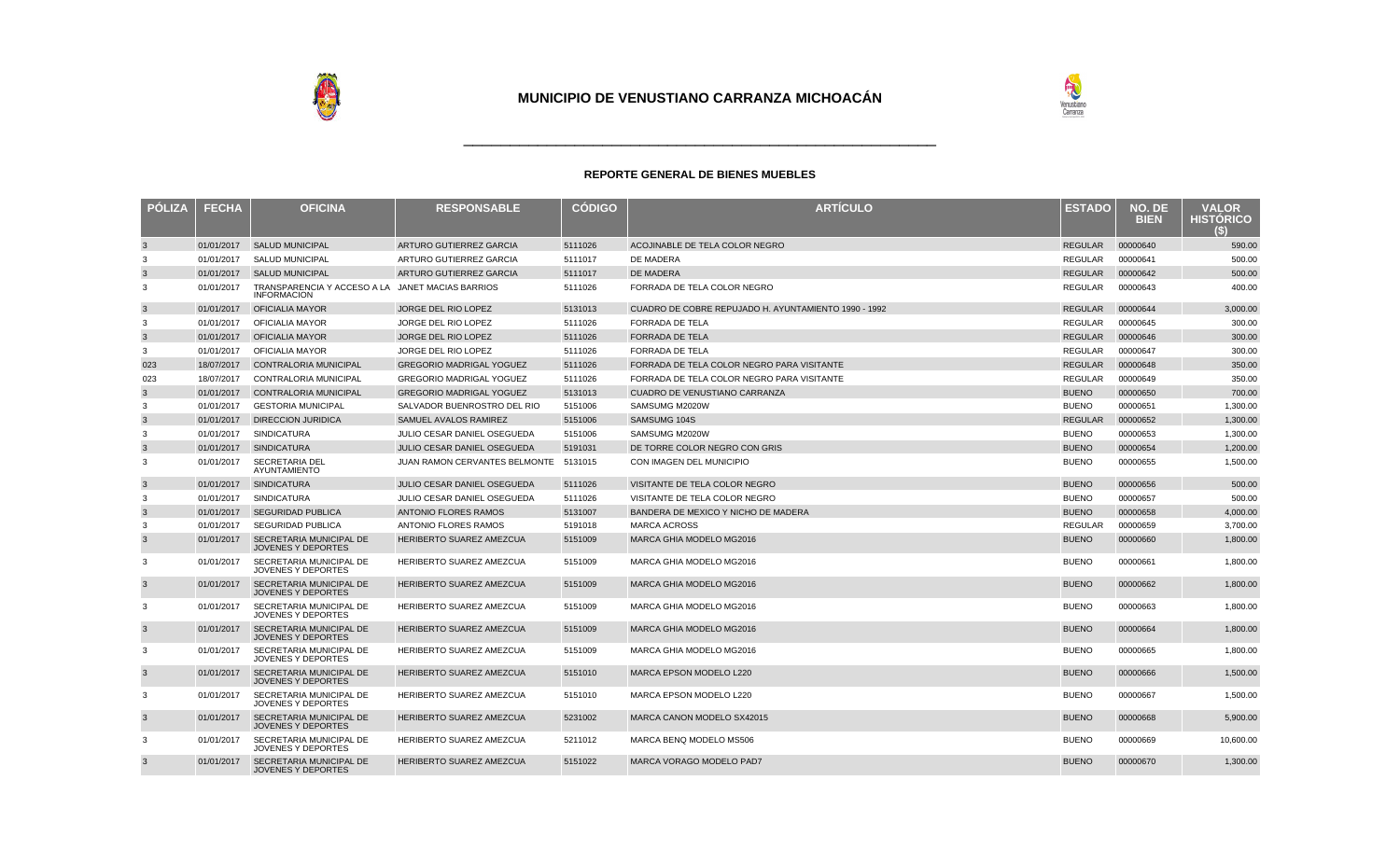| <b>PÓLIZA</b>  | <b>FECHA</b> | <b>OFICINA</b>                                              | <b>RESPONSABLE</b>              | <b>CÓDIGO</b> | <b>ARTÍCULO</b>                 | <b>ESTADO</b> | NO. DE<br><b>BIEN</b> | <b>VALOR</b><br><b>HISTÓRICO</b><br>$\left(5\right)$ |
|----------------|--------------|-------------------------------------------------------------|---------------------------------|---------------|---------------------------------|---------------|-----------------------|------------------------------------------------------|
| 3              | 01/01/2017   | SECRETARIA MUNICIPAL DE<br>JOVENES Y DEPORTES               | <b>HERIBERTO SUAREZ AMEZCUA</b> | 5151002       | MARCA LENOVO MODELO 90 DQ       | <b>BUENO</b>  | 00000675              | 4,800.00                                             |
| 3              | 01/01/2017   | SECRETARIA MUNICIPAL DE<br><b>JOVENES Y DEPORTES</b>        | HERIBERTO SUAREZ AMEZCUA        | 5151002       | MARCA LENOVO MODELO 90 DQ       | <b>BUENO</b>  | 00000676              | 4,800.00                                             |
| -3             | 01/01/2017   | SECRETARIA MUNICIPAL DE<br><b>JOVENES Y DEPORTES</b>        | <b>HERIBERTO SUAREZ AMEZCUA</b> | 5151002       | MARCA LENOVO MODELO 90 DQ       | <b>BUENO</b>  | 00000677              | 4,800.00                                             |
| 3              | 01/01/2017   | SECRETARIA MUNICIPAL DE<br><b>JOVENES Y DEPORTES</b>        | HERIBERTO SUAREZ AMEZCUA        | 5211020       | XBOX ONE MICROSOFT 34738341247  | <b>BUENO</b>  | 00000678              | 8,400.00                                             |
| -3             | 01/01/2017   | SECRETARIA MUNICIPAL DE<br><b>JOVENES Y DEPORTES</b>        | <b>HERIBERTO SUAREZ AMEZCUA</b> | 5211026       | KINECT PARA XBOX ONE MICROSOFT  | <b>BUENO</b>  | 00000679              | 2,400.00                                             |
| $\mathbf{3}$   | 01/01/2017   | <b>SECRETARIA MUNICIPAL DE</b><br><b>JOVENES Y DEPORTES</b> | <b>HERIBERTO SUAREZ AMEZCUA</b> | 5151013       | LAPTOP MARCA GHIA MODELO MG2016 | <b>BUENO</b>  | 00000680              | 7,000.00                                             |
| 3              | 01/01/2017   | SECRETARIA MUNICIPAL DE<br><b>JOVENES Y DEPORTES</b>        | HERIBERTO SUAREZ AMEZCUA        | 5111017       | <b>REDONDA</b>                  | <b>BUENO</b>  | 00000681              | 2.000.00                                             |
| $\mathbf{3}$   | 01/01/2017   | <b>SECRETARIA MUNICIPAL DE</b><br><b>JOVENES Y DEPORTES</b> | HERIBERTO SUAREZ AMEZCUA        | 5111017       | <b>REDONDA</b>                  | <b>BUENO</b>  | 00000682              | 2,000.00                                             |
| 3              | 01/01/2017   | SECRETARIA MUNICIPAL DE<br><b>JOVENES Y DEPORTES</b>        | <b>HERIBERTO SUAREZ AMEZCUA</b> | 5111026       | DE TELA COLOR NEGRO             | <b>BUENO</b>  | 00000683              | 700.00                                               |
| $\mathbf{3}$   | 01/01/2017   | <b>SECRETARIA MUNICIPAL DE</b><br><b>JOVENES Y DEPORTES</b> | <b>HERIBERTO SUAREZ AMEZCUA</b> | 5111026       | DE TELA COLOR NEGRO             | <b>BUENO</b>  | 00000684              | 700.00                                               |
| 3              | 01/01/2017   | SECRETARIA MUNICIPAL DE<br><b>JOVENES Y DEPORTES</b>        | HERIBERTO SUAREZ AMEZCUA        | 5111026       | DE TELA COLOR NEGRO             | <b>BUENO</b>  | 00000685              | 700.00                                               |
| 3              | 01/01/2017   | <b>SECRETARIA MUNICIPAL DE</b><br><b>JOVENES Y DEPORTES</b> | <b>HERIBERTO SUAREZ AMEZCUA</b> | 5111026       | DE TELA COLOR NEGRO             | <b>BUENO</b>  | 00000686              | 700.00                                               |
| -3             | 01/01/2017   | SECRETARIA MUNICIPAL DE<br><b>JOVENES Y DEPORTES</b>        | <b>HERIBERTO SUAREZ AMEZCUA</b> | 5111036       | COLOR TINTO CON NEGRO           | <b>BUENO</b>  | 00000687              | 3,000.00                                             |
| 3              | 01/01/2017   | SECRETARIA MUNICIPAL DE<br><b>JOVENES Y DEPORTES</b>        | HERIBERTO SUAREZ AMEZCUA        | 5111036       | COLOR TINTO CON NEGRO           | <b>BUENO</b>  | 00000688              | 3,000.00                                             |
| 3              | 01/01/2017   | SECRETARIA MUNICIPAL DE<br><b>JOVENES Y DEPORTES</b>        | <b>HERIBERTO SUAREZ AMEZCUA</b> | 5111036       | COLOR TINTO CON NEGRO           | <b>BUENO</b>  | 00000689              | 3,000.00                                             |
| $\mathbf{3}$   | 01/01/2017   | <b>SECRETARIA MUNICIPAL DE</b><br><b>JOVENES Y DEPORTES</b> | <b>HERIBERTO SUAREZ AMEZCUA</b> | 5111036       | <b>COLOR TINTO CON NEGRO</b>    | <b>BUENO</b>  | 00000690              | 3,000.00                                             |
| 3              | 01/01/2017   | SECRETARIA MUNICIPAL DE<br><b>JOVENES Y DEPORTES</b>        | HERIBERTO SUAREZ AMEZCUA        | 5111036       | COLOR TINTO CON NEGRO           | <b>BUENO</b>  | 00000691              | 3,000.00                                             |
| $\overline{3}$ | 01/01/2017   | <b>SECRETARIA MUNICIPAL DE</b><br><b>JOVENES Y DEPORTES</b> | <b>HERIBERTO SUAREZ AMEZCUA</b> | 5111036       | COLOR TINTO CON NEGRO           | <b>BUENO</b>  | 00000692              | 3,000.00                                             |
| 3              | 01/01/2017   | SECRETARIA MUNICIPAL DE<br><b>JOVENES Y DEPORTES</b>        | <b>HERIBERTO SUAREZ AMEZCUA</b> | 5111012       | COLOR TINTO CON NEGRO           | <b>BUENO</b>  | 00000693              | 4,000.00                                             |
| 3              | 01/01/2017   | CULTURA. EDUCACIÓN Y<br><b>TURISMO</b>                      | LUIS MACIAS CASILLAS            | 5211009       | <b>MARCA STEREN</b>             | <b>BUENO</b>  | 00000694              | 360.00                                               |

\_\_\_\_\_\_\_\_\_\_\_\_\_\_\_\_\_\_\_\_\_\_\_\_\_\_\_\_\_\_\_\_\_\_\_\_\_\_\_\_\_\_\_\_\_\_\_\_\_\_\_



|    |  |            |                                               |                                 |         | MUNICIPIO DE VENUSTIANO CARRANZA MICHOACÁN | Venustian<br>Carranza |          |          |
|----|--|------------|-----------------------------------------------|---------------------------------|---------|--------------------------------------------|-----------------------|----------|----------|
|    |  | 01/01/2017 | SECRETARIA MUNICIPAL DE<br>JOVENES Y DEPORTES | <b>HERIBERTO SUAREZ AMEZCUA</b> | 5151002 | MARCA LENOVO MODELO 90 DQ                  | <b>BUENO</b>          | 00000674 | 4,800.00 |
| 3  |  | 01/01/2017 | SECRETARIA MUNICIPAL DE<br>JOVENES Y DEPORTES | HERIBERTO SUAREZ AMEZCUA        | 5151002 | MARCA LENOVO MODELO 90 DQ                  | <b>BUENO</b>          | 00000673 | 4,800.00 |
|    |  | 01/01/2017 | SECRETARIA MUNICIPAL DE<br>JOVENES Y DEPORTES | <b>HERIBERTO SUAREZ AMEZCUA</b> | 5151002 | MARCA LENOVO MODELO 90 DQ                  | <b>BUENO</b>          | 00000672 | 4,800.00 |
| -3 |  | 01/01/2017 | SECRETARIA MUNICIPAL DE<br>JOVENES Y DEPORTES | HERIBERTO SUAREZ AMEZCUA        | 5111015 | MARCA VALENTINI MODELO 5069                | <b>BUENO</b>          | 00000671 | 2,500.00 |
|    |  |            |                                               |                                 |         |                                            |                       |          |          |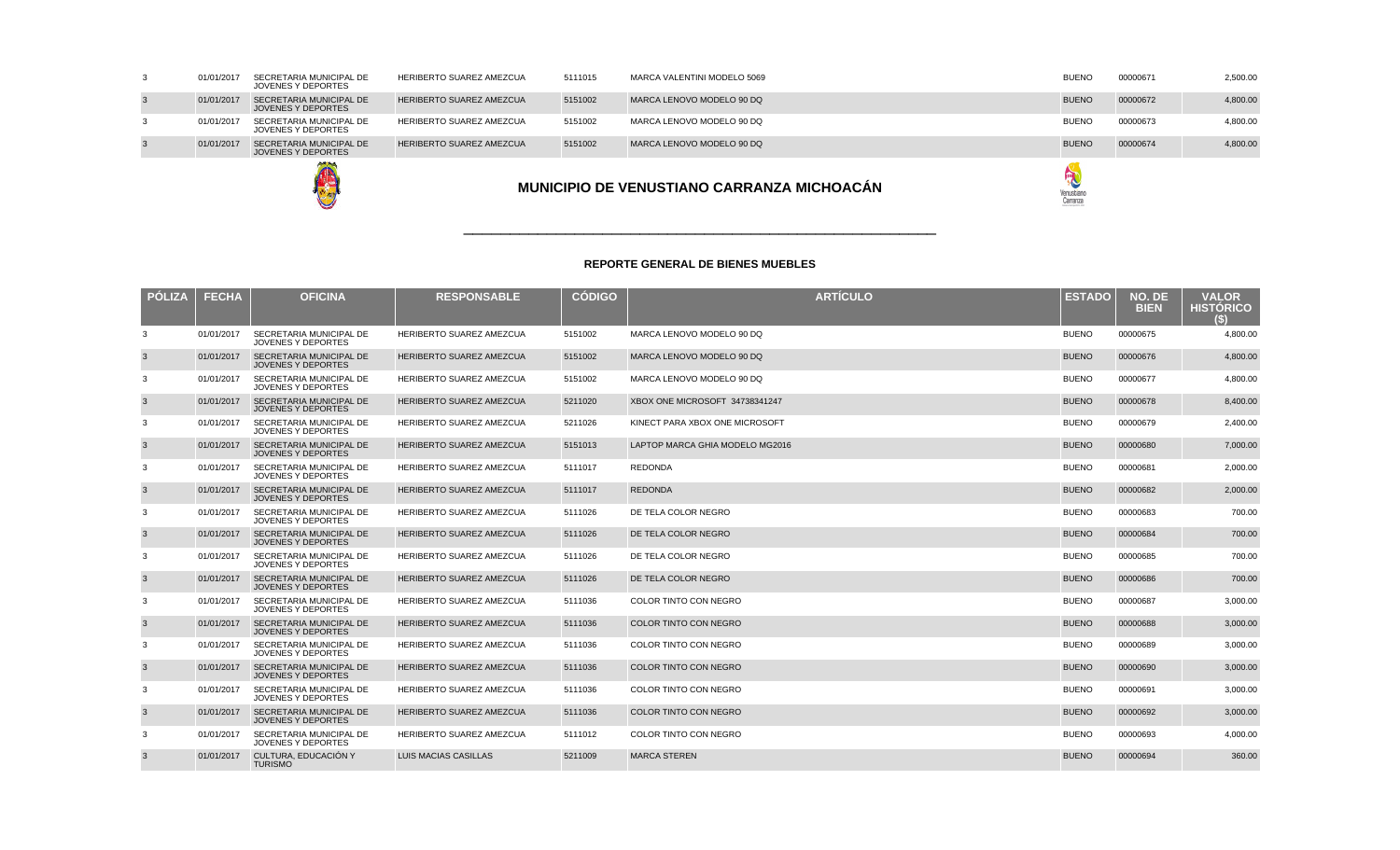|   | 01/01/2017                                        | CULTURA, EDUCACIÓN Y<br><b>TURISMO</b> | LUIS MACIAS CASILLAS        | 5211009 | <b>MARCA STEREN</b>                     | <b>BUENO</b> | 00000695 | 360.00   |
|---|---------------------------------------------------|----------------------------------------|-----------------------------|---------|-----------------------------------------|--------------|----------|----------|
|   | 01/01/2017                                        | CULTURA, EDUCACIÓN Y<br><b>TURISMO</b> | LUIS MACIAS CASILLAS        | 5211025 | <b>MARCA KRACK</b>                      | <b>MALO</b>  | 00000696 | 4,000.00 |
|   | 01/01/2017                                        | <b>DIF MUNICIPAL</b>                   | MARIA LUISA RODRIGUEZ AVIÑA | 5111017 | COLOR ROJO CON NEGRO                    | REGULAR      | 00000697 | 600.00   |
|   |                                                   | 01/01/2017 DIF MUNICIPAL               | MARIA LUISA RODRIGUEZ AVIÑA | 5111017 | COLOR ROJO CON NEGRO                    | REGULAR      | 00000698 | 600.00   |
|   | 01/01/2017                                        | <b>DIF MUNICIPAL</b>                   | MARIA LUISA RODRIGUEZ AVIÑA | 5111017 | COLOR ROJO CON NEGRO                    | REGULAR      | 00000699 | 600.00   |
|   |                                                   | 01/01/2017 DIF MUNICIPAL               | MARIA LUISA RODRIGUEZ AVIÑA | 5111017 | COLOR ROJO CON NEGRO                    | REGULAR      | 00000700 | 600.00   |
|   | 01/01/2017                                        | <b>DIF MUNICIPAL</b>                   | MARIA LUISA RODRIGUEZ AVIÑA | 5111017 | COLOR ROJO CON NEGRO                    | REGULAR      | 00000701 | 600.00   |
|   |                                                   | 01/01/2017 DIF MUNICIPAL               | MARIA LUISA RODRIGUEZ AVIÑA | 5111017 | COLOR ROJO CON NEGRO                    | REGULAR      | 00000702 | 600.00   |
|   | 01/01/2017                                        | <b>DIF MUNICIPAL</b>                   | MARIA LUISA RODRIGUEZ AVIÑA | 5111017 | COLOR ROJO CON NEGRO                    | REGULAR      | 00000703 | 600.00   |
|   |                                                   | 01/01/2017 DIF MUNICIPAL               | MARIA LUISA RODRIGUEZ AVIÑA | 5111017 | COLOR ROJO CON NEGRO                    | REGULAR      | 00000704 | 600.00   |
|   | 01/01/2017                                        | <b>DIF MUNICIPAL</b>                   | MARIA LUISA RODRIGUEZ AVIÑA | 5191029 | MARCA SAMSUMG COLOR GRIS                | <b>BUENO</b> | 00000705 | 4,500.00 |
| 3 |                                                   | 01/01/2017 DIF MUNICIPAL               | MARIA LUISA RODRIGUEZ AVIÑA | 5191039 | CON TRES QUEMADORES                     | REGULAR      | 00000706 | 3,500.00 |
|   | 01/01/2017                                        | <b>DIF MUNICIPAL</b>                   | MARIA LUISA RODRIGUEZ AVIÑA | 5111013 | DE MADERA CON 11 APARTADOS ADULTO MAYOR | REGULAR      | 00000707 | 700.00   |
| 3 |                                                   | 01/01/2017 DIF MUNICIPAL               | MARIA LUISA RODRIGUEZ AVIÑA | 5111026 | DE PLASTICO ADULTO MAYOR                | REGULAR      | 00000708 | 400.00   |
|   | 01/01/2017                                        | <b>DIF MUNICIPAL</b>                   | MARIA LUISA RODRIGUEZ AVIÑA | 5111026 | DE PLASTICO ADULTO MAYOR                | REGULAR      | 00000709 | 400.00   |
|   | <b>MUNICIPIO DE VENUSTIANO CARRANZA MICHOACÁN</b> |                                        |                             |         |                                         |              |          |          |

| <b>POLIZA</b> | <b>FECHA</b> | <b>OFICINA</b>       | <b>RESPONSABLE</b>          | <b>CÓDIGO</b> | <b>ARTÍCULO</b>          | <b>ESTADO</b>  | NO. DE<br><b>BIEN</b> | <b>VALOR</b><br><b>HISTORICO</b><br>(S) |
|---------------|--------------|----------------------|-----------------------------|---------------|--------------------------|----------------|-----------------------|-----------------------------------------|
|               | 01/01/2017   | <b>DIF MUNICIPAL</b> | MARIA LUISA RODRIGUEZ AVIÑA | 5111026       | DE PLASTICO ADULTO MAYOR | REGULAR        | 00000710              | 400.00                                  |
|               | 01/01/2017   | <b>DIF MUNICIPAL</b> | MARIA LUISA RODRIGUEZ AVIÑA | 5111026       | DE PLASTICO ADULTO MAYOR | REGULAR        | 00000711              | 400.00                                  |
| 3             | 01/01/2017   | <b>DIF MUNICIPAL</b> | MARIA LUISA RODRIGUEZ AVIÑA | 5111026       | DE PLASTICO ADULTO MAYOR | <b>REGULAR</b> | 00000712              | 400.00                                  |
|               | 01/01/2017   | <b>DIF MUNICIPAL</b> | MARIA LUISA RODRIGUEZ AVIÑA | 5111026       | DE PLASTICO ADULTO MAYOR | <b>REGULAR</b> | 00000713              | 400.00                                  |
| 3             | 01/01/2017   | <b>DIF MUNICIPAL</b> | MARIA LUISA RODRIGUEZ AVIÑA | 5111026       | DE PLASTICO ADULTO MAYOR | <b>REGULAR</b> | 00000714              | 400.00                                  |
|               | 01/01/2017   | <b>DIF MUNICIPAL</b> | MARIA LUISA RODRIGUEZ AVIÑA | 5111026       | DE PLASTICO ADULTO MAYOR | REGULAR        | 00000715              | 400.00                                  |
|               | 01/01/2017   | <b>DIF MUNICIPAL</b> | MARIA LUISA RODRIGUEZ AVIÑA | 5111026       | DE PLASTICO ADULTO MAYOR | <b>REGULAR</b> | 00000716              | 400.00                                  |
|               | 01/01/2017   | <b>DIF MUNICIPAL</b> | MARIA LUISA RODRIGUEZ AVIÑA | 5111026       | DE PLASTICO ADULTO MAYOR | REGULAR        | 00000717              | 400.00                                  |
| -3            | 01/01/2017   | <b>DIF MUNICIPAL</b> | MARIA LUISA RODRIGUEZ AVIÑA | 5111026       | DE PLASTICO ADULTO MAYOR | <b>REGULAR</b> | 00000718              | 400.00                                  |
|               | 01/01/2017   | <b>DIF MUNICIPAL</b> | MARIA LUISA RODRIGUEZ AVIÑA | 5111026       | DE PLASTICO ADULTO MAYOR | <b>REGULAR</b> | 00000719              | 400.00                                  |
| 3             | 01/01/2017   | <b>DIF MUNICIPAL</b> | MARIA LUISA RODRIGUEZ AVIÑA | 5111026       | DE PLASTICO ADULTO MAYOR | <b>REGULAR</b> | 00000720              | 400.00                                  |
|               | 01/01/2017   | <b>DIF MUNICIPAL</b> | MARIA LUISA RODRIGUEZ AVIÑA | 5111026       | DE PLASTICO ADULTO MAYOR | <b>REGULAR</b> | 00000721              | 400.00                                  |
|               | 01/01/2017   | <b>DIF MUNICIPAL</b> | MARIA LUISA RODRIGUEZ AVIÑA | 5111026       | DE PLASTICO ADULTO MAYOR | <b>REGULAR</b> | 00000722              | 400.00                                  |
|               | 01/01/2017   | <b>DIF MUNICIPAL</b> | MARIA LUISA RODRIGUEZ AVIÑA | 5111026       | DE PLASTICO ADULTO MAYOR | <b>REGULAR</b> | 00000723              | 400.00                                  |
| -3            | 01/01/2017   | <b>DIF MUNICIPAL</b> | MARIA LUISA RODRIGUEZ AVIÑA | 5111026       | DE PLASTICO ADULTO MAYOR | <b>REGULAR</b> | 00000724              | 400.00                                  |
|               | 01/01/2017   | <b>DIF MUNICIPAL</b> | MARIA LUISA RODRIGUEZ AVIÑA | 5111026       | DE PLASTICO ADULTO MAYOR | <b>REGULAR</b> | 00000725              | 400.00                                  |
|               | 01/01/2017   | <b>DIF MUNICIPAL</b> | MARIA LUISA RODRIGUEZ AVIÑA | 5111026       | DE PLASTICO ADULTO MAYOR | <b>REGULAR</b> | 00000726              | 400.00                                  |
|               | 01/01/2017   | <b>DIF MUNICIPAL</b> | MARIA LUISA RODRIGUEZ AVIÑA | 5111026       | DE PLASTICO ADULTO MAYOR | <b>REGULAR</b> | 00000727              | 400.00                                  |
|               | 01/01/2017   | <b>DIF MUNICIPAL</b> | MARIA LUISA RODRIGUEZ AVIÑA | 5111026       | DE PLASTICO ADULTO MAYOR | <b>REGULAR</b> | 00000728              | 400.00                                  |
|               | 01/01/2017   | <b>DIF MUNICIPAL</b> | MARIA LUISA RODRIGUEZ AVIÑA | 5111026       | DE PLASTICO ADULTO MAYOR | <b>REGULAR</b> | 00000729              | 400.00                                  |
|               | 01/01/2017   | <b>DIF MUNICIPAL</b> | MARIA LUISA RODRIGUEZ AVIÑA | 5111026       | DE PLASTICO ADULTO MAYOR | <b>REGULAR</b> | 00000730              | 400.00                                  |
|               | 01/01/2017   | <b>DIF MUNICIPAL</b> | MARIA LUISA RODRIGUEZ AVIÑA | 5111026       | DE PLASTICO ADULTO MAYOR | REGULAR        | 00000731              | 400.00                                  |